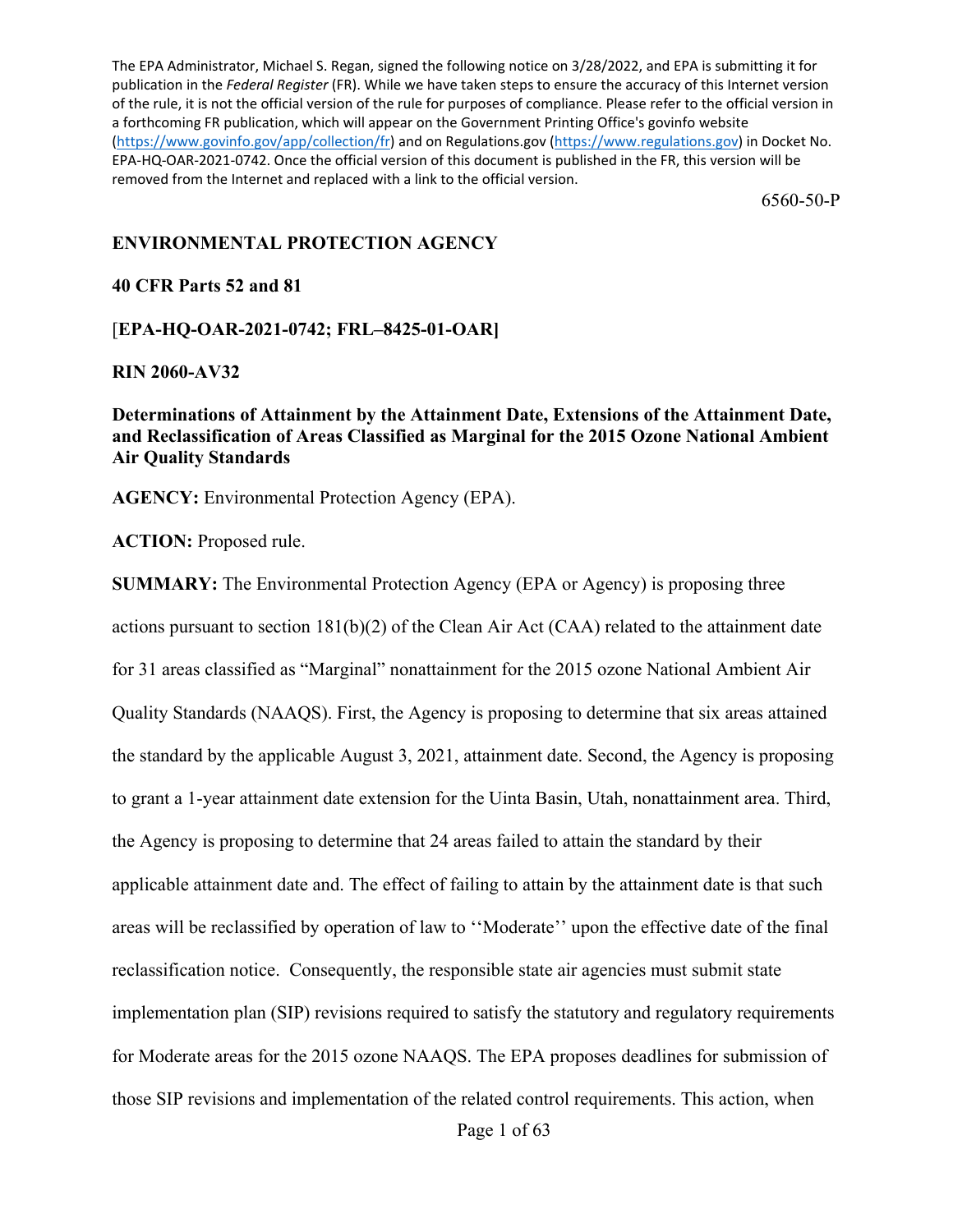finalized, will fulfill the EPA's statutory obligation to determine whether ozone nonattainment areas attained the NAAQS by the attainment date and to publish a document in the **Federal Register** identifying each area that is determined as having failed to attain and identifying the reclassification. Several areas included in this proposed rule are also addressed in a separate rulemaking to determine whether areas classified as "Serious" for the 2008 ozone NAAQS attained the standard by the applicable attainment date of July 20, 2021 (*see* Docket ID EPA-HQ-OAR-2021-0741).

**DATES:** Comments must be received on or before **[INSERT DATE 60 DAYS AFTER DATE OF PUBLICATION IN THE FEDERAL REGISTER]**. *Virtual public hearing:* The virtual hearing will be held on [**INSERT DATE 25 DAYS AFTER DATE OF PUBLICATION IN THE FEDERAL REGISTER]**.

**ADDRESSES:** You may send comments, identified by Docket ID No. EPA-HQ-OAR-2021- 0742, by any of the following methods:

- Federal eRulemaking Portal: *https://www.regulations.gov/* (our preferred method). Follow the online instructions for submitting comments.
- E-mail: *a-and-r-docket@epa.gov*. Include Docket ID No. EPA-HQ-OAR-2021-0742 in the subject line of the message.
- Fax:  $(202)$  566-9744.
- Mail: U.S. Environmental Protection Agency, EPA Docket Center, Office of Air and Radiation Docket, Mail Code 28221T, 1200 Pennsylvania Avenue NW, Washington, DC 20460.
- Page 2 of 63 • Hand Delivery or Courier (by scheduled appointment only): EPA Docket Center, WJC West Building, Room 3334, 1301 Constitution Avenue, NW, Washington, DC 20004.

This document is a prepublication version, signed by EPA Administrator, Michael S. Regan on 3/28/2022. We have taken steps to ensure the accuracy of this version, but it is not the official version.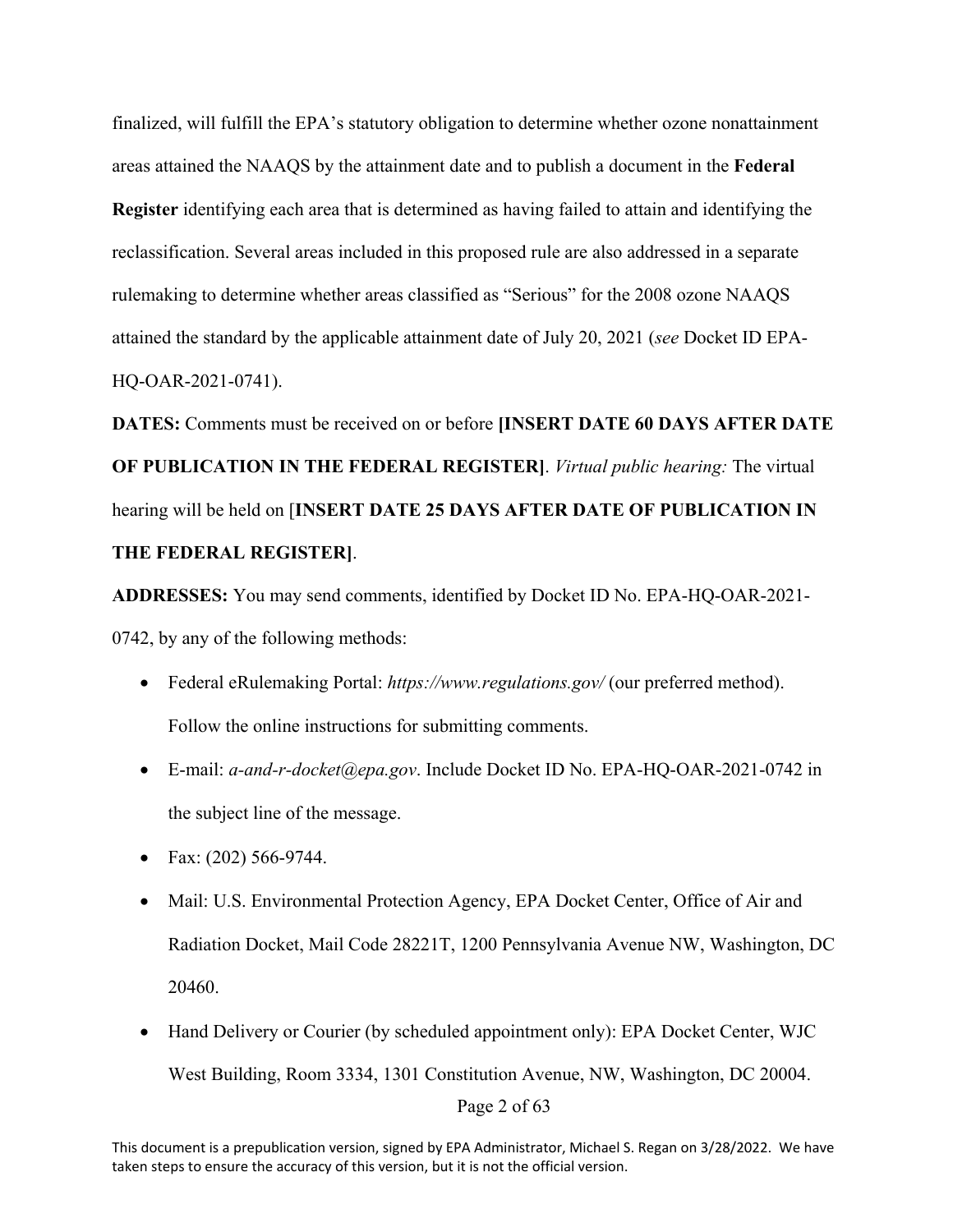The Docket Center's hours of operations are 8:30 a.m. – 4:30 p.m., Monday – Friday (except Federal Holidays).

*Instructions:* All submissions received must include the Docket ID No. for this rulemaking. Comments received may be posted without change to *https://www.regulations.gov/*, including any personal information provided. For detailed instructions on sending comments and additional information on the rulemaking process, *see* the "Public Participation" heading of the

**SUPPLEMENTARY INFORMATION** section of this notice. Out of an abundance of caution for members of the public and our staff, the EPA Docket Center and Reading Room are open to the public by appointment only to reduce the risk of transmitting COVID-19. Our Docket Center staff also continues to provide remote customer service via email, phone, and webform. Hand deliveries and couriers may be received by scheduled appointment only. For further information on EPA Docket Center services and the current status, please visit us online at

#### *https://www.epa.gov/dockets*.

*Submitting Confidential Business Information (CBI)*. Do not submit information containing CBI to the EPA through *https://www.regulations.gov/*. Clearly mark the part or all of the information that you claim to be CBI. For CBI information on any digital storage media that you mail to the EPA, mark the outside of the digital storage media as CBI and then identify electronically within the digital storage media the specific information that is claimed as CBI. In addition to one complete version of the comments that includes information claimed as CBI, you must submit a copy of the comments that does not contain the information claimed as CBI directly to the public docket through the procedures outlined in *Instructions* above. If you submit any digital storage media that does not contain CBI, mark the outside of the digital storage media clearly that it does not contain CBI. Information not marked as CBI will be included in the public docket and the

#### Page 3 of 63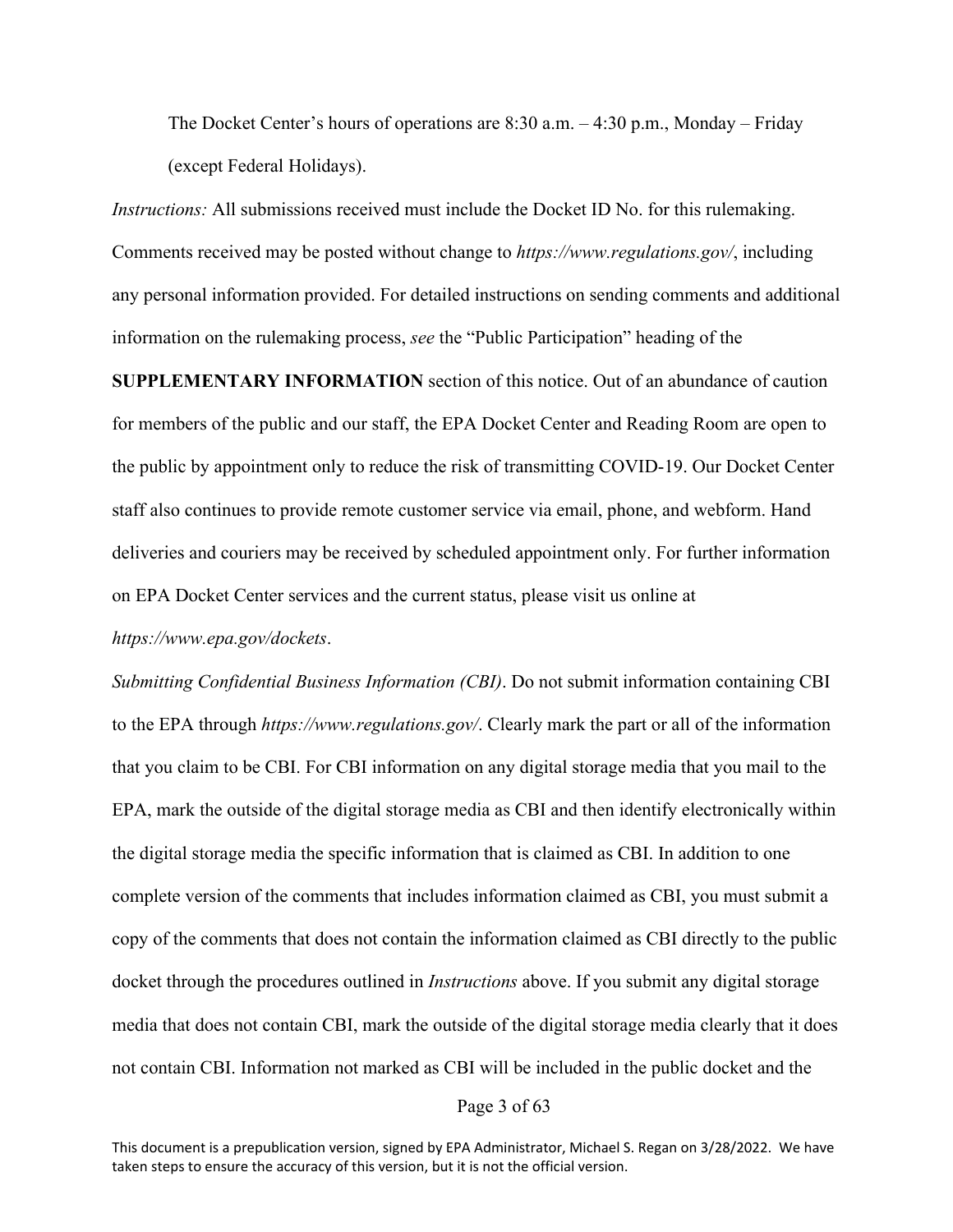EPA's electronic public docket without prior notice. Information marked as CBI will not be disclosed except in accordance with procedures set forth in 40 Code of Federal Regulations (CFR) part 2. Our preferred method to receive CBI is for it to be transmitted to electronically using email attachments, File Transfer Protocol (FTP), or other online file sharing services (e.g., Dropbox, OneDrive, Google Drive). Electronic submissions must be transmitted directly to the OAQPS CBI Office using the email address, *oaqpscbi@epa.gov*, and should include clear CBI markings as described earlier. If assistance is needed with submitting large electronic files that exceed the file size limit for email attachments, and if you do not have your own file sharing service, please email *oaqpscbi@epa.gov* to request a file transfer link. If sending CBI information through the postal service, please send it to the following address: OAQPS Document Control Officer (C404-02), OAQPS, U.S. Environmental Protection Agency, Research Triangle Park, North Carolina 27711, Attention Docket ID No. EPA-HQ-OAR-2021- 0742. The mailed CBI material should be double wrapped and clearly marked. Any CBI markings should not show through the outer envelope.

*Virtual public hearing.* The virtual hearing will be held on **[INSERT DATE 25 DAYS AFTER**

**DATE OF PUBLICATION IN THE FEDERAL REGISTER]**. The hearing will be held in three sessions: 9:00 am to noon (Eastern time), 1:00 p.m. to 3:00 p.m. (Eastern time), and 6:00 p.m. to 8:00 p.m. (Eastern time). We invite the public to register to speak using *https://www.epa.gov/ground-level-ozone-pollution/proposed-determinations-attainmentattainment-date-extensions-0* or (919) 541-0641. The EPA will confirm your approximate speaking time by **[INSERT DATE 24 DAYS AFTER DATE OF PUBLICATION IN THE FEDERAL REGISTER**] and we will post a list of registered speakers in approximate speaking order at: *https://www.epa.gov/ground-level-ozone-pollution/proposed-determinations-*

Page 4 of 63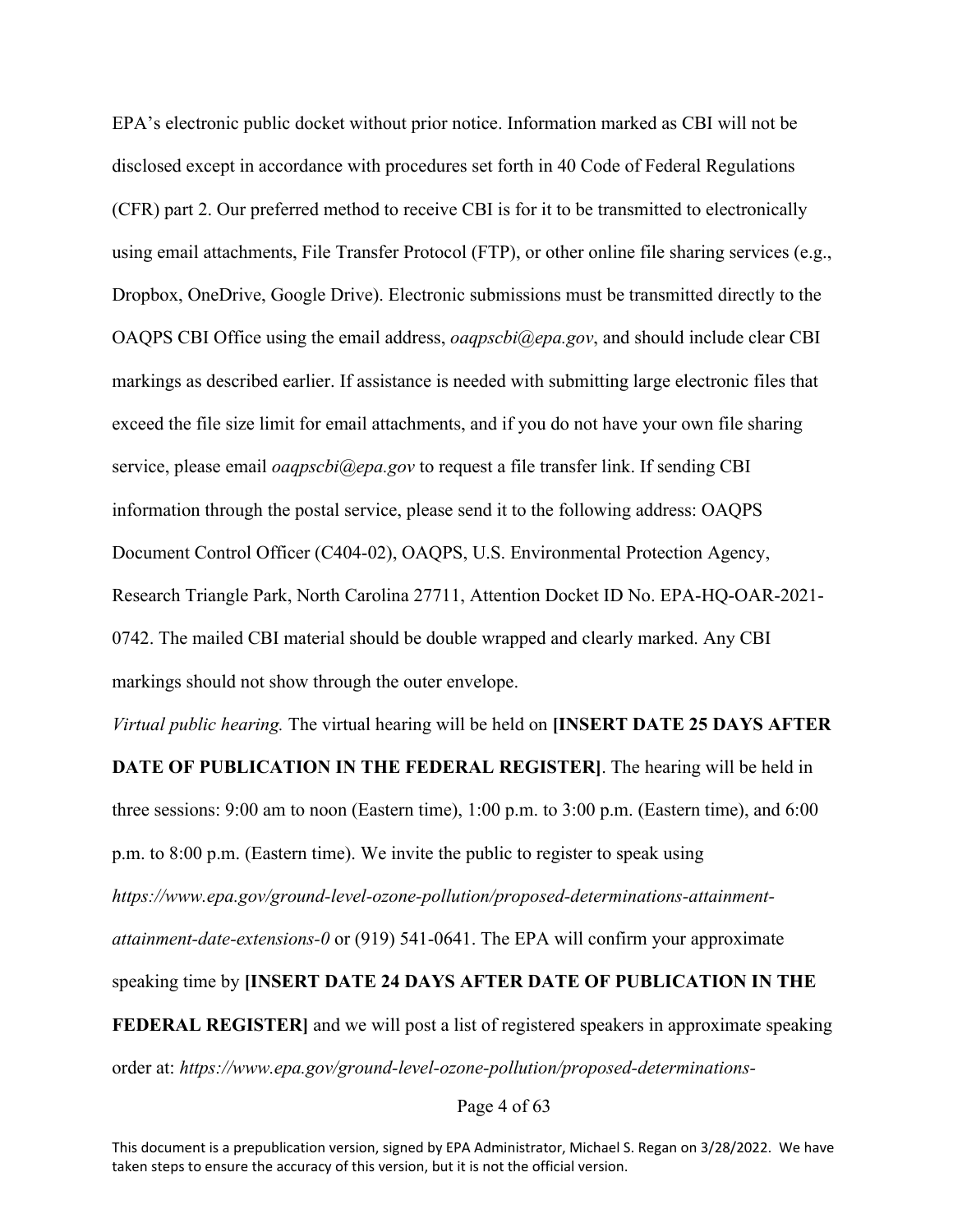*attainment-attainment-date-extensions-0.* If we reach a point in any session where all present, registered speakers have been called on and no one else wishes to provide testimony we will adjourn that session early. Refer to the **SUPPLEMENTARY INFORMATION** section below for additional information.

**FOR FURTHER INFORMATION CONTACT:** For information about this proposed rule, contact Emily Millar, U.S. EPA, Office of Air Quality Planning and Standards, Air Quality Policy Division, C539-01 Research Triangle Park, NC 27709; telephone number: (919) 541- 2619; email address: *millar.emily@epa.gov*; or Robert Lingard, U.S. EPA, Office of Air Quality Planning and Standards, Air Quality Policy Division, C539-01 Research Triangle Park, NC 27709; by telephone number: (919) 541-5272; email address: *lingard.robert@epa.gov*.

## **SUPPLEMENTARY INFORMATION:**

*Participation in virtual public hearing*. Because of current Centers for Disease Control and Prevention recommendations, as well as state and local orders for social distancing to limit the spread of COVID-19, the EPA cannot hold in-person public meetings at this time.

The EPA will begin pre-registering speakers and attendees for the hearing upon publication of this notice in the **Federal Register**. The EPA will accept registrations on an individual basis. To register to speak at the virtual hearing, individuals may use the online registration form available via the EPA's 2015 Ozone National Ambient Air Quality Standards (NAAQS) Nonattainment Actions web page for this hearing (*https://www.epa.gov/ground-levelozone-pollution/proposed-determinations-attainment-attainment-date-extensions-0*) or contact Pam Long at (919) 541-0641 or *long.pam@epa.gov*. The last day to pre-register to speak at the hearing will be **[INSERT DATE 24 DAYS AFTER DATE OF PUBLICATION IN THE FEDERAL REGISTER]**. On **[INSERT DATE 24 DAYS AFTER DATE OF** 

Page 5 of 63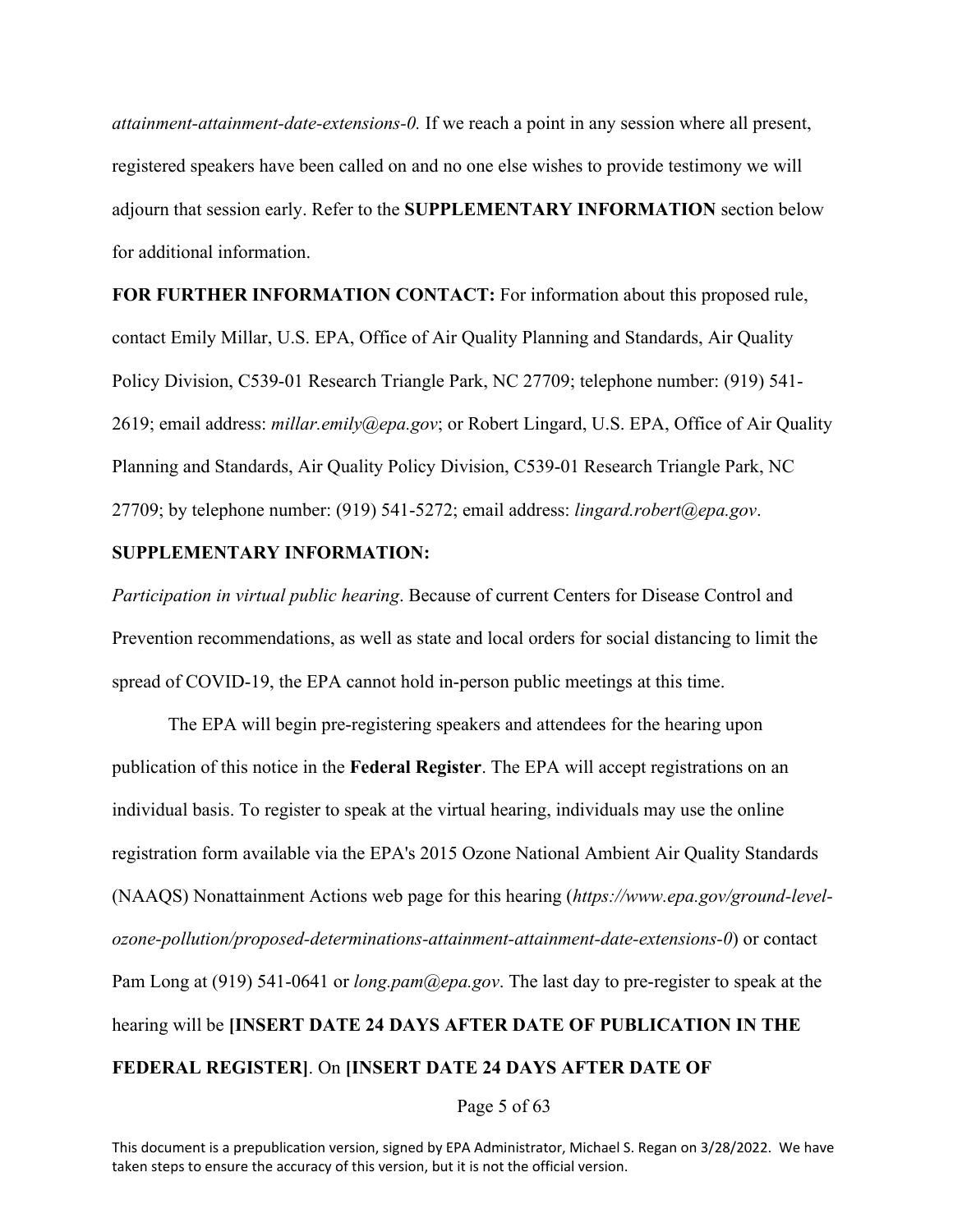**PUBLICATION IN THE FEDERAL REGISTER]** the EPA will post a general agenda for the hearing that will list pre-registered speakers in approximate order at:

*https://www.epa.gov/ground-level-ozone-pollution/proposed-determinations-attainmentattainment-date-extensions-0.*

The EPA will make every effort to follow the schedule as closely as possible on the day of the hearing; however, please plan for the hearings to run either ahead of schedule or behind schedule.

Each commenter will have 3 minutes to provide oral testimony. The EPA encourages commenters to provide the EPA with a copy of their oral testimony electronically (via email) by emailing it to Pam Long at *long.pam@epa.gov*. The EPA also recommends submitting the text of your oral comments as written comments to the rulemaking docket.

The EPA may ask clarifying questions during the oral presentations but will not respond to the presentations at that time. Written statements and supporting information submitted during the comment period will be considered with the same weight as oral comments and supporting information presented at the public hearing.

Please note that any updates made to any aspect of the hearing is posted online at *https://www.epa.gov/ground-level-ozone-pollution/proposed-determinations-attainmentattainment-date-extensions-0*. While the EPA expects the hearing to go forward as set forth previously, please monitor our website or contact Pam Long at (919) 541-0641 or *long.pam@epa.gov* to determine if there are any updates. The EPA does not intend to publish a document in the **Federal Register** announcing updates.

A Spanish interpreter will be provided. If you require the services of an interpreter for any language other than Spanish or special accommodations such as audio description, please

## Page 6 of 63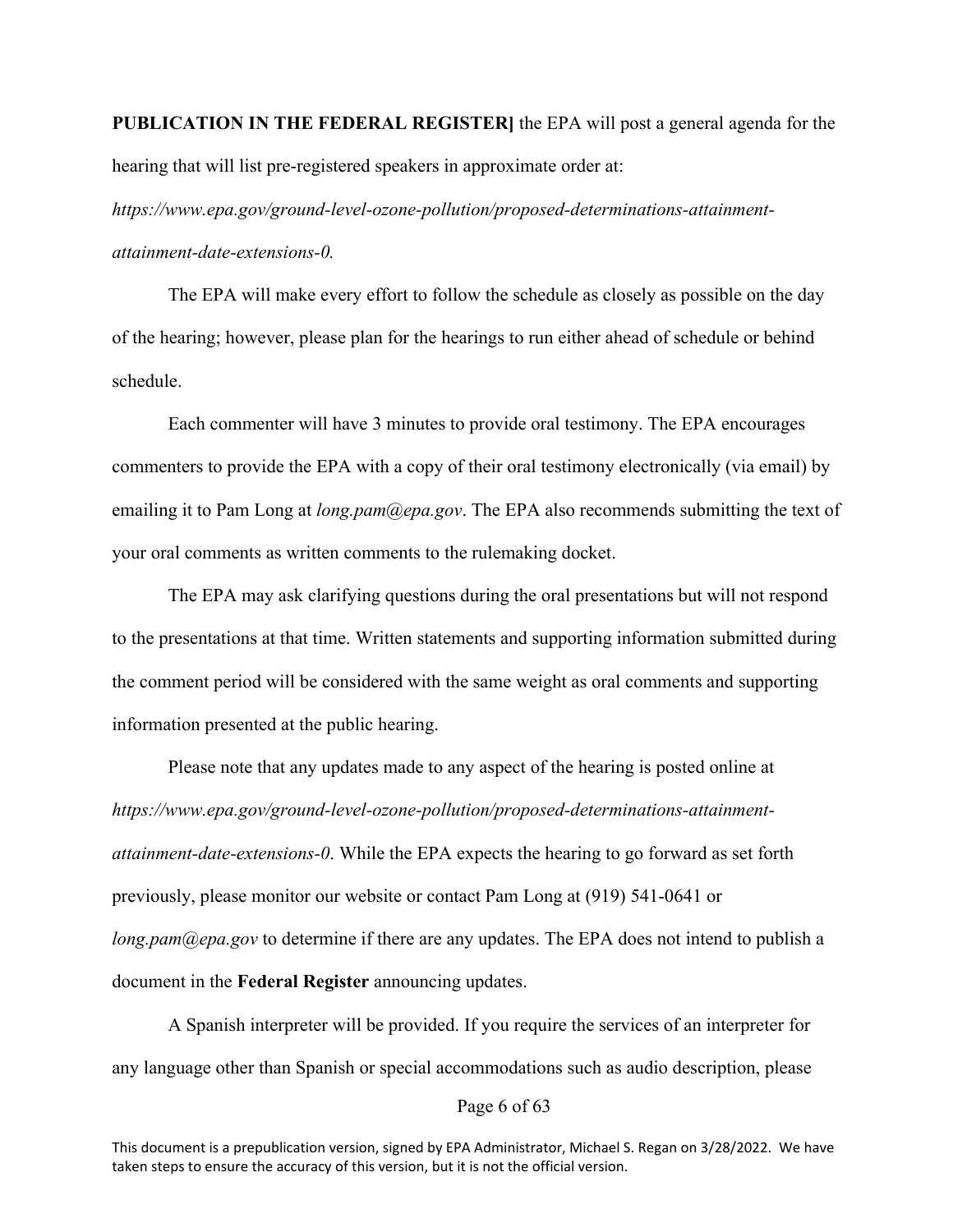pre-register for the hearing with Pam Long and describe your needs by **[INSERT DATE 21** 

# **DAYS AFTER DATE OF PUBLICATION IN THE FEDERAL REGISTER]**. The EPA

may not be able to arrange accommodations without advanced notice.

Throughout this document "we," "us," or "our" means the EPA.

# **Table of Contents**

I. Overview and Basis of Proposal

- A. Overview of Proposal
- B. What is the background for the proposed actions?
- C. What is the statutory authority for the proposed actions?
- D. How does the EPA determine whether an area has attained the 2015 ozone standard?
- II. What is the EPA proposing and what is the rationale?
	- A. Determinations of Attainment by the Attainment Date
	- B. Extensions of Marginal Area Attainment Date
	- C. Determinations of Failure to Attain and Reclassification
	- 1. International Transport and Requirements for CAA Section 179B
	- D. Moderate Area SIP Revisions
		- 1. Required submission elements
	- 2. Submission and implementation deadlines
- III. Environmental Justice Considerations
- IV. Statutory and Executive Order Reviews

A. Executive Order 12866: Regulatory Planning and Review and Executive Order 13563: Improving Regulation and Regulatory Review

- B. Paperwork Reduction Act (PRA)
- C. Regulatory Flexibility Act (RFA)
- D. Unfunded Mandates Reform Act (UMRA)
- E. Executive Order 13132: Federalism
- F. Executive Order 13175: Consultation and Coordination with Indian Tribal Governments

G. Executive Order 13045: Protection of Children from Environmental Health and Safety Risks

H. Executive Order 13211: Actions That Significantly Affect Energy Supply, Distribution, or Use

I. National Technology Transfer Advancement Act (NTTAA)

J. Executive Order 12898: Federal Actions To Address Environmental Justice in Minority

Populations and Low-Income Populations

K. Judicial Review

# **I. Overview and Basis of Proposal**

*A. Overview of Proposal*

## Page 7 of 63

This document is a prepublication version, signed by EPA Administrator, Michael S. Regan on 3/28/2022. We have taken steps to ensure the accuracy of this version, but it is not the official version.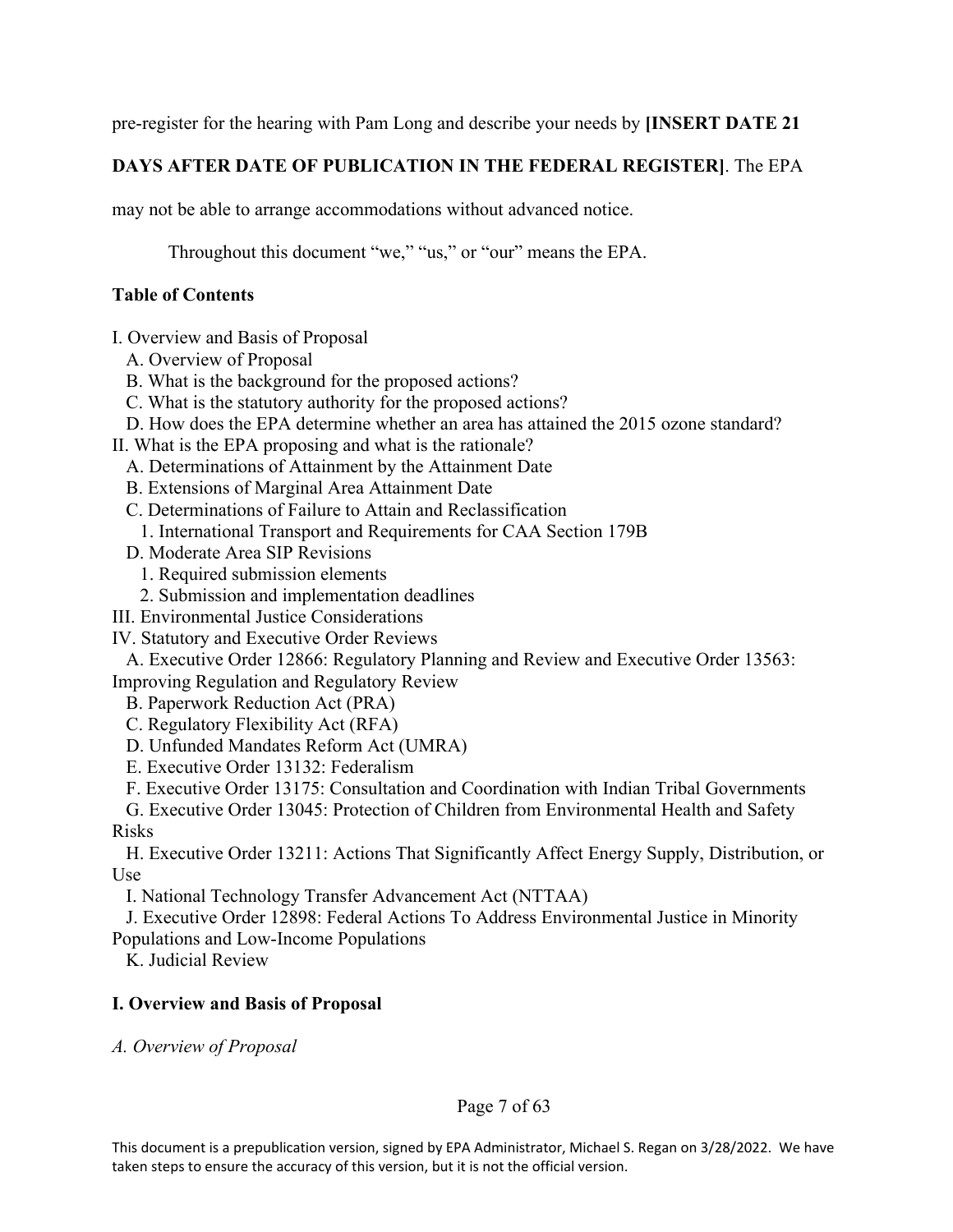The EPA is required to determine whether areas designated nonattainment for an ozone NAAQS attained the standard by the applicable attainment date, and to take certain steps for areas that failed to attain (*see* CAA section 181(b)(2)). For a concentration-based standard, such as the 20[1](#page-7-0)5 ozone NAAQS, $<sup>1</sup>$  a determination of attainment is based on a nonattainment area's</sup> design value (DV). [2](#page-7-1)

The 2015 ozone NAAQS is met at an EPA regulatory monitoring site when the DV does not exceed 0.070 parts per million (ppm). For areas classified as Marginal nonattainment for the 2015 ozone NAAQS, the attainment date was August 3, 2021, except for the San Antonio, Texas area that had an attainment date of September 24, 2021.<sup>[3](#page-7-2)</sup> Because the DV is based on the three most recent, complete calendar years of data, attainment must occur no later than December 31 of the year prior to the attainment date (*i.e.*, December 31, 2020, in the case of Marginal nonattainment areas for the 2015 ozone NAAQS). As such, the EPA's proposed determinations for each area are based upon the complete, quality-assured, and certified ozone monitoring data from calendar years 2018, 2019, and 2020.

Page 8 of 63

<span id="page-7-0"></span><sup>&</sup>lt;sup>1</sup> Because the 2015 primary and secondary NAAQS for ozone are identical, for convenience, the EPA refers to them in the singular as "the 2015 ozone NAAQS" or as "the standard."

<span id="page-7-1"></span> $<sup>2</sup>$  A design value is a statistic used to compare data collected at an ambient air quality monitoring</sup> site to the applicable NAAQS to determine compliance with the standard. The DV for the 2015 ozone NAAQS is the 3-year average of the annual fourth highest daily maximum 8-hour average ozone concentration. The DV is calculated for each air quality monitor in an area, and the DV for an area is the highest DV among the individual monitoring sites located in the area.

<span id="page-7-2"></span><sup>&</sup>lt;sup>3</sup> For general purposes, further references to the 2015 ozone NAAQS Marginal area attainment date in this notice will indicate August 3, 2021, except where otherwise indicated.

This document is a prepublication version, signed by EPA Administrator, Michael S. Regan on 3/28/2022. We have taken steps to ensure the accuracy of this version, but it is not the official version.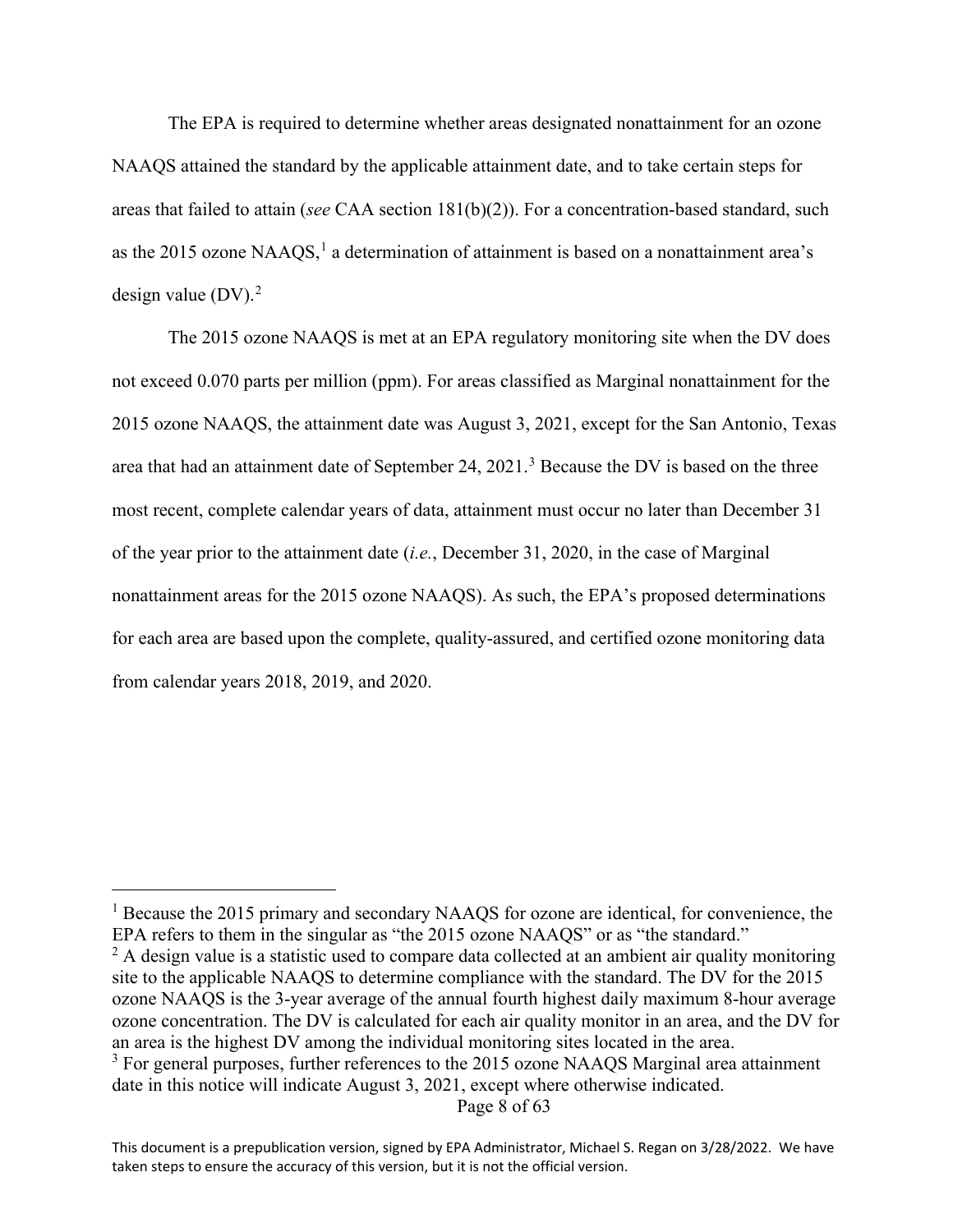This proposed action addresses 31 of the 40 nonattainment areas that were classified as Marginal for the 2015 ozone NAAQS as of the Marginal area attainment date of August 3, 2021.<sup>[4](#page-8-0),[5](#page-8-1)</sup> The remaining nine areas will be addressed in separate actions, as follows:

(1) The Imperial County, California area is not included in this action. The EPA received the CAA section 179B(b) demonstration from the California Air Resources Board on August 16, 2021, for the Imperial County nonattainment area.<sup>[6](#page-8-2)</sup> Actions taken by the EPA on the demonstration may affect a determination of attainment by the attainment date for the area and at this time the EPA is still assessing the merits of the state's submission.

(2) The El Paso-Las Cruces, Texas-New Mexico, Marginal nonattainment area is not

included in this proposed action. On November 30, 2021, the EPA completed its response to the

D.C. Circuit Court's remand of certain air quality designations for the 2015 Ozone NAAQS by

expanding its initial designations for the Doña Ana County (Sunland Park Area), New Mexico

Page 9 of 63

<span id="page-8-0"></span><sup>&</sup>lt;sup>4</sup> Two Marginal nonattainment areas have been redesignated to maintenance for the 2015 ozone NAAQS. Columbus, Ohio (84 FR 43508, August 21, 2019) and Door County, Wisconsin (85 FR 35377, June 10, 2020). See Section II.C of this notice for additional information regarding EPA's designation and redesignation actions for Door County.

<span id="page-8-2"></span><span id="page-8-1"></span><sup>&</sup>lt;sup>5</sup> In separate rulemakings, the EPA is proposing to redesignate the following Marginal nonattainment areas to attainment for the 2015 ozone NAAQS based upon complete, qualityassured, and certified ozone monitoring data from calendar years 2019, 2020, and 2021: Manitowoc County, WI (87 FR 5438, February 1, 2022); Ohio portion of Cincinnati, OH-KY (87 FR 7978, February 11, 2022); Door County-Revised, WI (87 FR 12020, March 3, 2022); and Detroit, MI (87 FR 14210, March 14, 2022). If any of these areas is fully redesignated prior to EPA finalizing this proposal, EPA would not finalize its proposed action for the area.  $6$  CAA section 179B(b) provides that where a state demonstrates to the Administrator's satisfaction that an ozone nonattainment area would have attained the NAAQS by the applicable attainment date but for emissions emanating from outside the United States, that area shall not be subject to the mandatory reclassification provision, CAA section  $181(b)(2)$ . Note that the statute cites 42 U.S.C. 7511(a)(2), but that provision establishes ozone attainment deadlines for severe areas under the 1-hour standard. The EPA has long interpreted the citation in CAA section 179B(b) to be a scrivener's error that was supposed to refer to 42 U.S.C. 7511(b)(2), which refers to consequences for failure to attain by the attainment date.

This document is a prepublication version, signed by EPA Administrator, Michael S. Regan on 3/28/2022. We have taken steps to ensure the accuracy of this version, but it is not the official version.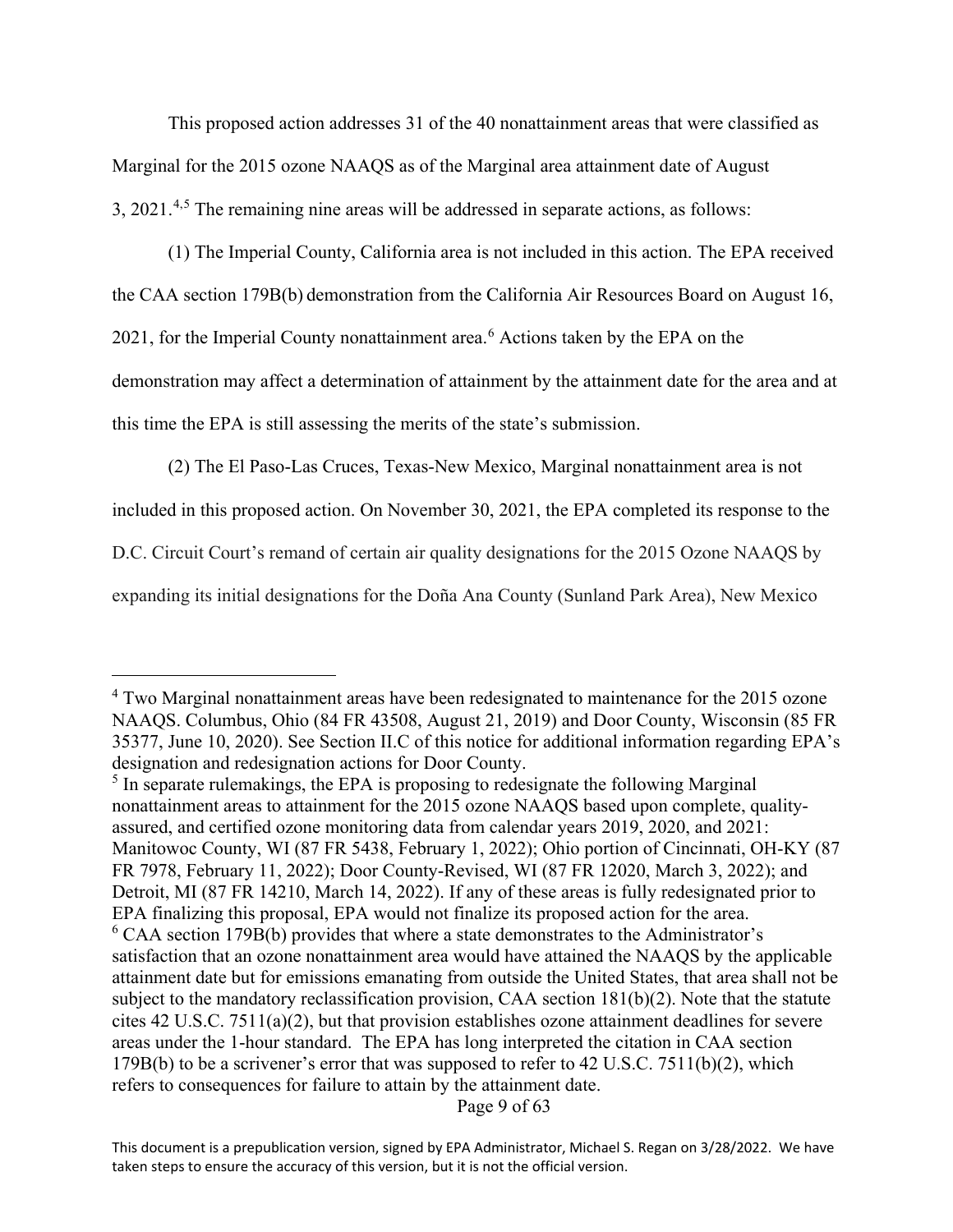nonattainment area. The nonattainment area now includes all of El Paso County, Texas, and has been renamed the El Paso-Las Cruces, Texas-New Mexico nonattainment area, with an attainment date of August 3, 2021, applying to the entire area. The State of New Mexico submitted a CAA section 179B(b) demonstration for the Doña Ana County (Sunland Park) nonattainment area on June 3, 2021. Texas Commission on Environmental Quality (TCEQ) submitted a CAA section 179B(b) demonstration for the El Paso County, Texas, nonattainment area on February 28, 2022. At this time, the EPA is still assessing the merits of each state's submission and plans to address the attainment status of the El Paso-Las Cruces, Texas-New Mexico nonattainment area, including considering each submitted CAA section 179B(b) demonstrations from both states.

(3) The Las Vegas, Nevada nonattainment area is not included in this action. The Clark County Department of Environment and Sustainability (CCDES) has submitted a number of exceptional events (EE) demonstrations for the Las Vegas, Nevada area. Specifically, on July 1, 2021, the Clark County Department of Environment and Sustainability (CCDES) submitted EE demonstrations for 2 days in 2018 and 6 days in 2020 with exceedances of the standard. On September 2, 2021, the CCDES submitted additional EE demonstrations for 13 days in 2018 and for 7 days in 2020. The EPA's concurrence decision on this demonstration may affect determinations of attainment by the attainment date for this area.<sup>[7](#page-9-0)</sup> The EE initial notification, EE demonstration, and the EPA's response to the initial notification are provided in the docket for this rulemaking.

<span id="page-9-0"></span>Page 10 of 63 <sup>7</sup> CAA section 319(b) defines an exceptional event as an event that (i) affects air quality; (ii) is not reasonably controllable or preventable; (iii) is an event caused by human activity that is unlikely to recur at a particular location or a natural event; and (iv) is determined by the Administrator through a process established in regulation to be an exceptional event.

This document is a prepublication version, signed by EPA Administrator, Michael S. Regan on 3/28/2022. We have taken steps to ensure the accuracy of this version, but it is not the official version.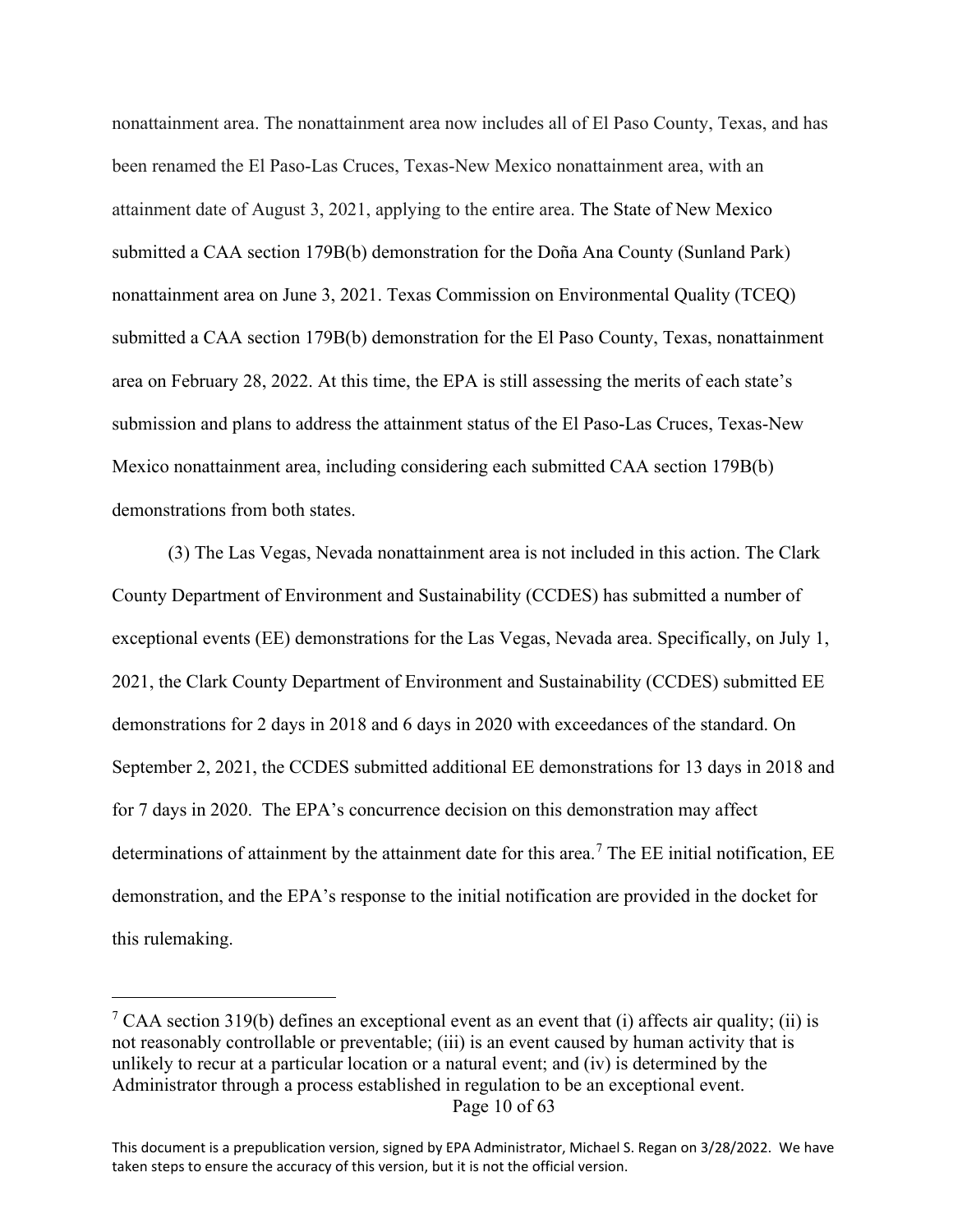(4) The Butte County, Calaveras County, San Luis Obispo, Sutter Buttes, Tuolumne County, and Tuscan Buttes County nonattainment areas in California are not included in this action. On September 3, 2021, the California Air Resources Board (CARB) submitted EE demonstrations for the San Luis Obispo area for five days with exceedances of the standard in 2018, and on September 17, 2021, CARB submitted EE demonstrations for multiple days in 2018 with exceedances of the standard in the Calaveras County, Butte County, Tuolumne County, Sutter Buttes, and Tuscan Buttes areas. Specifically, CARB submitted demonstrations for eight exceedances in 2018 for the Calaveras County area, 11 exceedances in 2018 for the Butte County area, 11 exceedances in 2018 for the Tuolumne County area, 9 exceedances in 2018 for the Sutter Buttes area, and 9 exceedances in 2018 for the Tuscan Buttes area. In addition, on November 18, 2021, CARB submitted EE demonstrations for multiple days in 2020 with exceedances of the standard in the Tuolumne County and Sutter Buttes areas, and on December 8, 2021, CARB submitted EE demonstrations for multiple days in 2020 with exceedances of the standard in the San Luis Obispo area. Specifically, CARB submitted demonstrations for three exceedances in 2020 for the Tuolumne County area, two exceedances in 2020 for the Sutter Buttes area, and eight exceedances in 2020 for the San Luis Obispo area. The EPA's concurrence decision on these demonstrations may affect determinations of attainment by the attainment date for these areas. The EE initial notifications, EE demonstrations, and the EPA's responses to the initial notifications are provided in the docket for this rulemaking.

Table 1 provides a summary of the DVs and the EPA's proposed air quality-based determinations for the 31 Marginal areas addressed in this action. Several areas included in this proposed rule are also addressed in a separate rulemaking to determine whether areas classified

## Page 11 of 63

This document is a prepublication version, signed by EPA Administrator, Michael S. Regan on 3/28/2022. We have taken steps to ensure the accuracy of this version, but it is not the official version.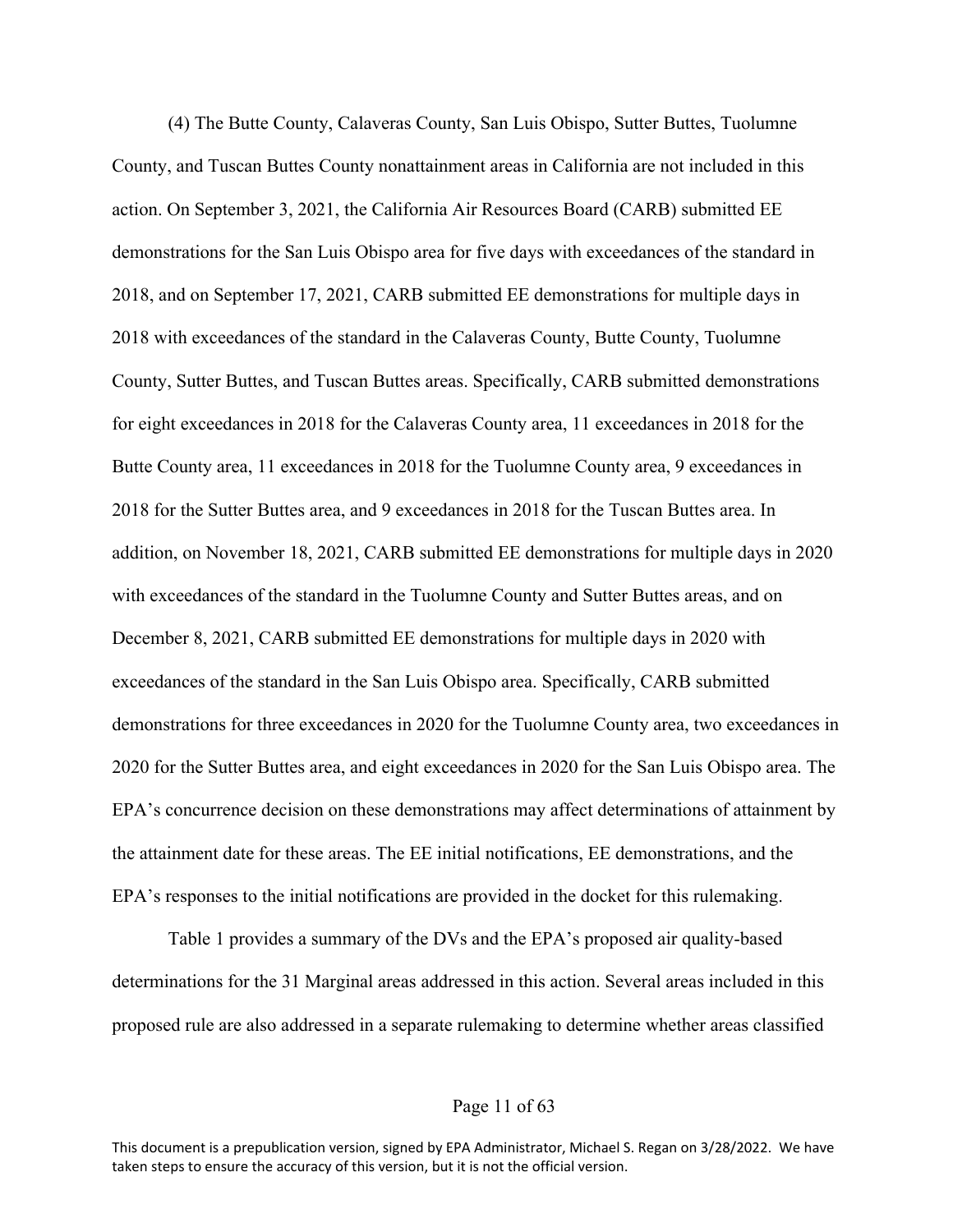as Serious for the 2008 ozone NAAQS attained the standard by the applicable attainment date of July 20, 2021.[8](#page-11-0)

| <b>2015 NAAQS</b><br>nonattainment area | 2018-2020<br>$DV$ (ppm) | 2015<br><b>NAAQS</b><br>attained by<br>the<br><b>Marginal</b><br>attainment<br>date | 2020 4th<br><b>Highest</b><br>daily<br>maximum 8-<br>hr average<br>(ppm) | Area failed to<br>attain 2015<br><b>NAAQS</b> but<br>state requested<br>1-year<br>attainment date<br>extension<br>based on 2020<br>4th highest<br>daily maximum<br>8-hr average<br>$\leq 0.070$ ppm |
|-----------------------------------------|-------------------------|-------------------------------------------------------------------------------------|--------------------------------------------------------------------------|-----------------------------------------------------------------------------------------------------------------------------------------------------------------------------------------------------|
| Allegan County, MI                      | 0.073                   | Failed to<br>Attain                                                                 | 0.076                                                                    | No                                                                                                                                                                                                  |
| Amador County, CA                       | 0.069                   | Attained                                                                            | <b>Not</b><br>applicable                                                 | Not applicable                                                                                                                                                                                      |
| Atlanta, GA                             | 0.070                   | Attained                                                                            | <b>Not</b><br>applicable                                                 | Not applicable                                                                                                                                                                                      |
| Baltimore, MD                           | 0.072                   | Failed to<br>Attain                                                                 | 0.069                                                                    | N <sub>o</sub>                                                                                                                                                                                      |
| Berrien County, MI                      | 0.072                   | Failed to<br>Attain                                                                 | 0.078                                                                    | N <sub>o</sub>                                                                                                                                                                                      |
| Chicago, IL-IN-WI                       | 0.077                   | Failed to<br>Attain                                                                 | 0.079                                                                    | N <sub>o</sub>                                                                                                                                                                                      |
| Cincinnati, OH-KY                       | 0.074                   | Failed to<br>Attain                                                                 | 0.071                                                                    | No                                                                                                                                                                                                  |
| Cleveland, OH                           | 0.074                   | Failed to<br>Attain                                                                 | 0.075                                                                    | N <sub>o</sub>                                                                                                                                                                                      |
| Dallas-Fort Worth, TX                   | 0.076                   | Failed to<br>Attain                                                                 | 0.077                                                                    | N <sub>o</sub>                                                                                                                                                                                      |
| Denver Metro/North Front<br>Range, CO   | 0.081                   | Failed to<br>Attain                                                                 | 0.087                                                                    | N <sub>o</sub>                                                                                                                                                                                      |
| Detroit, MI                             | 0.072                   | Failed to<br>Attain                                                                 | 0.074                                                                    | N <sub>o</sub>                                                                                                                                                                                      |

**Table 1 — 2015 Ozone NAAQS Marginal Nonattainment Area Evaluation Summary**

<span id="page-11-0"></span><sup>8</sup> Includes the Chicago-Naperville, IL-IN-WI, Dallas-Fort Worth, TX, Denver-Boulder-Greeley-Ft. Collins-Loveland, Colorado, Greater Connecticut, Connecticut, and Houston-Galveston-Brazoria, Texas areas.

This document is a prepublication version, signed by EPA Administrator, Michael S. Regan on 3/28/2022. We have taken steps to ensure the accuracy of this version, but it is not the official version.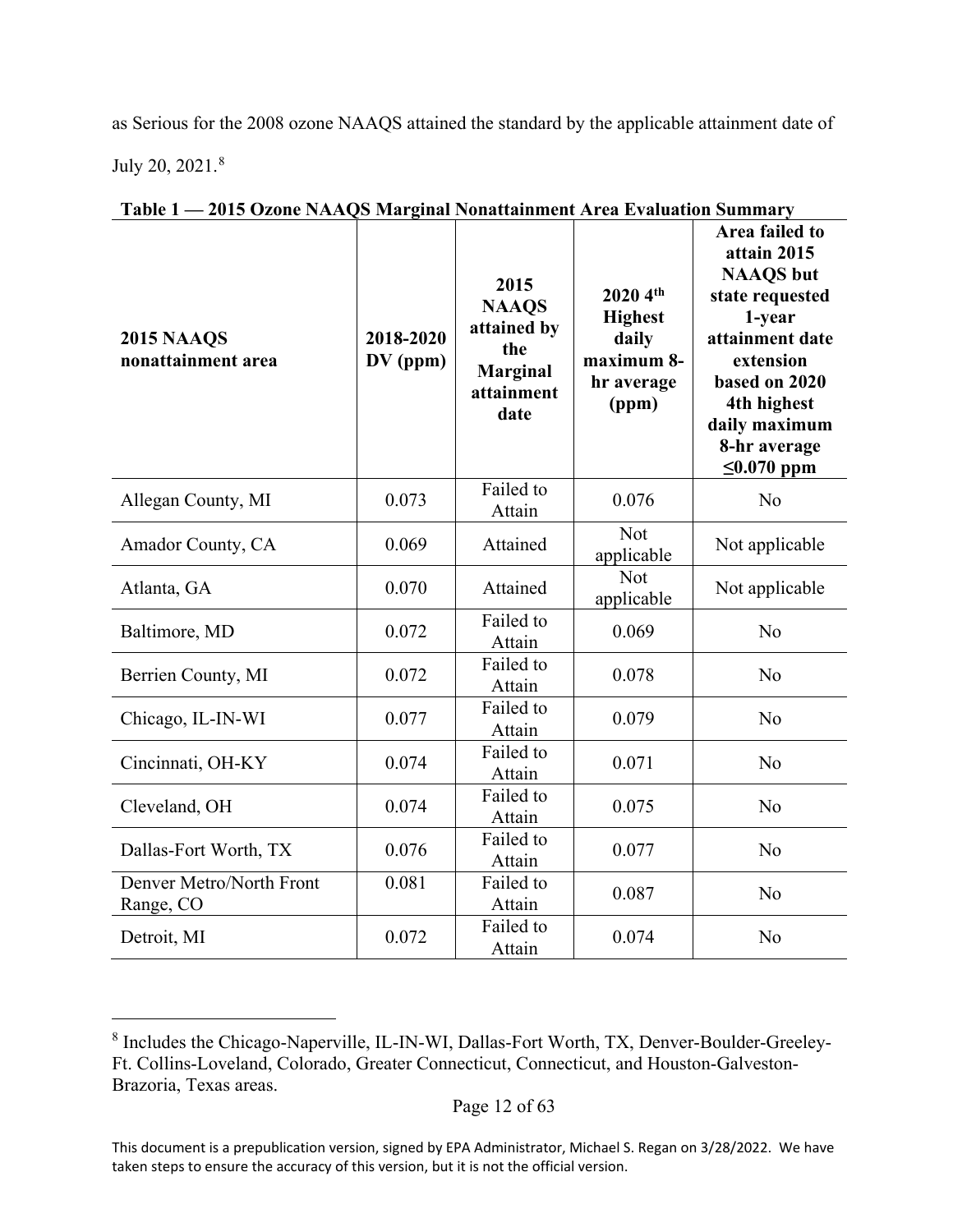| Door County-Revised, WI<br>(Rural Transport Area<br>$(RTA))^*$ | 0.072 | Failed to<br>Attain | 0.075                    | No              |
|----------------------------------------------------------------|-------|---------------------|--------------------------|-----------------|
| Greater Connecticut, CT                                        | 0.073 | Failed to<br>Attain | 0.071                    | No              |
| Houston-Galveston-Brazoria,<br>TX                              | 0.079 | Failed to<br>Attain | 0.075                    | No              |
| Louisville, KY-IN                                              | 0.072 | Failed to<br>Attain | 0.071                    | No              |
| Manitowoc County, WI                                           | 0.070 | Attained            | <b>Not</b><br>applicable | Not applicable  |
| Mariposa County, CA                                            | 0.079 | Failed to<br>Attain | 0.091                    | No              |
| Milwaukee, WI                                                  | 0.071 | Failed to<br>Attain | 0.077                    | No              |
| Muskegon County, MI                                            | 0.076 | Failed to<br>Attain | 0.080                    | No              |
| Northern Wasatch Front,<br>$UT**$                              | 0.077 | Failed to<br>Attain | 0.080                    | No              |
| Pechanga Band of Luiseño<br>Mission Indians***                 | 0.078 | Failed to<br>Attain | 0.084                    | No              |
| Philadelphia-Wilmington-<br>Atlantic City, PA-NJ-MD-DE         | 0.074 | Failed to<br>Attain | 0.071                    | No              |
| Phoenix-Mesa, AZ                                               | 0.079 | Failed to<br>Attain | 0.087                    | No              |
| San Antonio, TX****                                            | 0.072 | Failed to<br>Attain | 0.074                    | No              |
| San Francisco Bay, CA                                          | 0.069 | Attained            | Not<br>applicable        | Not applicable  |
| Sheboygan County, WI                                           | 0.075 | Failed to<br>Attain | 0.076                    | No              |
| Southern Wasatch Front, UT                                     | 0.069 | Attained            | Not<br>applicable        | Not applicable  |
| St. Louis, MO-IL                                               | 0.071 | Failed to<br>Attain | 0.074                    | N <sub>o</sub>  |
| Uinta Basin, UT                                                | 0.076 | Failed to<br>Attain | 0.066                    | Yes             |
| Washington, DC-MD-VA                                           | 0.071 | Failed to<br>Attain | 0.065                    | No <sup>9</sup> |
| Yuma, AZ                                                       | 0.068 | Attained            | <b>Not</b><br>applicable | Not applicable  |

<span id="page-12-0"></span>This document is a prepublication version, signed by EPA Administrator, Michael S. Regan on 3/28/2022. We have taken steps to ensure the accuracy of this version, but it is not the official version.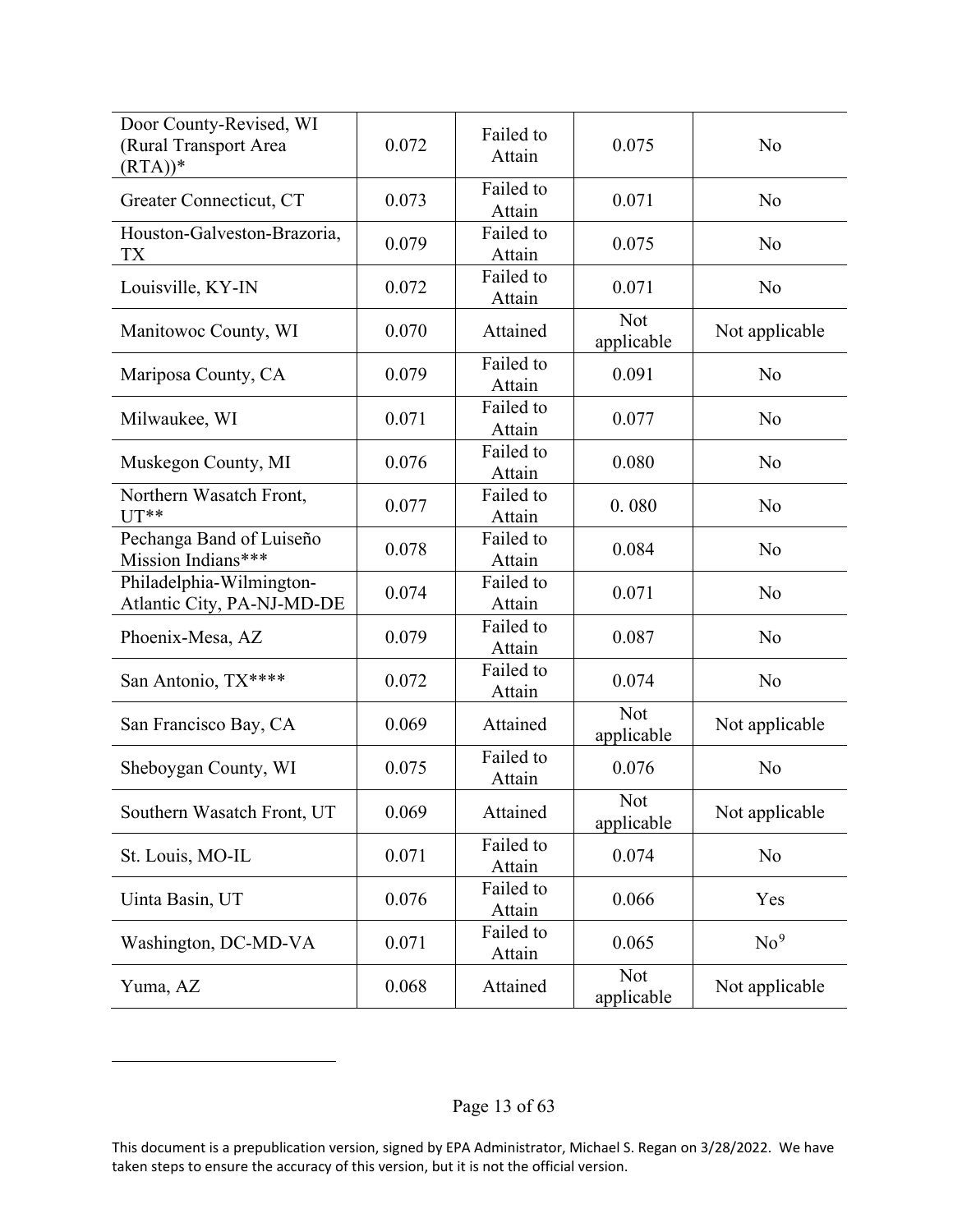\* Door County-Revised, Wisconsin, is an RTA and therefore will remain subject to Marginal area requirements if the EPA finalizes its proposed determination of failure to timely attain and reclassification to Moderate. For more information see Section II.C of this notice.

\*\* On May 28, 2021, the State of Utah submitted a CAA section 179B demonstration for the Northern Wasatch Front nonattainment area that EPA found does not meet the criteria for such a demonstration. For more information, see Section II.C.1.b of this notice.

\*\*\* Concentrations listed are for the Temecula monitor (AQS ID 06-065-0016); quality assurance issues with the data from the Pechanga monitor resulted in the 2018 data year not being appropriate for comparison to the NAAQS, and an invalid 2020 DV per DV calculation requirements contained in 40 CFR part 50, Appendix U, section 4(b). Ozone data collected at the Temecula monitoring site was used in previous regulatory actions and deemed representative of ozone conditions on the Pechanga Reservation. *E.g.*, 80 FR 18120, April 3, 2015, at 18121-18122 (final rule redesignating the Pechanga air quality planning area from nonattainment to attainment for the 1997 ozone NAAQS).

\*\*\*\* On July 13, 2020, the State of Texas submitted a CAA section 179B demonstration for the San Antonio nonattainment area that the EPA found does not meet the criteria for such a demonstration. For more information, *see* Section II.C.1.b of this notice.

The data used to calculate both the 2018-2020 DVs and the 2020 fourth highest daily

maximum 8-hour averages are provided in the technical support document (TSD) which can be

found in the docket for this rulemaking.<sup>[10](#page-13-0)</sup>

The EPA proposes to find that the Atlanta, Georgia; Manitowoc County, Wisconsin;

Southern Wasatch Front, Utah; Amador County, California; San Francisco Bay, California; and

Yuma, Arizona Marginal nonattainment areas attained by the attainment date based on the 2018-

2020 DVs presented in Table 1, which do not exceed 0.070 ppm. The EPA is also proposing to

grant a 1-year attainment date extension for the Uinta Basin, Utah, nonattainment area (Section

II.B of this notice). Finally, the EPA is proposing to determine that 24 Marginal areas with

2018-2020 DVs greater than 0.070 ppm did not attain by their attainment dates and do not

qualify for a 1-year attainment date extension. If the EPA determines that a nonattainment area

classified as Marginal failed to attain by the attainment date, CAA section 181(b)(2)(B) requires

<span id="page-13-0"></span> $10$  "Technical Support Document Regarding Ozone Monitoring Data — Determinations of Attainment, 1-Year Attainment Date Extensions, and Reclassifications for Marginal Areas under the 2015 8-Hour Ozone National Ambient Air Quality Standards (NAAQS)," available in the docket for this rulemaking.

This document is a prepublication version, signed by EPA Administrator, Michael S. Regan on 3/28/2022. We have taken steps to ensure the accuracy of this version, but it is not the official version.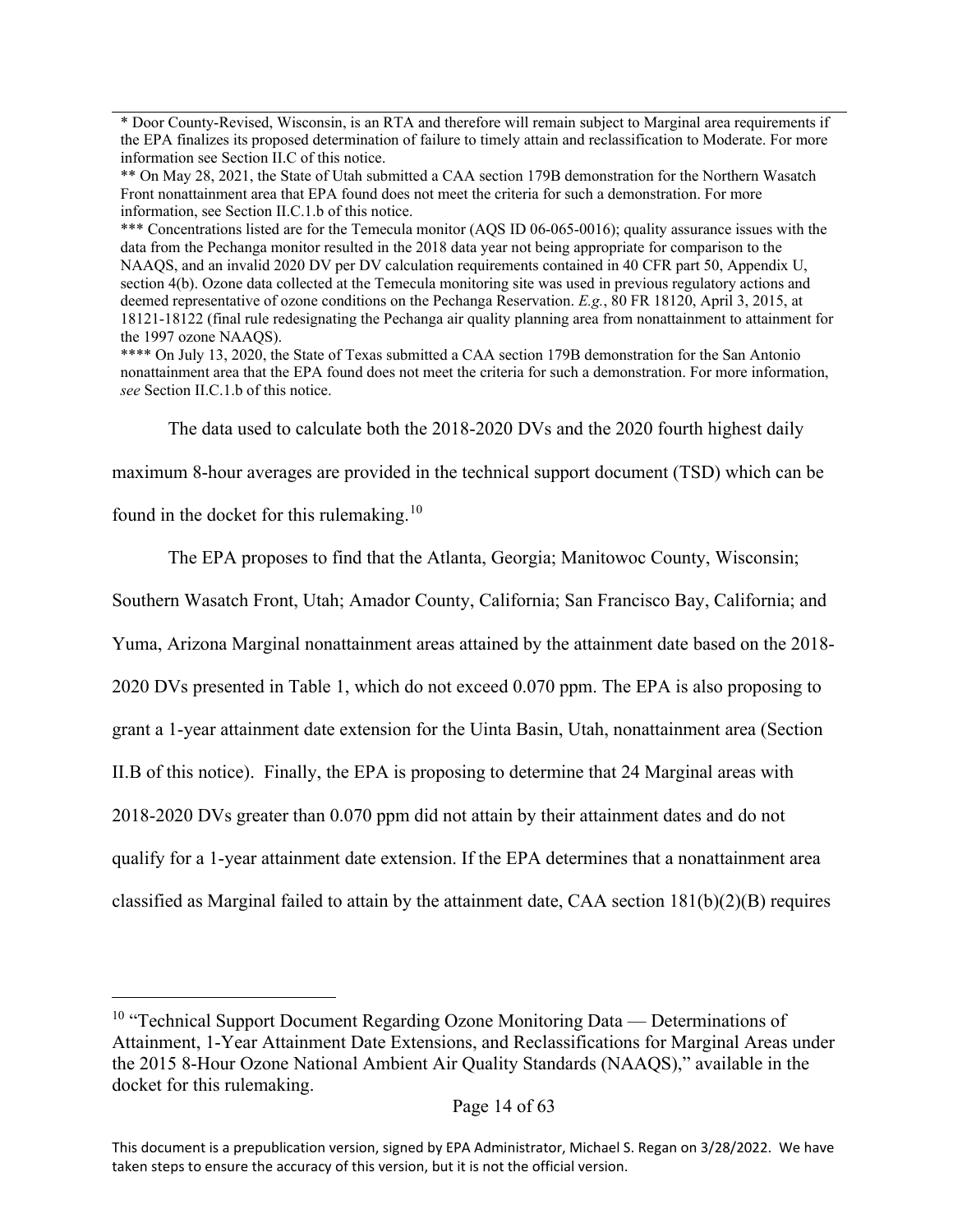the EPA to publish the identity of each such area in the **Federal Register** no later than 6 months following the attainment date and identify the reclassification level.

Furthermore, as required under CAA section  $181(b)(2)(A)$ , if the EPA finalizes the determinations that these 24 areas failed to attain by their attainment dates, they will be reclassified to Moderate by operation of law. The reclassified areas will then be subject to the Moderate area requirement to attain the 2015 ozone NAAQS as expeditiously as practicable, but not later than August 3, 2024 (September 24, 2024, for the San Antonio, Texas, area).

Once reclassified as Moderate, the relevant states must submit to the EPA the SIP revisions for these areas that satisfy the statutory and regulatory requirements applicable to Moderate areas<sup>[11](#page-14-0)</sup> established in CAA section 182(b) and in the 2015 Ozone NAAQS SIP Requirements Rule (*see* 83 FR 62998, December 6, 2018). The EPA proposes to establish deadlines for submitting SIP revisions for these reclassified areas, consistent with CAA section 182(i). As discussed in Section II.D. of this notice, the EPA proposes that the new SIP revisions associated with these reclassifications will be due to the EPA by no later than January 1, 2023. Under the CAA and the Tribal Authority Rule (TAR), tribes may, but are not required to, submit implementation plans to the EPA for approval (*see* CAA section 301(d) and 40 CFR part 49). Accordingly,for the Pechanga Band of Luiseño Mission Indians nonattainment area, the Pechanga Tribe would not be required to submit any tribal implementation plan (TIP) revisions applicable to Moderate areas established in CAA section 182(b) and in the 2015 Ozone NAAQS SIP Requirements Rule. Tribes that are part of multi-jurisdictional nonattainment areas are also not required to submit implementation plan revisions applicable to Moderate areas.

<span id="page-14-0"></span><sup>11</sup> *See* Section II.C of this notice for additional information regarding the Door County-Revised, Wisconsin, area.

This document is a prepublication version, signed by EPA Administrator, Michael S. Regan on 3/28/2022. We have taken steps to ensure the accuracy of this version, but it is not the official version.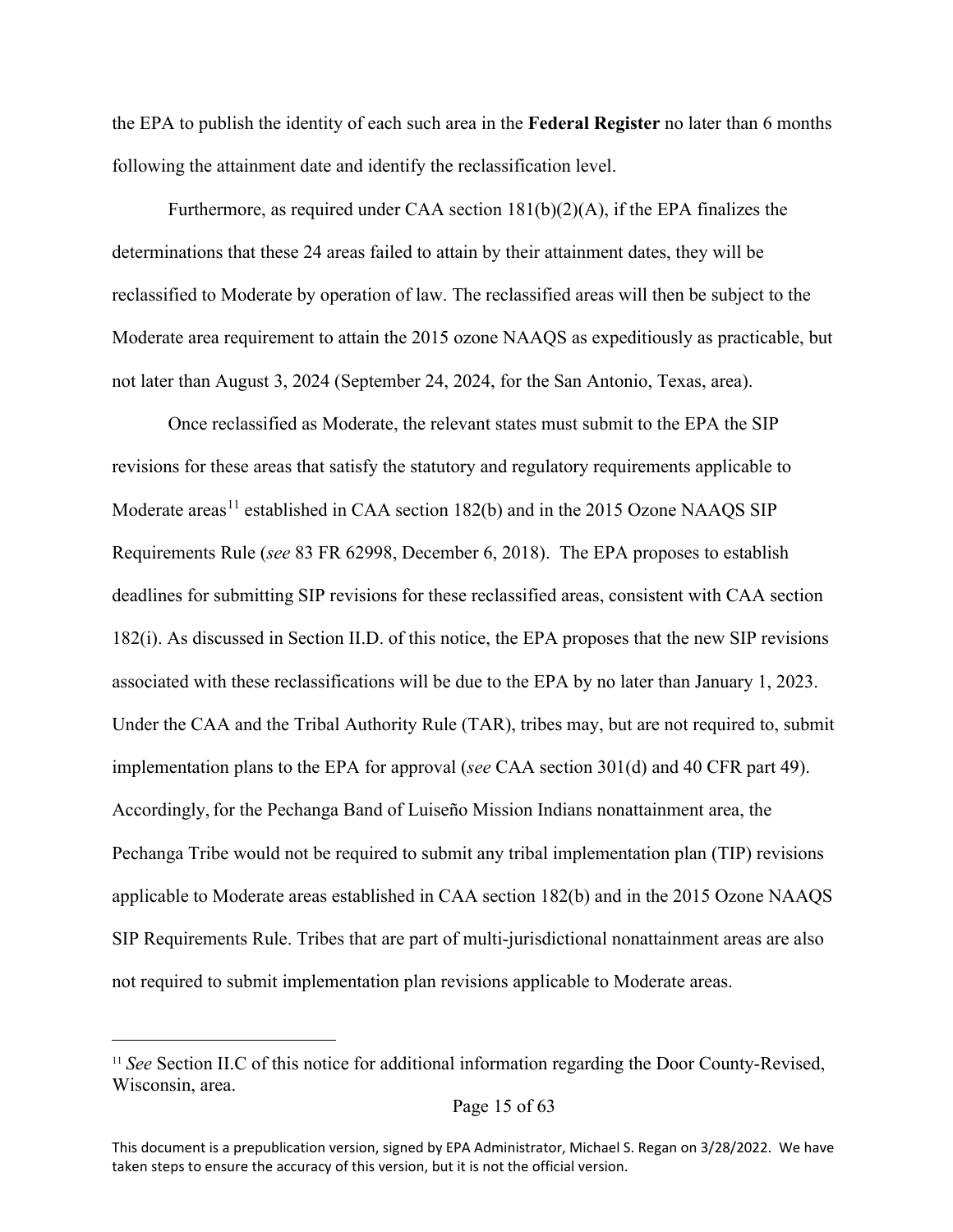## *B. What is the background for the proposed actions?*

On October 26, 2015, the EPA issued its final action to revise the NAAQS for ozone to establish a new 8-hour standard (*see* 80 FR 65452, October 26, 2015). In that action, the EPA promulgated identical tighter primary and secondary ozone standards designed to protect public health and welfare that specified an 8-hour ozone level of 0.070 ppm. Specifically, the standards require that the 3-year average of the annual fourth highest daily maximum 8-hour average ozone concentration may not exceed 0.070 ppm.

Effective on August 3, 2018, the EPA designated 52 areas throughout the country as nonattainment for the 2015 ozone NAAQS (*see* 83 FR 25776, June 4, 2018). The EPA later designated the San Antonio, Texas, area as a 2015 ozone NAAQS nonattainment area effective September 24, 2018 (*see* 83 FR 35136, July 25, 2018). In a separate action, the EPA assigned classification thresholds and attainment dates based on the severity of an area's ozone problem, determined by the area's DV (*see* 83 FR 10376, May 8, 2018). The EPA established the attainment date for Marginal and Moderate nonattainment areas as 3 years and 6 years, respectively, from the effective date of the final designations. Thus, the attainment date for Marginal nonattainment areas for the 2015 ozone NAAQS was August 3, 2021, and the attainment date for Moderate areas is August 3, 2024 (September 24, 2021, and September 24, 2024, respectively, for the San Antonio, Texas, area).

*C. What is the statutory authority for the proposed actions?*

The statutory authority for the actions proposed in this document is provided by the CAA, as amended (42 U.S.C. 7401 *et seq.*). Relevant portions of the CAA include, but are not necessarily limited to, sections  $181(a)(5)$ ,  $181(b)(2)$  and  $182(i)$ .

## Page 16 of 63

This document is a prepublication version, signed by EPA Administrator, Michael S. Regan on 3/28/2022. We have taken steps to ensure the accuracy of this version, but it is not the official version.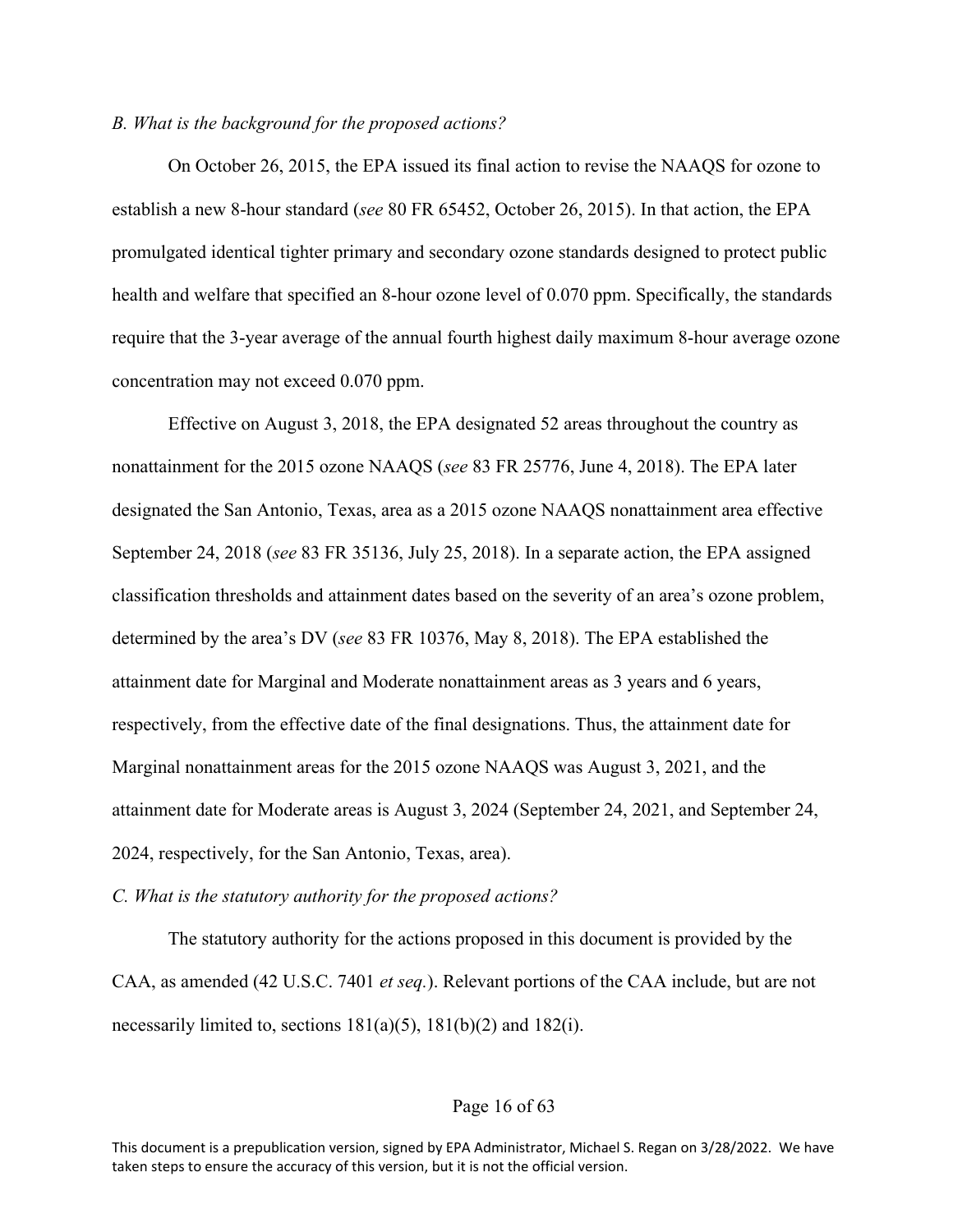CAA section 107(d) provides that when the EPA establishes or revises a NAAQS, the agency must designate areas of the country as nonattainment, attainment, or unclassifiable based on whether an area is not meeting (or is contributing to air quality in a nearby area that is not meeting) the NAAQS, meeting the NAAQS, or cannot be classified as meeting or not meeting the NAAQS, respectively. Subpart 2 of part D of title I of the CAA governs the classification, state planning, and emissions control requirements for any areas designated as nonattainment for a revised primary ozone NAAQS. In particular, CAA section 181(a)(1) requires each area designated as nonattainment for a revised ozone NAAQS to be classified at the same time as the area is designated based on the extent of the ozone problem in the area (as determined based on the area's DV). Classifications for ozone nonattainment areas range from "Marginal" to "Extreme." CAA section 182 provides the specific attainment planning and additional requirements that apply to each ozone nonattainment area based on its classification. CAA section 182, as interpreted by the EPA's implementing regulations at 40 CFR 51.1308 through 51.1317, also establishes the timeframes by which air agencies must submit and implement SIP revisions to satisfy the applicable attainment planning elements, and the timeframes by which nonattainment areas must attain the 2015 ozone NAAQS. For reclassified areas, CAA section 182(i) provides that the Administrator may adjust applicable deadlines other than attainment dates if such adjustment is necessary or appropriate to assure consistency among the required submissions. Therefore, the EPA is proposing in Section II.D of this notice to adjust the SIP revision and implementation deadlines for newly reclassified Moderate nonattainment areas.

Section  $181(b)(2)(A)$  of the CAA requires that within 6 months following the applicable attainment date, the EPA shall determine whether an ozone nonattainment area attained the ozone standard based on the area's DV as of that date. Upon application by any state, the EPA

#### Page 17 of 63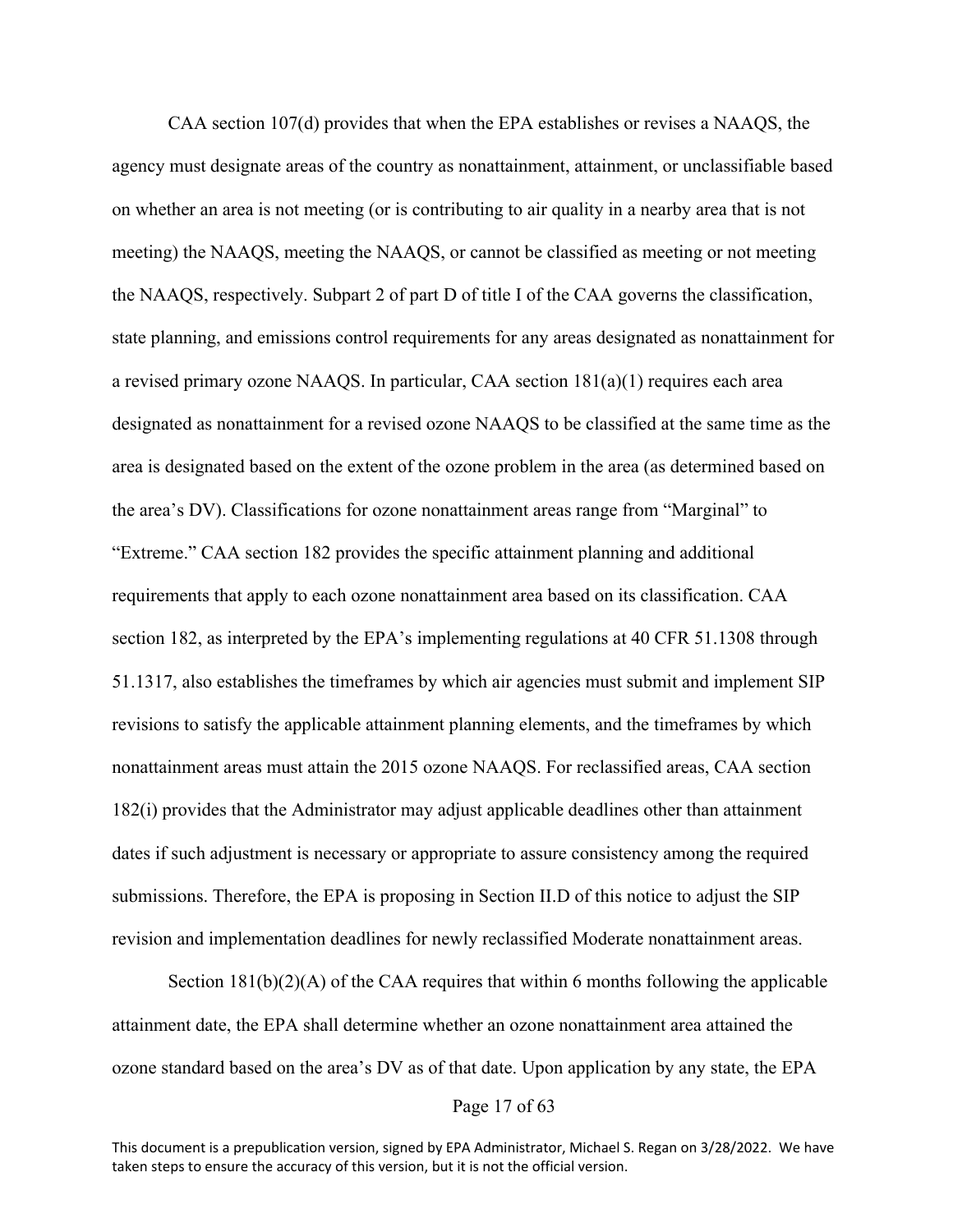may grant a 1-year extension of the attainment date for qualifying areas (Section II.B of this notice). In the event an area fails to attain the ozone NAAQS by the applicable attainment date and is not granted a 1-year attainment date extension, CAA section  $181(b)(2)(A)$  requires the EPA to make the determination that an ozone nonattainment area failed to attain the ozone standard by the applicable attainment date, and requires the area to be reclassified by operation of law to the higher of: (1) the next higher classification for the area, or (2) the classification applicable to the area's DV as of the determination of failure to attain.<sup>[12](#page-17-0)</sup> Section 181(b)(2)(B) of the CAA requires the EPA to publish the determination of failure to attain and accompanying reclassification in the **Federal Register** no later than 6 months after the attainment date, which in the case of the Marginal nonattainment areas considered in this proposal was February 3, 2022.

Once an area is reclassified, each state that contains a reclassified area is required to submit certain SIP revisions in accordance with its more stringent classification. The SIP revisions are intended to, among other things, demonstrate how the area will attain the NAAQS as expeditiously as practicable, but no later than August 3, 2024, the Moderate area attainment date for the 2015 ozone NAAQS (September 24, 2024, for the San Antonio, Texas, area). Per CAA section 182(i), a state with a reclassified ozone nonattainment area must submit the applicable attainment plan requirements "according to the schedules prescribed in connection with such requirements" in CAA section 182(b) for Moderate areas, but the EPA "may adjust applicable deadlines (other than attainment dates) to the extent such adjustment is necessary or

<span id="page-17-0"></span><sup>&</sup>lt;sup>12</sup> All nonattainment areas named in this notice that failed to attain by the attainment date would be classified to the next higher classification, Moderate. None of the affected areas has a DV that would otherwise place an area in a higher classification (*i.e.*, *see* CAA section 181(b)(2)(A) reference to Extreme areas).

This document is a prepublication version, signed by EPA Administrator, Michael S. Regan on 3/28/2022. We have taken steps to ensure the accuracy of this version, but it is not the official version.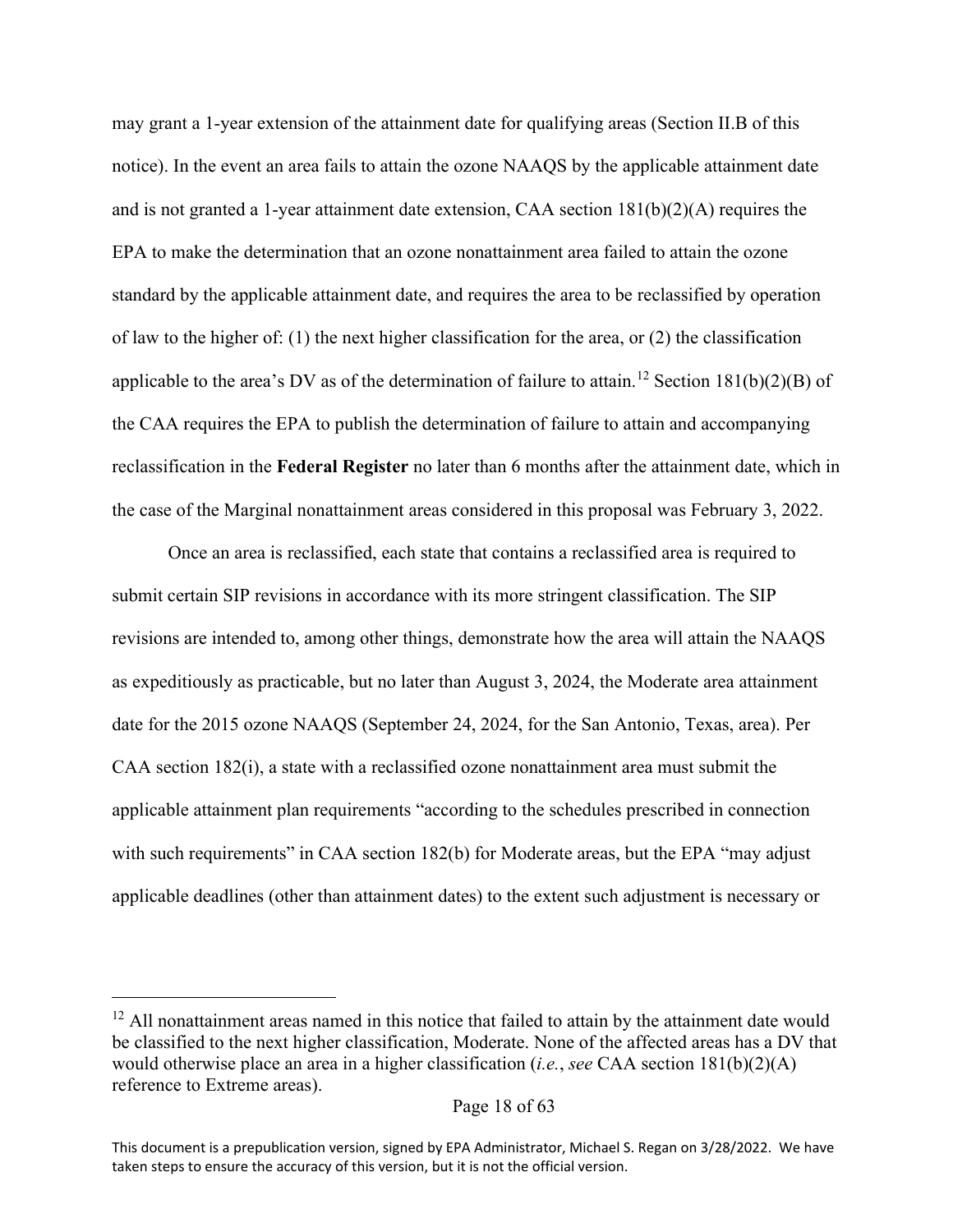appropriate to assure consistency among the required submissions." In Section II.D of this notice, the EPA explains its proposal to adjust such deadlines.

*D. How does the EPA determine whether an area has attained the 2015 ozone standard?*

Under the EPA regulations at 40 CFR part 50, appendix U, the 2015 ozone NAAQS is attained at a site when the 3-year average of the annual fourth highest daily maximum 8-hour average ambient air quality ozone concentration (*i.e.,* DV) does not exceed 0.070 ppm. When the DV does not exceed 0.070 ppm at each ambient air quality monitoring site within the area, the area is deemed to be attaining the ozone NAAQS. The rounding convention in Appendix P dictates that concentrations shall be reported in "ppm" to the third decimal place, with additional digits to the right being truncated. Thus, a computed 3-year average ozone concentration of 0.071 ppm is greater than 0.070 ppm and would exceed the standard, but a DV of 0.0709 is truncated to 0.070 and attains the 2015 ozone NAAQS.

The EPA's determination of attainment is based upon data that have been collected and quality-assured in accordance with 40 CFR part 58 and recorded in the EPA's Air Quality System (AQS) database.<sup>[13](#page-18-0)</sup> Ambient air quality monitoring data for the 3-year period preceding the attainment date (2018-2020 for the 2015 ozone NAAQS Marginal areas) must meet the data completeness requirements in Appendix  $U$ .<sup>[14](#page-18-1)</sup> The completeness requirements are met for the 3-

<span id="page-18-0"></span> $13$  The EPA maintains the AQS, a database that contains ambient air pollution data collected by the EPA, state, local, and tribal air pollution control agencies. The AQS also contains meteorological data, descriptive information about each monitoring station (including its geographic location and its operator) and data quality assurance/quality control information. The AQS data is used to (1) assess air quality, (2) assist in attainment/non-attainment designations, (3) evaluate SIPs for non-attainment areas, (4) perform modeling for permit review analysis, and (5) prepare reports for Congress as mandated by the CAA. Access is through the Web site at *https://www.epa.gov/aqs*.

<span id="page-18-1"></span><sup>&</sup>lt;sup>14</sup> See 40 CFR part 50, appendix U, section 4(b).

This document is a prepublication version, signed by EPA Administrator, Michael S. Regan on 3/28/2022. We have taken steps to ensure the accuracy of this version, but it is not the official version.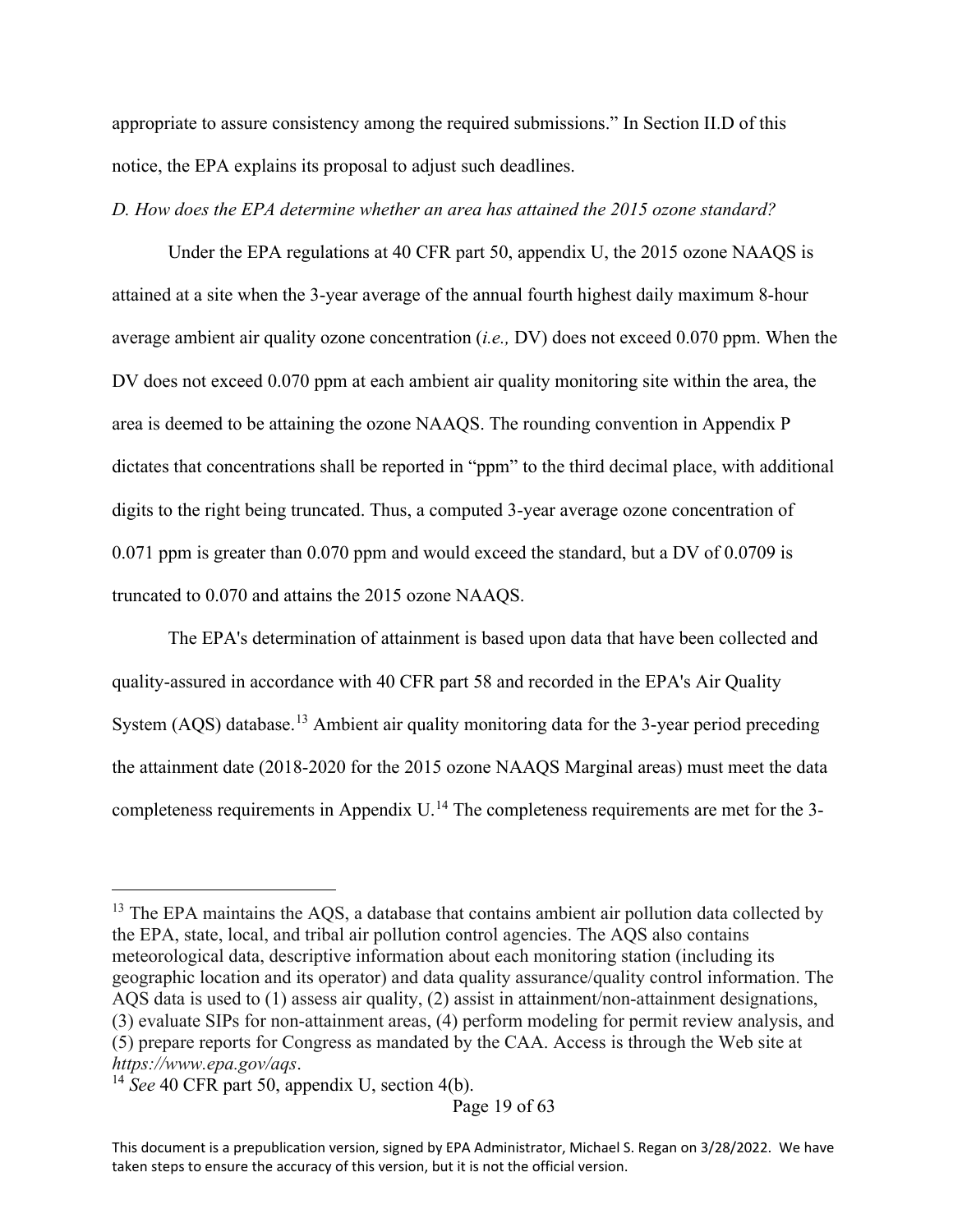year period at a monitoring site if daily maximum 8-hour average concentrations of ozone are available for at least 90 percent of the days within the ozone monitoring season, on average, for the 3-year period, and no single year has less than 75 percent data completeness.

## **II. What is the EPA proposing and what is the rationale?**

The EPA is proposing this action to fulfill its statutory obligation under CAA section 181(b)(2) to determine whether 31 Marginal ozone nonattainment areas attained the 2015 ozone NAAQS as of the attainment date of August 3, 2021 (September 24, 2021, for the San Antonio, Texas, area). The EPA evaluated air quality monitoring data submitted by the appropriate state, local, and tribal air agencies to determine the attainment status of the 31 areas as of their applicable Marginal area attainment dates. This section describes the separate determinations and actions being proposed in this document.

#### *A. Determinations of Attainment by the Attainment Date*

The EPA is proposing to determine, in accordance with CAA section  $181(b)(2)(A)$  and the provisions of the 2015 Ozone NAAQS SIP Requirements Rule (40 CFR 51.1303), that the Atlanta, Georgia; Manitowoc County, Wisconsin; Southern Wasatch Front, Utah; Amador County, California; San Francisco Bay, California; and Yuma, Arizona areas attained the 2015 ozone NAAQS by the Marginal area attainment date of August 3, 2021, based on their 2018- 2020 DV (Table 1).

These proposed determinations of attainment by the attainment date do not constitute formal redesignation to attainment as provided for under CAA section 107(d)(3). Redesignations to attainment require, among other things, that the states responsible for ensuring attainment and maintenance of the NAAQS have met the applicable requirements under CAA section 110 and

## Page 20 of 63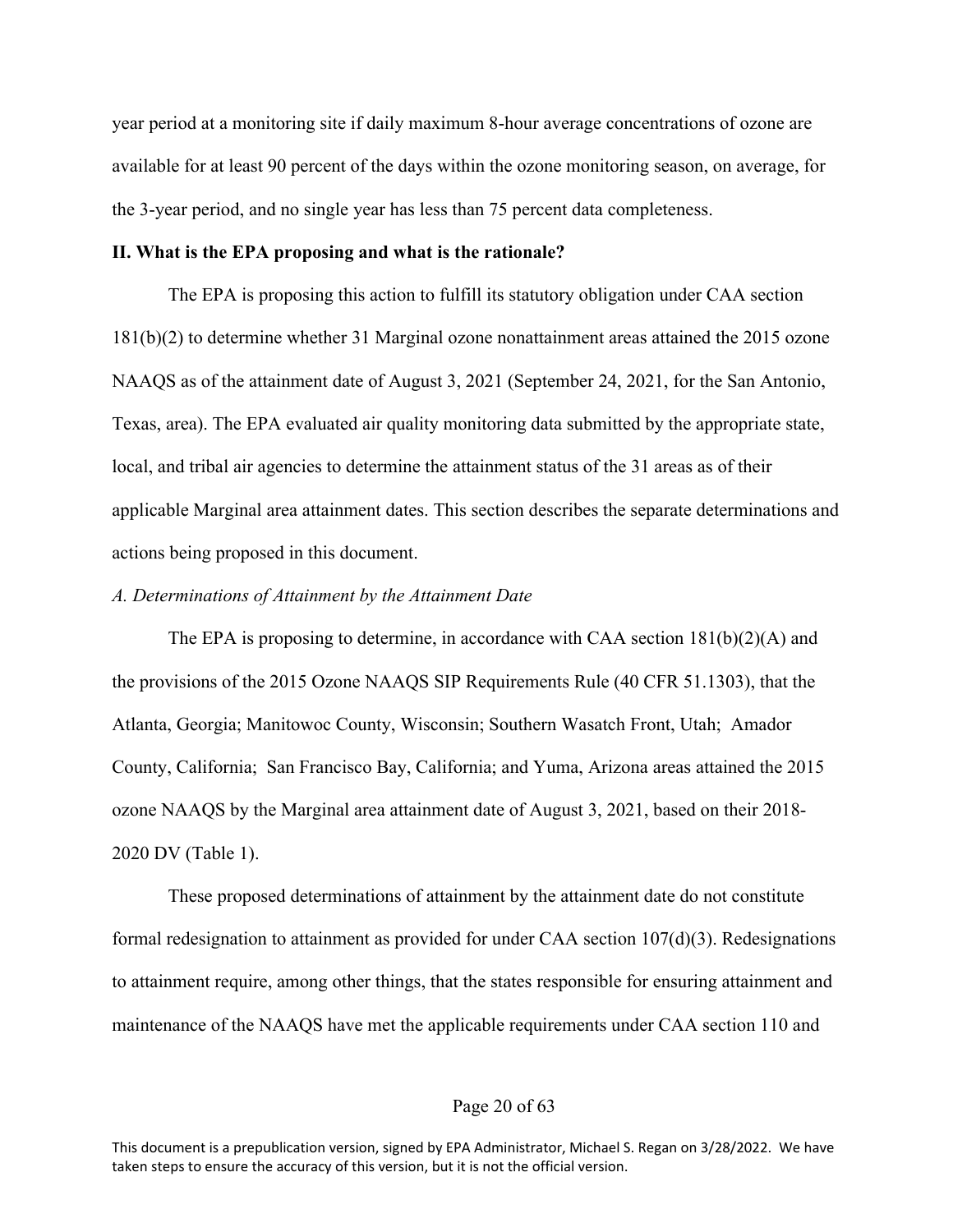part D, and to submit to EPA for approval a maintenance plan to ensure continued attainment of the standard for 10 years following redesignation, as provided under CAA section 175A.

The EPA requests comment on these proposed determinations of attainment by the applicable attainment date for the Atlanta, Georgia; Manitowoc County, Wisconsin; Southern Wasatch Front, Utah; Amador County, California; San Francisco Bay, California; and Yuma, Arizona areas. Further technical analysis supporting these proposed determinations are in the TSD for this rule, which is available in the docket for this rulemaking.

#### *B. Extension of Marginal Area Attainment Date*

## 1. Summary of proposed action

By way of letter dated March 29, 2021, the Utah Division of Air Quality (UDAQ) requested an extension of the Uinta Basin area Marginal area attainment date; the letter is provided in the docket for this rulemaking.<sup>[15](#page-20-0)</sup> We propose to grant UDAQ's request and extend the August 3, 2021, Marginal area attainment date to August 3, 2022, for the Uinta Basin area, based on our finding that the state meets the two criteria under CAA section  $181(a)(5)$  as interpreted by the EPA in 40 CFR 51.1307 and that no other facts or circumstances compel the EPA Administrator to consider information beyond the statutory criteria – *i.e*., (1) the state has complied with all requirements and commitments pertaining to the area in the applicable

<span id="page-20-0"></span><sup>&</sup>lt;sup>15</sup> Bird, Bryce, Director, UDAQ. "Request for One-year Extension of the 2015 Ozone National Ambient Air Quality Standard Attainment Date for the Uinta Basin Marginal Nonattainment Area." March 29, 2021.

This document is a prepublication version, signed by EPA Administrator, Michael S. Regan on 3/28/2022. We have taken steps to ensure the accuracy of this version, but it is not the official version.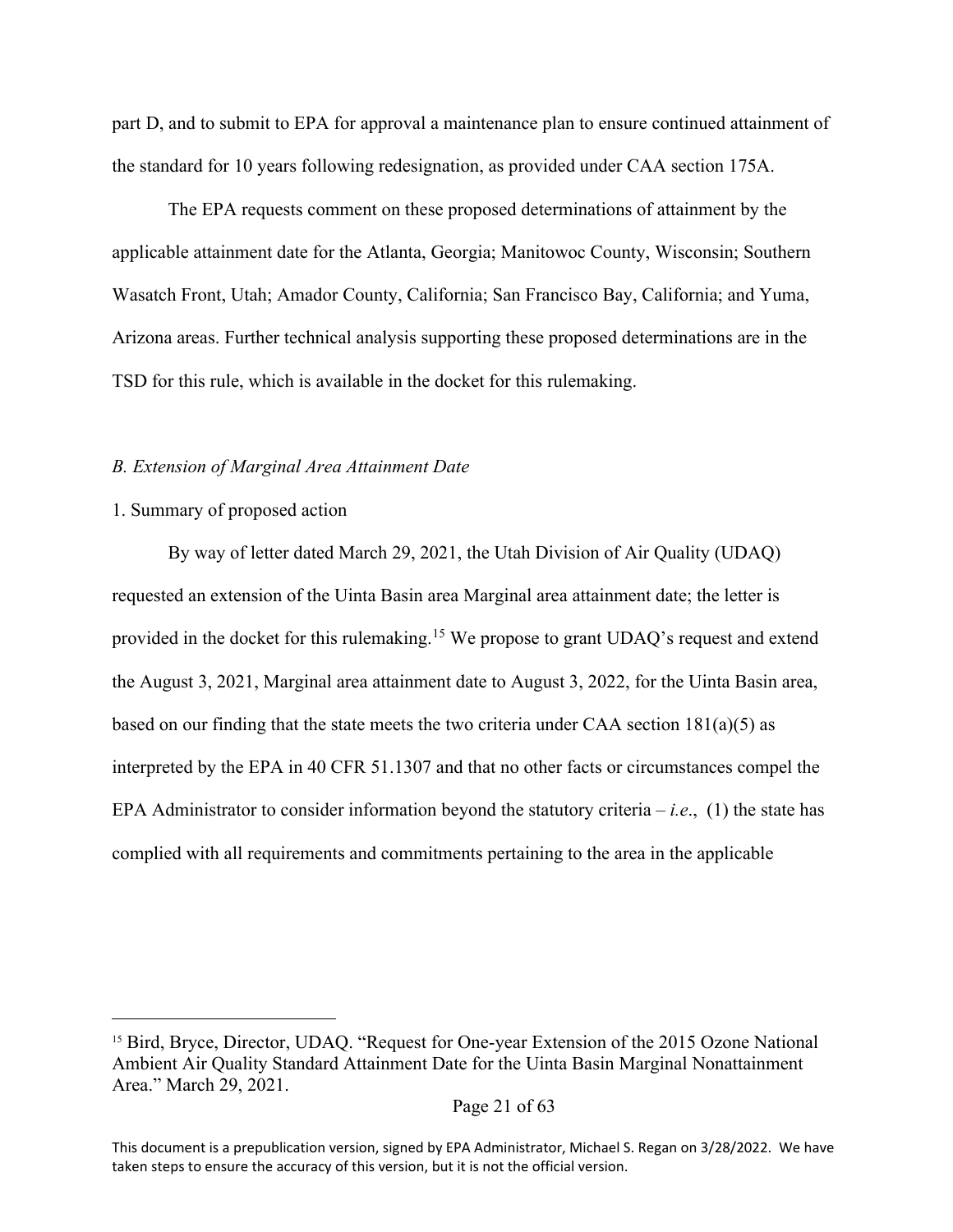implementation plan; and (2) for a first attainment date extension, an area's fourth highest daily maximum 8-hour value for the attainment year must not exceed the level of the standard.<sup>[16](#page-21-0)</sup> 2. Proposed action to grant the requested 1-year attainment date extension

Section 181(a)(5) of the CAA provides the EPA the discretion (*i.e.*, "the Administrator may") to extend an area's applicable attainment date by 1 additional year upon application by any state if the state meets the two criteria under CAA section  $181(a)(5)$  as interpreted by the EPA in 40 CFR 51.1307.

With respect to the first criterion, the EPA interprets the provision as having been satisfied if a state can demonstrate that it is in compliance with its approved implementation plan. *See Delaware Dept. of Nat. Resources and Envtl. Control v. EPA*, 895 F.3d 90, 101 (D.C. Cir. 2018) (holding that the CAA requires only that an applying state with jurisdiction over a nonattainment area comply with the requirements in its applicable SIP, not every requirement of the Act); *see also Vigil v. Leavitt*, 381 F.3d 826, 846 (9th Cir. 2004). A state may meet this requirement by certifying its compliance, and in the absence of such certification, the EPA may make a determination as to whether the criterion has been met. *See Delaware*, 895 F.3d at 101- 102.

With respect to the second criterion, the EPA has interpreted CAA section  $181(a)(5)(B)$ 's exceedance-based air quality requirement of the extension criteria for purposes of a concentration-based standard like the 2015 8-hour ozone NAAQS (*see* 40 CFR 51.1307). For purposes of the 2015 ozone NAAQS, the EPA has interpreted the air quality criterion of CAA

<span id="page-21-0"></span><sup>&</sup>lt;sup>16</sup> The attainment year is the calendar year corresponding with the final ozone season for determining attainment; "attainment year ozone season" is defined as the ozone season immediately preceding a nonattainment area's maximum attainment date (*see* 40 CFR  $51.1300(g)$ ).

This document is a prepublication version, signed by EPA Administrator, Michael S. Regan on 3/28/2022. We have taken steps to ensure the accuracy of this version, but it is not the official version.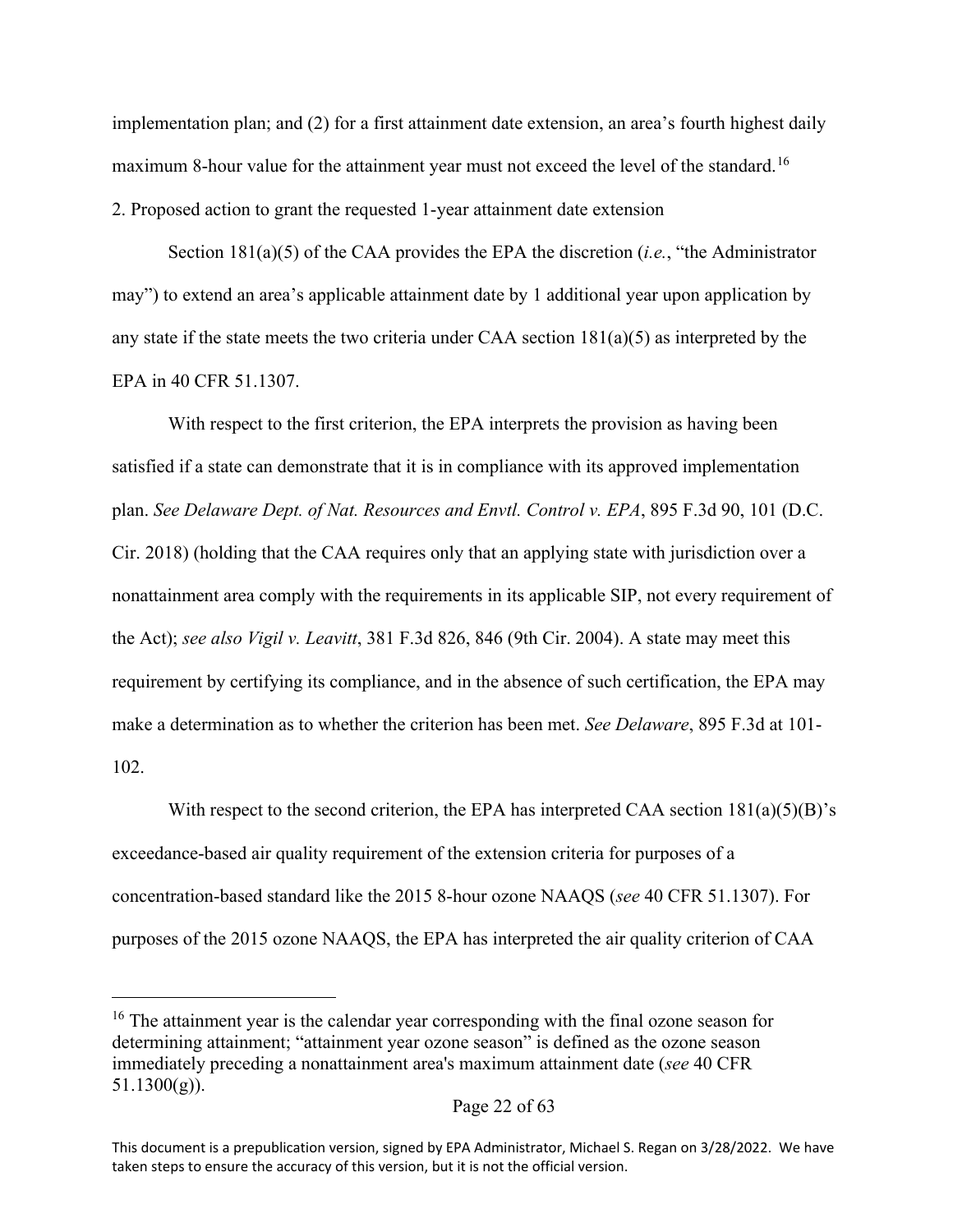section  $181(a)(5)(B)$  to mean that an area's fourth highest daily maximum 8-hour value for the attainment year must not exceed the level of the standard  $(0.070 \text{ ppm})$ .<sup>[17](#page-22-0)</sup>

We have evaluated the information submitted by UDAQ and propose to determine that the area meets the two necessary statutory criteria for the 1-year extension under CAA section 181(a)(5) and 40 CFR 51.1307(a)(1), and that no other facts or circumstances compel the EPA Administrator to consider information beyond the statutory criteria. UDAQ has certified that they have complied with all requirements and commitments pertaining to these areas in their approved implementation plan. Additionally, the fourth highest daily maximum 8-hour average ozone concentration recorded during 2020 for the Uinta Basin was 0.066 ppm, well below the level of the 2015 ozone NAAQS of 0.070 ppm (Table 1 of this notice). The EPA proposes to grant the requested 1-year extension of the August 3, 2021, Marginal area attainment date for the Uinta Basin area.

If we finalize this proposal, on the effective date of the final action the attainment date for the Uinta Basin area would be extended to August 3, 2022. The area would then remain classified as Marginal for the 2015 ozone NAAQS until the EPA either made a determination that the area had failed to attain the NAAQS by the new attainment date, granted a second 1-year attainment date extension, or redesignated the area to attainment. The EPA solicits comments on our proposal to grant the requested 1-year attainment date extension for the Uinta Basin Marginal nonattainment area, and whether there are any particular circumstances, such as disproportionate environmental exposure or burdens, that the EPA should consider before granting the request. 3. Additional information

<span id="page-22-0"></span>Page 23 of 63 <sup>17</sup> *See* 40 CFR 51.1307 pertaining to determining eligibility under CAA section 181(a)(5)(B) for the first and the second 1-year attainment date extensions for the 2015 ozone NAAQS.

This document is a prepublication version, signed by EPA Administrator, Michael S. Regan on 3/28/2022. We have taken steps to ensure the accuracy of this version, but it is not the official version.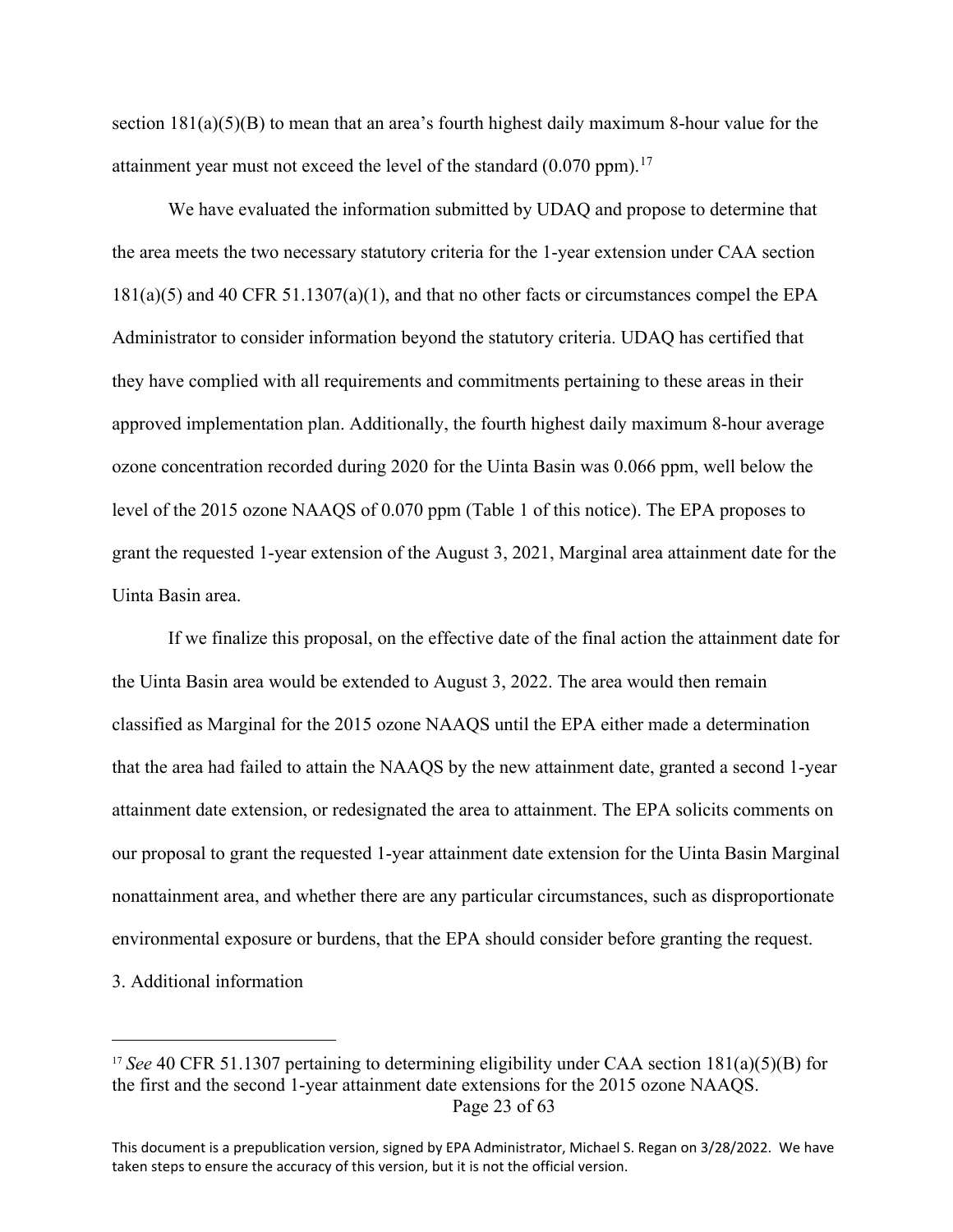In evaluating Utah's request for a 1-year extension of the Marginal attainment date, the EPA considered other facts and circumstances, and we propose to find that these considerations do not weigh against our proposal to grant Utah's request.

# *i. Ute Tribe support for 1-year extension*

In a letter dated May 25, 2021, the Ute Indian Tribe also requested an attainment date extension for the area.<sup>[18](#page-23-0)</sup> This letter is provided in the docket for this rulemaking. The EPA's proposed extension is based on the request from UDAQ for the entire Uinta Basin area, but we note the tribe's independent support for an attainment date extension. In accordance with the EPA Policy on Consultation and Coordination with Indian Tribes, the EPA offered an opportunity for consultation to seek the Tribe's input during the development of this notice.<sup>[19](#page-23-1),[20](#page-23-2)</sup> The Ute Indian Tribe met with the EPA on October 6, 2021. In this meeting tribal leadership reiterated their support for the emissions controls in EPA's proposed Federal Implementation Plan (FIP) for Managing Emissions from Oil and Natural Gas Sources on Indian Country Lands within the Uintah and Ouray (U&O) Indian Reservation in Utah (U&O FIP)<sup>[21](#page-23-3)</sup> as a way to make

<span id="page-23-0"></span><sup>&</sup>lt;sup>18</sup> Chapoose, Shaun, Chairman, Ute Indian Tribe Business Committee. "Request for One Year Extension of the 2015 Ozone National Ambient Air Quality Standard Attainment Date for the Uinta Basin Marginal Nonattainment Area." May 25, 2021.

<span id="page-23-1"></span><sup>19</sup> Daly, Carl, Acting Director, Air and Radiation Division, U.S. EPA Region 8. "Request for One-Year Extension of the 2015 Ozone National Ambient Air Quality Standard Attainment Date for the Uinta Basin Marginal Nonattainment Area and Consultation on the Draft Proposal for the National Determination of Attainment by the Attainment Date." September 10, 2021.

<span id="page-23-2"></span><sup>20</sup> *See* EPA Policy on Consultation and Coordination with Indian Tribes, May 4, 2011, *https://www.epa.gov/sites/default/files/2013-08/documents/cons-and-coord-with-indian-tribes-*

<span id="page-23-3"></span>*policy.pdf.*<br><sup>21</sup> "Proposed Rule: Federal Implementation Plan for Managing Emissions From Oil and Natural Gas Sources on Indian Country Lands Within the Uintah and Ouray Indian Reservation in Utah" (85 FR 3492, January 21, 2020).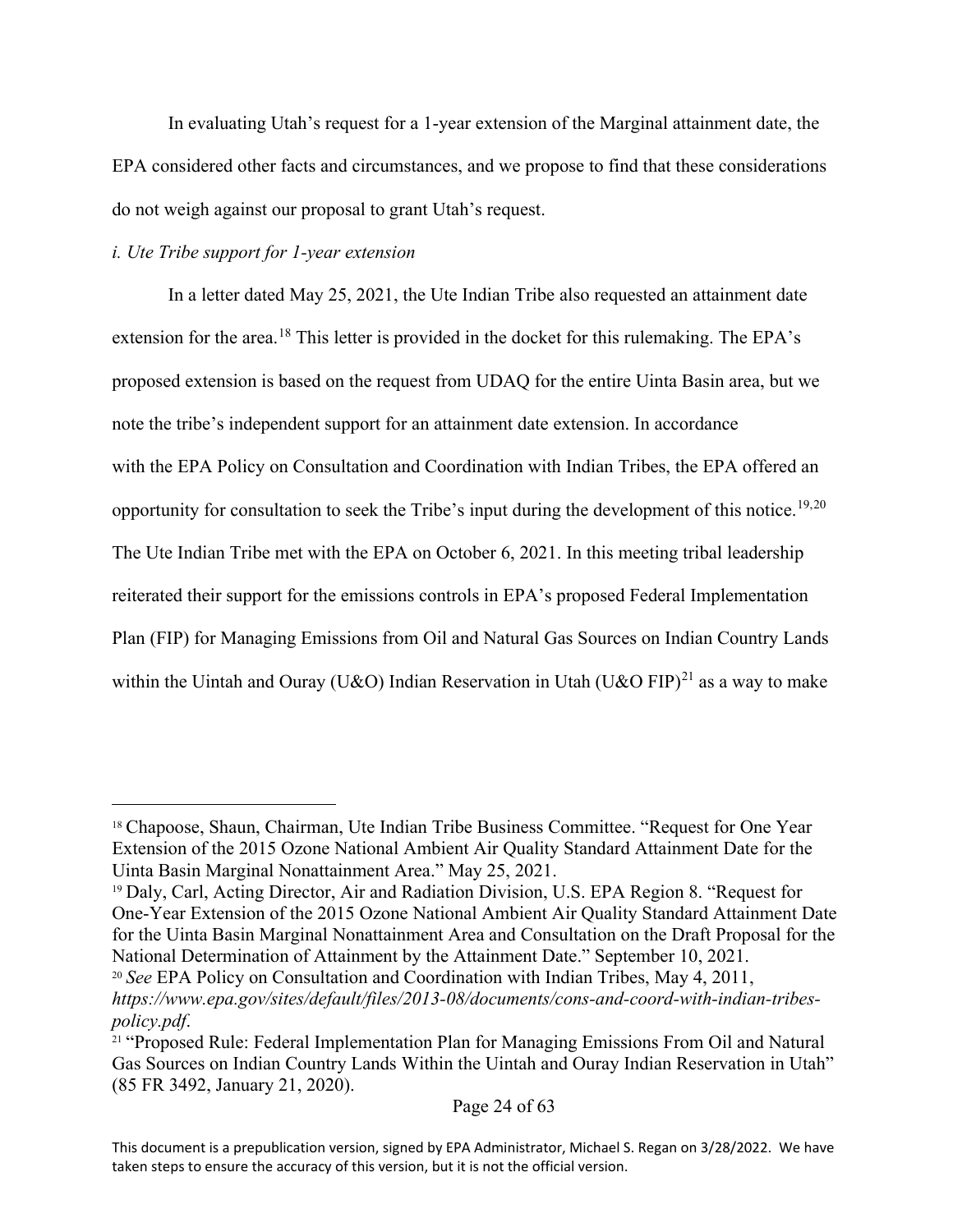regulations related to oil and natural gas more consistent across the basin and urged EPA to finalize the U&O FIP.

*ii. FIP for Managing Emissions from Oil and Natural Gas Sources on Indian Country Lands within the U&O Indian Reservation in Utah (U&O FIP)*

The proposed U&O FIP would require new, modified, and existing oil and natural gas (O&NG) sources on Indian country lands within the U&O Reservation to implement new control requirements. While the FIP is not designed to bring the area into attainment, the EPA expects these emission limits to reduce ozone precursor emissions and improve air quality in the area. The EPA proposed the U&O FIP in January 2020 and is working to finalize it. Most VOC emissions within the Basin are from existing O&NG activity, and most of those O&NG emissions are from existing sources on the U&O Indian Reservation and in the nonattainment area.<sup>[22](#page-24-0)</sup> VOC emissions control requirements for existing O&NG sources currently exist in areas of the Uinta Basin under Utah jurisdiction, but do not exist in the U&O Indian Reservation where most sources are uncontrolled. To this end, we expect the new control requirements in the final U&O FIP to make a meaningful improvement in air quality and address winter ozone exceedances on the reservation, and in the nonattainment area and larger Uinta Basin region. *iii. Air quality trends*

Page 25 of 63

<span id="page-24-0"></span> $22$  For the proposed FIP, the EPA estimated, using 2014 emissions inventory data, that of the approximately 10,400 individual existing active O&NG wells in the Uinta Basin, over 7,900 wells, or about 76 percent, were on Indian country lands within the U&O Reservation. Over 6,700 individual O&NG (primarily well sites) were processing fluids from those wells. Additionally, EPA estimated that the majority of the O&NG sources were uncontrolled and over 2,100 of those sources would be subject to the substantive VOC emissions control requirements of a final and effective U&O FIP (*see* 85 FR 3500-3501 and 3512). The draft final FIP is being analyzed using 2017 emissions inventory data, so the impacts of the final rule may differ from the numbers of sources used to analyze the proposed FIP.

This document is a prepublication version, signed by EPA Administrator, Michael S. Regan on 3/28/2022. We have taken steps to ensure the accuracy of this version, but it is not the official version.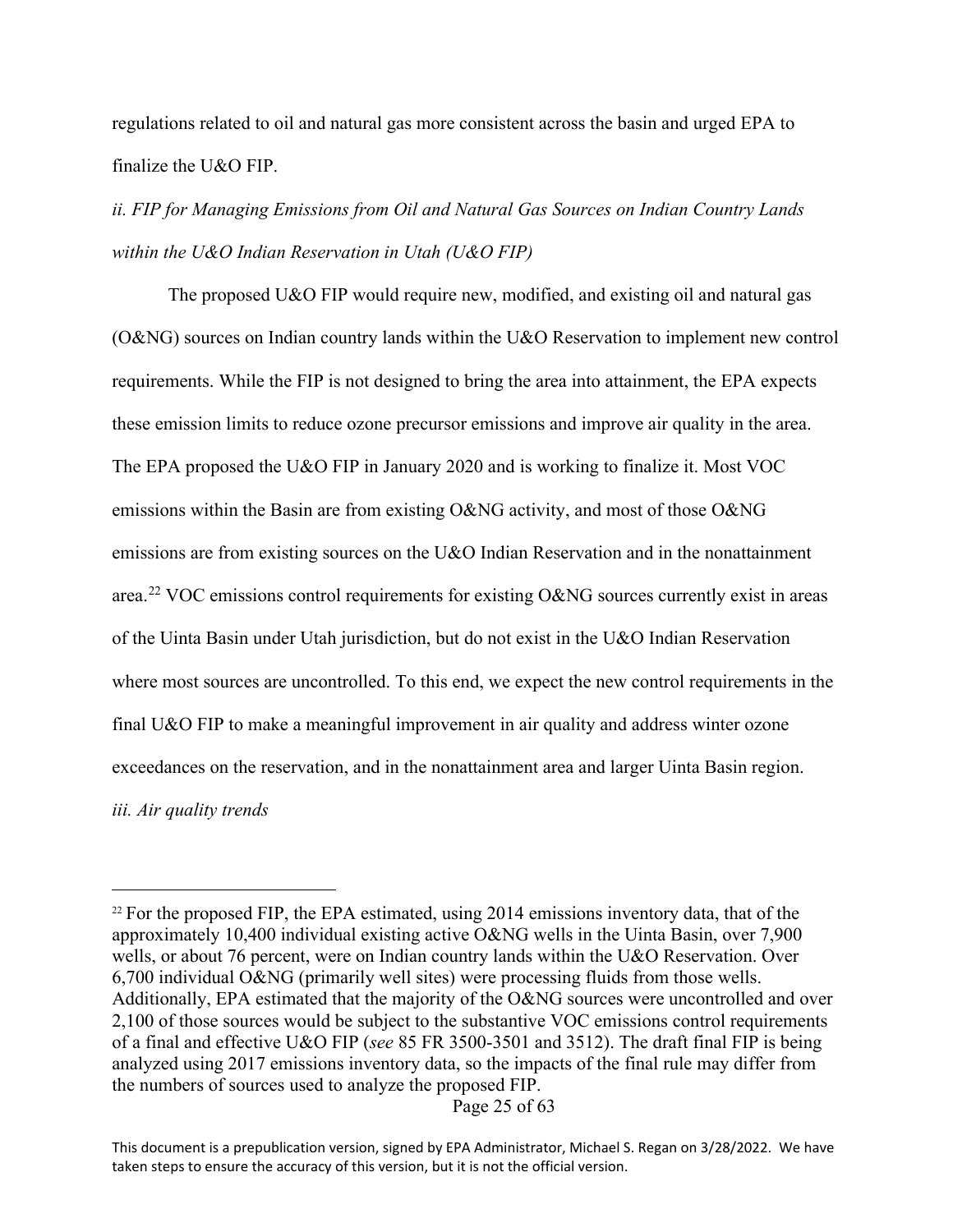As shown in Table 1 of this notice, the Uinta Basin area did not attain the 2015 ozone NAAQS by the Marginal area attainment date of August 3, 2021, based on its final 2018-2020 DV of 0.076 ppm. The Uinta Basin area meets the specific air quality criteria for an initial 1-year extension under 40 CFR 51.1307(a)(1) with an attainment year (2020) fourth highest daily maximum 8-hour average concentration of 0.066 ppm. Preliminary 2021 ozone monitoring data indicate that the area may not attain the 2015 ozone NAAQS by the extended August 3, 2022, attainment date; $^{23}$  $^{23}$  $^{23}$  however, it appears that the area could meet the air quality criteria for a second 1-year extension.[24](#page-25-1)

The Uinta Basin nonattainment area has a wintertime ozone problem, which means that violating ozone concentrations are driven by local ozone precursor emissions from existing O&NG sources and are dependent on stagnant winter conditions associated with snow cover and strong temperature inversions. These winter meteorological conditions occur periodically,  $25$  as evidenced by elevated fourth highest daily maximum average ozone 8-hour concentrations of 0.103 ppm (2017) and 0.098 ppm (2019), which were measured in Indian country near Ouray, Utah.[26](#page-25-3) The Uinta Basin area could potentially attain the 2015 ozone standard by a second

<span id="page-25-0"></span><sup>&</sup>lt;sup>23</sup> As of February 9, 2022, the Uinta Basin area's preliminary 2019-2021 DV was 0.078 ppm and the preliminary 2021 fourth highest daily maximum 8-hour value was 0.072 ppm, available at *https://www.epa.gov/outdoor-air-quality-data/download-daily-data*.

<span id="page-25-1"></span><sup>&</sup>lt;sup>24</sup> To qualify for a second 1-year extension, an area's fourth highest daily maximum 8-hour value, averaged over both the original attainment year and the first extension year, must be 0.070 ppm or less (40 CFR 51.1307(a)(2)). If the preliminary 2021 ozone data are certified, then the fourth highest daily maximum 8-hour value, averaged over 2020 and 2021, would be 0.069 ppm. <sup>25</sup> Some winters may have one or more multi-day episodes with conducive meteorological conditions while in other years these conditions may not occur at all.

<span id="page-25-3"></span><span id="page-25-2"></span><sup>&</sup>lt;sup>26</sup> We use the fourth highest daily maximum average ozone 8-hour concentrations here for illustration, but these values, by definition, are not the highest values recorded for a monitoring site. Values presented are for AQS Site Number 490472003; *see* Table 5 of

<sup>&</sup>quot;o3\_designvalues\_2017\_2019\_final\_05\_26\_20.xlsx" available at *https://www.epa.gov/airtrends/air-quality-design-values*.

This document is a prepublication version, signed by EPA Administrator, Michael S. Regan on 3/28/2022. We have taken steps to ensure the accuracy of this version, but it is not the official version.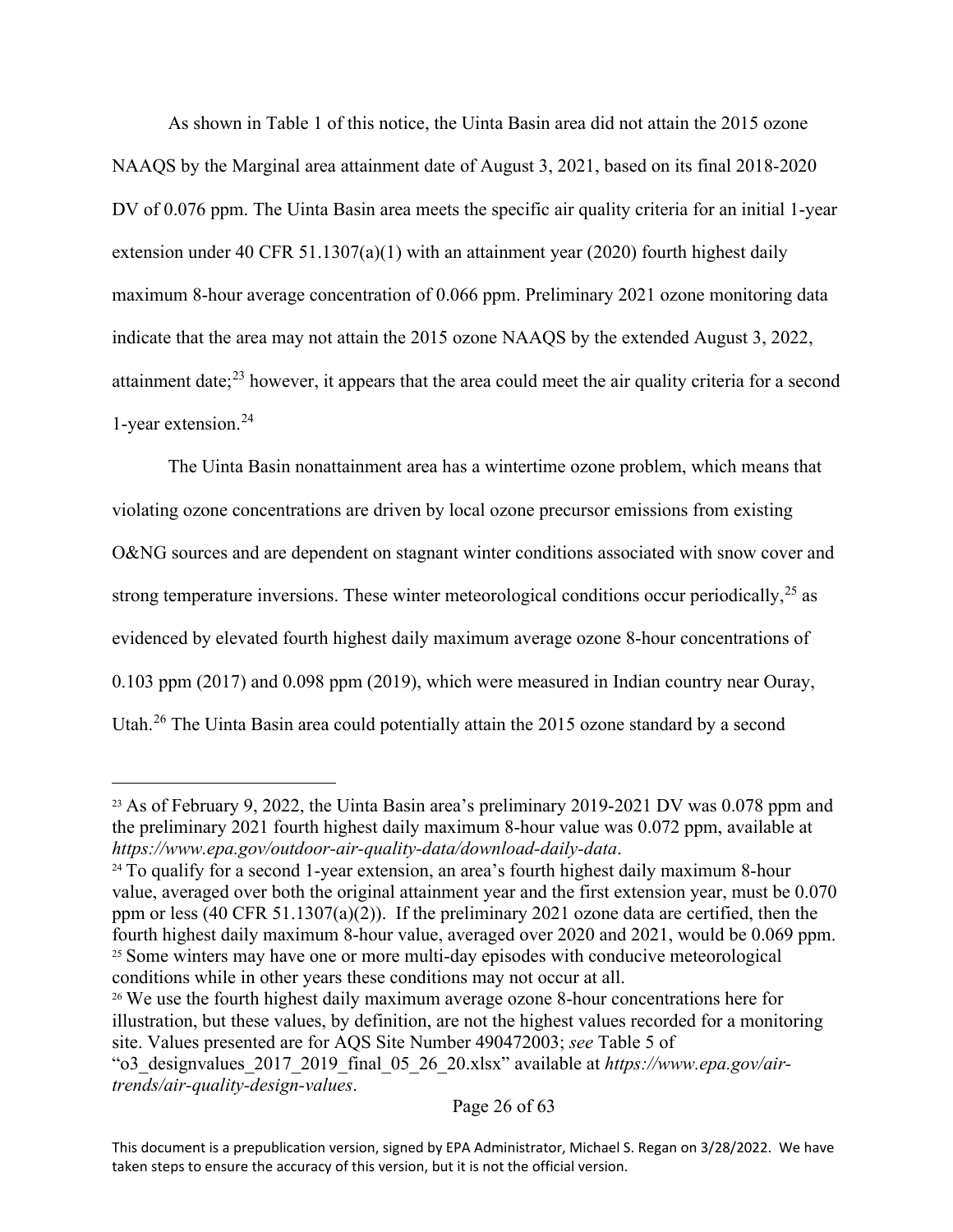extended attainment date (August 3, 2023) if the fourth highest daily maximum 8-hour average concentrations for 2021 and 2022 remain consistent with the final value for 2020 (0.066 ppm), *e.g.*, 0.072 ppm (2021 preliminary) and 0.072 ppm (2022 hypothetical) that, when averaged with the 2020 value, would result in an attaining 2020-2022 DV of 0.070 ppm.

#### *iv. Environmental justice*

Where the statute has provided the Administrator a discretionary authority in the attainment date extension provisions, we think it is reasonable to consider the existing environmental burden in the area in question, and what impact our action may have on that burden. Consideration of the existing pollution burden already borne by the population that will be impacted by our action is a relevant factor of reasoned decisionmaking. The EPA therefore performed screening analyses to better understand the pollution burdens borne by the population that will be affected by the requested extension in order to fully understand the potential public health ramifications of the extension. That analysis did not indicate disproportionate pollution exposure or burdens for populations in the Uinta Basin area compared to the wider U.S. population.

The EPA's inquiry is also consistent with multiple executive orders addressing environmental justice as well as an April 7, 2021, directive by the EPA Administrator.<sup>[27](#page-26-0),28</sup> In

<span id="page-26-0"></span><sup>&</sup>lt;sup>27</sup> Message from the EPA Administrator, Our Commitment to Environmental Justice (issued April 7, 2021) at *https://www.epa.gov/sites/production/files/2021-04/documents/reganmessageoncommitmenttoenvironmentaljustice-april072021.pdf.*<br><sup>28</sup> *See* EO 13985 ("Executive Order on Advancing Racial Equity and Support for Underserved

<span id="page-26-1"></span>Communities Through the Federal Government," issued January 20, 2021, available at *https://www.whitehouse.gov/briefing-room/presidential-actions/2021/01/20/executive-orderadvancing-racial-equity-and-support-for-underserved-communities-through-the-federalgovernment/* and 86 FR 7009 (January 25, 2021)) and EO 12898 ("Federal Actions To Address Environmental Justice in Minority Populations and Low-Income Populations," issued February

This document is a prepublication version, signed by EPA Administrator, Michael S. Regan on 3/28/2022. We have taken steps to ensure the accuracy of this version, but it is not the official version.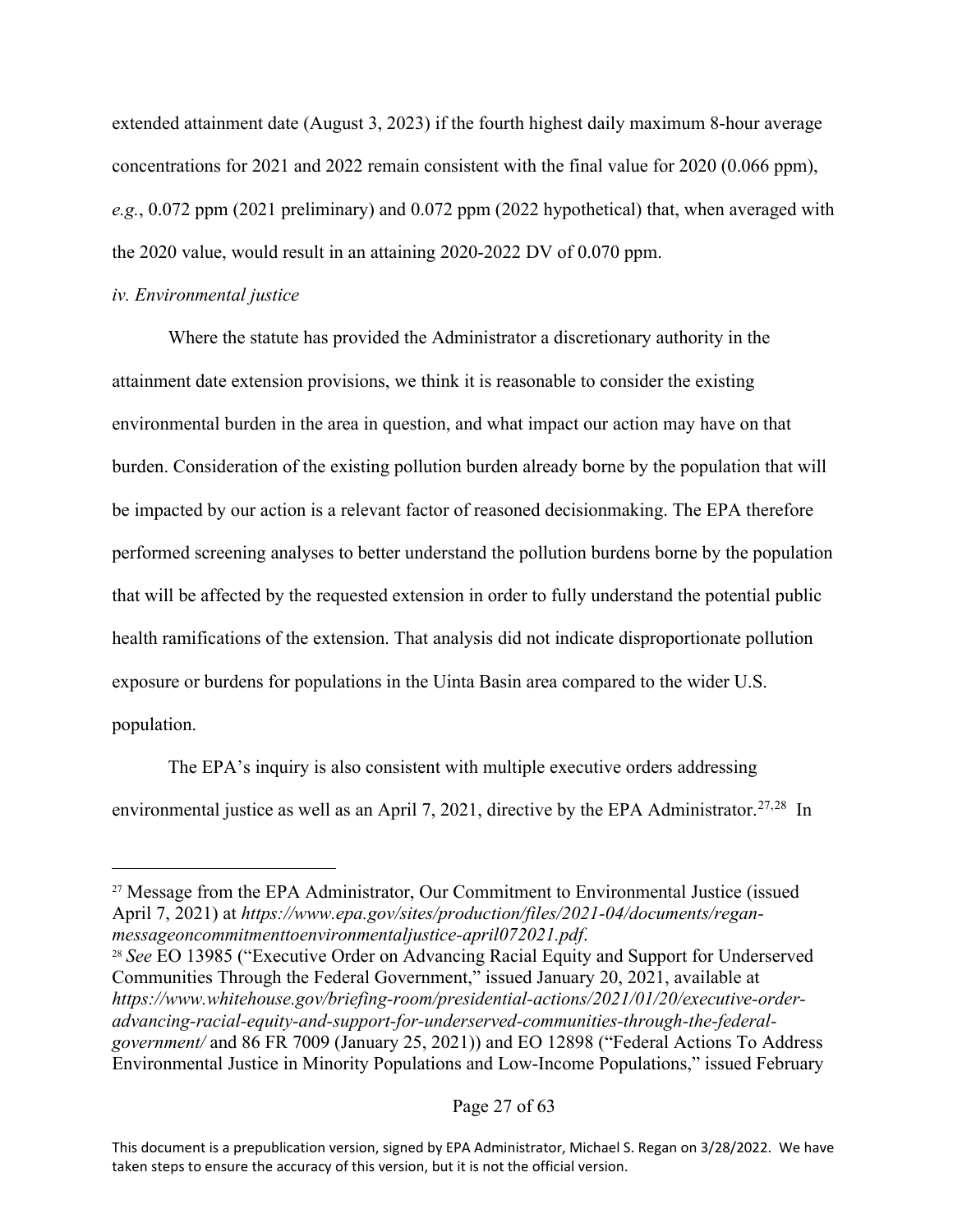that directive, the Administrator instructed all EPA offices to take immediate and affirmative steps to incorporate EJ considerations into their work, including assessing impacts to pollutionburdened, underserved, and Tribal communities in regulatory development processes and considering regulatory options to maximize benefits to these communities. [29](#page-27-0)

## *Screening Analyses*

To conduct the screening analyses, we used EJSCREEN, an EJ mapping and screening tool that provides EPA with a nationally consistent dataset and approach for combining various environmental and demographic indicators.<sup>[30](#page-27-1)</sup> The EJSCREEN tool presents these indicators at a Census block group (CBG) level or a larger user-specified "buffer" area that covers multiple CBGs.[31](#page-27-2) An individual CBG is a cluster of contiguous blocks within the same census tract and generally contains between 600 and 3,000 people. EJSCREEN is not a tool for performing indepth risk analysis, but is instead a screening tool that provides an initial representation of indicators related to EJ. We also examined ozone design value data for the Uinta Basin area.<sup>[32](#page-27-3)</sup>

With respect to the Uinta Basin, the EPA conducted an EJSCREEN analysis for the two counties (Duchesne and Uintah) that encompass the entire Uinta Basin nonattainment area, as

<sup>11, 1994,</sup> available at *https://www.epa.gov/sites/production/files/2015-*

*<sup>02/</sup>documents/exec\_order\_12898.pdf* and 59 FR 7629 (February 16, 1994)).

<span id="page-27-0"></span> $29$  The EPA has defined environmental justice as "the fair treatment and meaningful involvement of all people regardless of race, color, national origin, or income with respect to the development, implementation and enforcement of environmental laws, regulations and policies." See https://www.epa.gov/environmentaljustice/learn-about-environmental-justice.<br><sup>30</sup> The EJ SCREEN tool is available at *https://www.epa.gov/ejscreen.*<br><sup>31</sup> See https://www.census.gov/programs-surveys/geography/about/gloss

<span id="page-27-1"></span>

<span id="page-27-2"></span>

<span id="page-27-3"></span>hour concentrations (parts per billion, ppb) and was not used in our EJ analyses because this metric is not informative of peak ozone concentrations for this area, which are instead represented here by the design value metric. Ozone design values are the basis of attainment determinations in this proposed action, and we consider it a more informative indicator of pollution burden from ozone in the Uinta Basin area.

This document is a prepublication version, signed by EPA Administrator, Michael S. Regan on 3/28/2022. We have taken steps to ensure the accuracy of this version, but it is not the official version.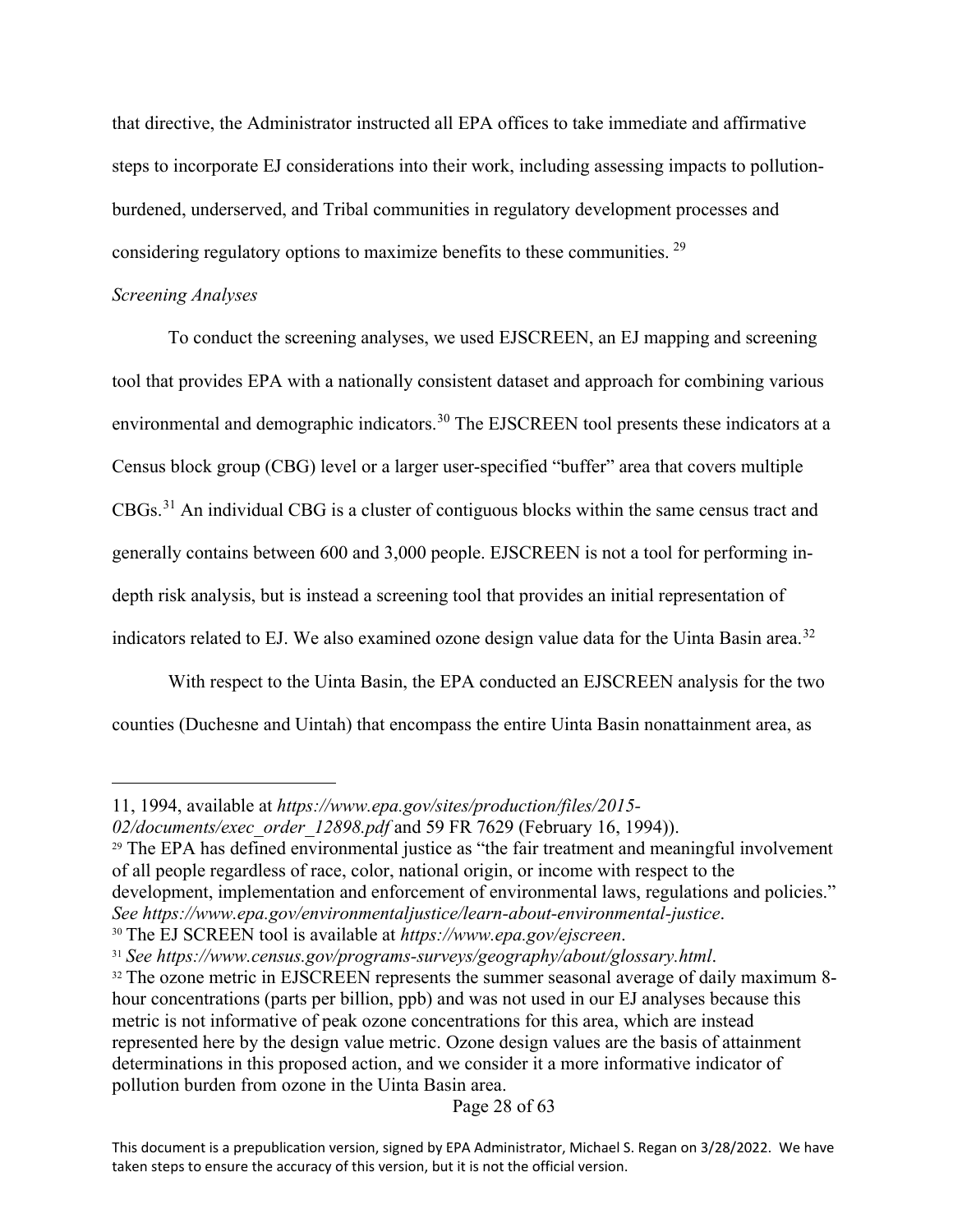well as analyses of five-kilometer buffers around the five monitors inside the nonattainment area that showed a fourth highest daily maximum value that exceeded the ozone NAAQS between 2018 and 2020.<sup>[33](#page-28-0)</sup> The results of our screening analysis did not indicate disproportionate exposure or burdens with respect to the non-ozone environmental indicators assessed in EJSCREEN,<sup>[34](#page-28-1)</sup> either between the monitor site buffer areas and the 2-county (Duchesne and Uintah) area, or relative to the U.S. as a whole. (The full results of our analyses are provided in the docket for this rulemaking.)

The EPA considered the information described above in evaluating Utah's request for a 1-year extension of the Marginal attainment date, and we propose to find that this information does not weigh against our proposal to grant Utah's request. Again, we seek comment on our proposal to grant the attainment date extension request for the Uinta Basin, Utah, 2015 ozone NAAQS nonattainment area.

## *C. Determinations of Failure to Attain and Reclassification*

The EPA is proposing to determine that 24 Marginal nonattainment areas failed to attain the 2015 ozone NAAQS by the attainment date of August 3, 2021 (September 24, 2021, for the San Antonio area). The 24 areas are: Allegan County, Michigan; Baltimore, Maryland; Berrien County, Michigan; Chicago, IL-IN-WI; Cincinnati, OH-KY; Cleveland, Ohio; Dallas-Fort Worth, Texas; Denver Metro/North Front Range, Colorado; Detroit, Michigan; Door County-Revised, Wisconsin; Greater Connecticut, Connecticut; Houston-Galveston-Brazoria, Texas; Louisville, KY-IN; Mariposa, California; Milwaukee, Wisconsin; Muskegon County, Michigan;

<span id="page-28-1"></span><span id="page-28-0"></span><sup>33</sup> AQS Site IDs: 49-013-0002, 49-013-7011, 49-047-2002, 49-047-2003, 49-047-7022 <sup>34</sup> EJSCREEN examines multiple environmental indicators including, *e.g.*, particulate matter,

traffic proximity and volume, lead paint in housing, and proximity scores for Superfund, RMP and hazardous waste facilities.

This document is a prepublication version, signed by EPA Administrator, Michael S. Regan on 3/28/2022. We have taken steps to ensure the accuracy of this version, but it is not the official version.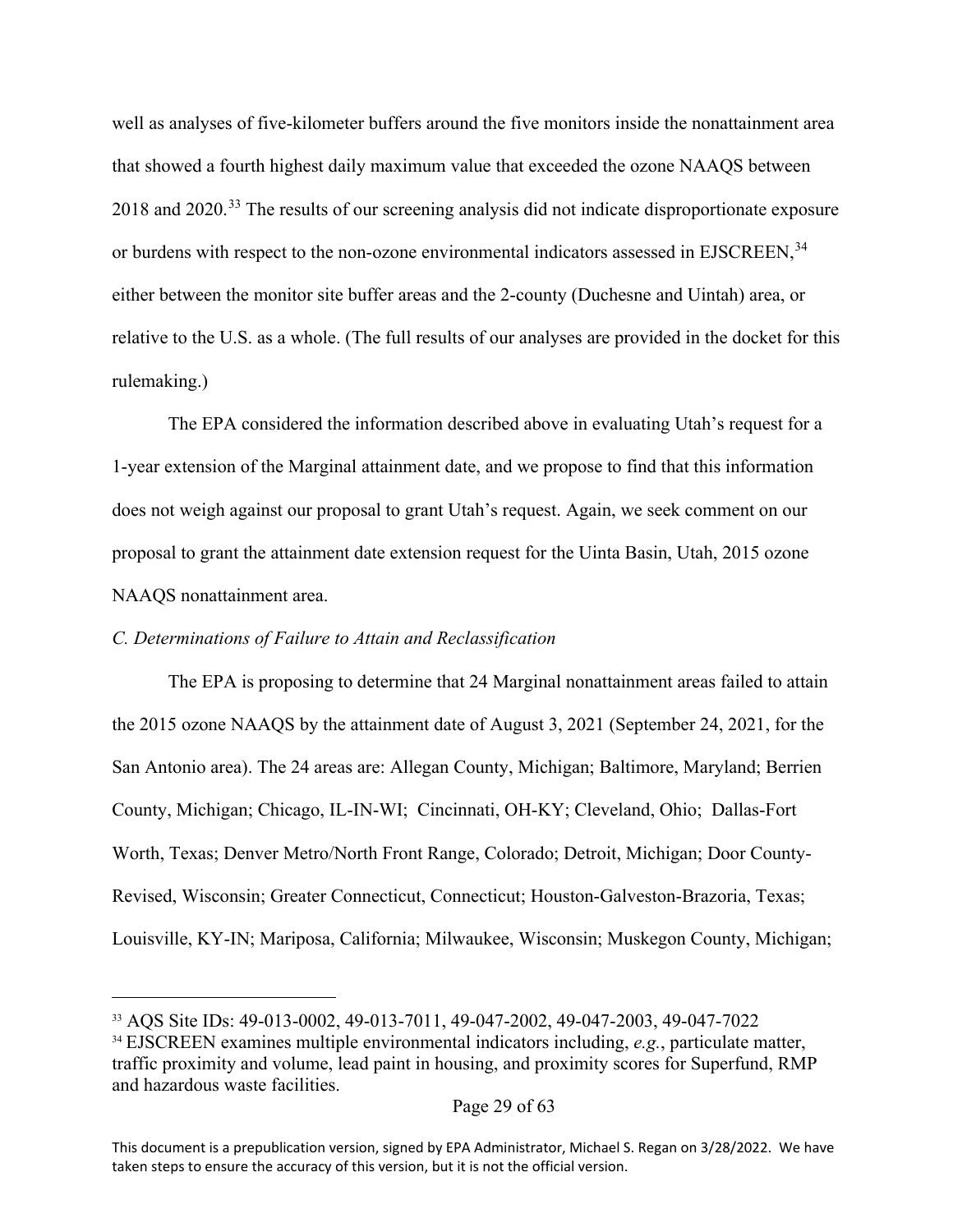North Wasatch Front, Utah; Pechanga Band of Luiseño Mission Indians; Philadelphia-Wilmington-Atlantic City, PA-NJ-MD-DE; Phoenix-Mesa, Arizona; San Antonio, Texas; Sheboygan County, Wisconsin; St. Louis, Missouri; and Washington DC-MD-VA. These areas are not eligible for a 1-year attainment date extension and because they do not meet the extension criteria under CAA section 181(a)(5) as interpreted by the EPA in 40 CFR 51.1307. The areas' ozone DVs for 2018-2020 are shown in Table 1.

We note that the State of Texas and the State of Utah submitted CAA section 179B demonstrations for the San Antonio and Northern Wasatch Front areas, respectively. In this action, the EPA is proposing to disapprove these CAA section 179B demonstrations and to determine that these areas failed to attain. The basis for the proposed disapprovals is explained in more detail in Section II.C.1 of this notice.

If we finalize our action as proposed, each of these areas will be reclassified as Moderate nonattainment for the 2015 ozone NAAQS, the next higher classification, as provided under CAA section  $181(b)(2)(A)(i)$  and codified at 40 CFR 51.1303. These areas would then be required to attain the standard "as expeditiously as practicable" but no later than 6 years after the initial designation as nonattainment, which in this case would be no later than August 3, 2024 (September 24, 2024, for the San Antonio, Texas, area). If an area attains the 2015 ozone NAAQS, the relevant state may seek a Clean Data Determination, under which certain attainment planning requirements for the area would be suspended under 40 CFR 51.1318. If an

#### Page 30 of 63

This document is a prepublication version, signed by EPA Administrator, Michael S. Regan on 3/28/2022. We have taken steps to ensure the accuracy of this version, but it is not the official version.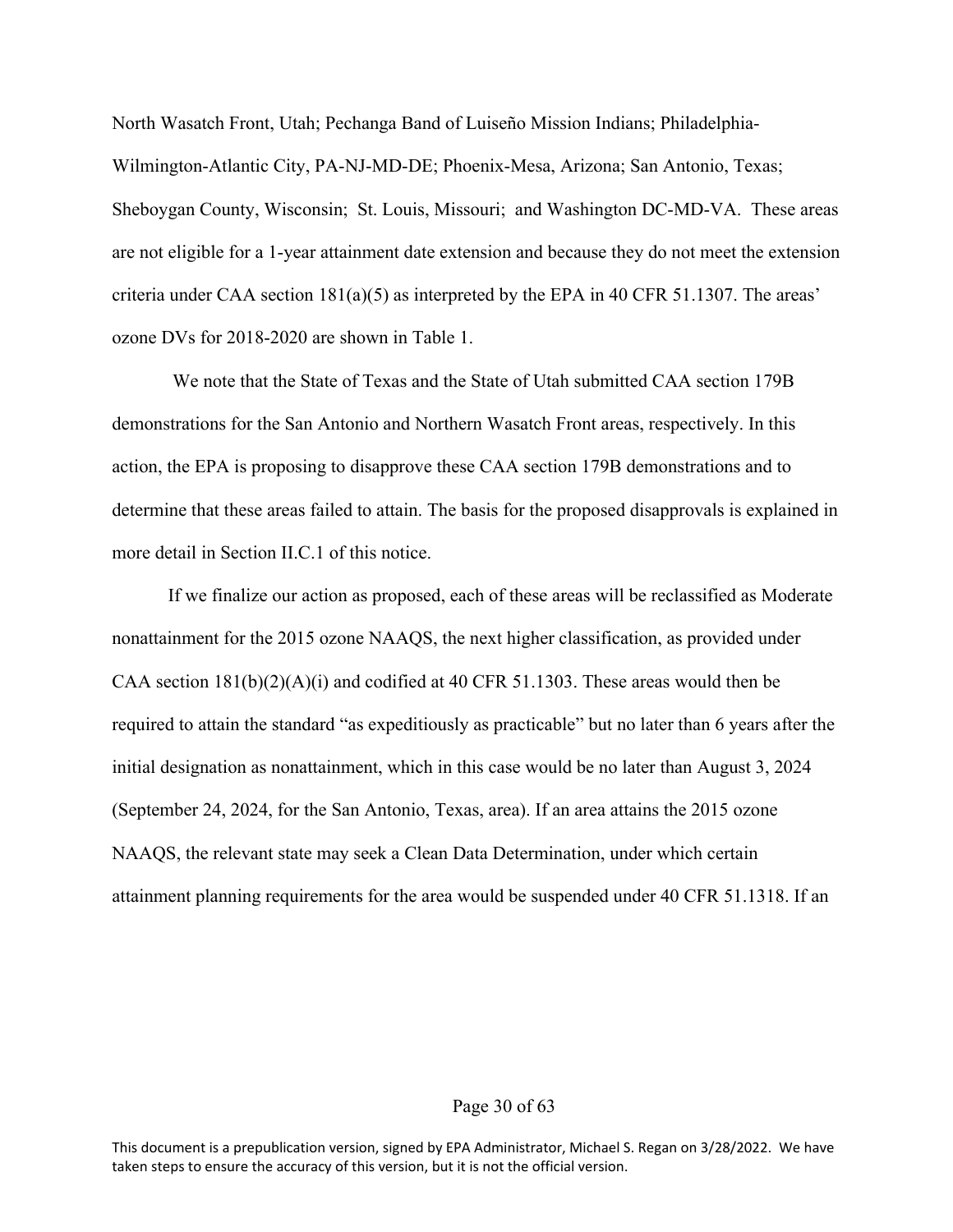area meets all the other applicable statutory criteria, the state with an attaining nonattainment area could also seek a redesignation to attainment. [35](#page-30-0)

On July 14, 2021, the EPA finalized the Revised Air Quality Designations for the 2015 Ozone National Ambient Air Quality Standards action which expanded the boundaries of the Door County, Wisconsin, nonattainment area (*see* 86 FR 31438, 31444, July 14, 2021). We recognize that the original Door County area (comprising only Newport State Park) was redesignated to attainment in 2020 (*see* 85 FR 35377, June 10, 2020), prior to the EPA revising the boundaries of the nonattainment area to respond to the court's remand in *Clean Wisconsin v. EPA,* 964 F.3d 1145 (D.C. Cir. 2020). Given the different implementation deadlines for the different portions of Door County, the EPA has labeled the original area as "Door County, WI" and the expanded area as "Door County-Revised, WI" in the amended 40 CFR part 81 tables for the revised designations. In this current action, the EPA is proposing to reclassify the Door County-Revised, Wisconsin, area from Marginal to Moderate for the 2015 ozone NAAQS; the EPA is not proposing any action related to the Door County, Wisconsin, area because it is no longer subject to the attainment determination requirements of CAA section 181(b)(2) due to the fact that it has been redesignated to attainment (*i.e.*, it is a maintenance area for the 2008 ozone NAAQS). However, because the Door County-Revised, Wisconsin, area is also a Rural Transport Area (RTA) under CAA section 182(h), and the EPA does not have information indicating that the bases for treating the Door County-Revised, Wisconsin, area as an RTA under

<span id="page-30-0"></span><sup>&</sup>lt;sup>35</sup> The EPA's Clean Data Policy, as codified for the 2015 ozone NAAQS at 40 CFR 51.1318, suspends the requirements for states to submit certain attainment planning SIPs such as the attainment demonstrations, including RACM, RFP, and contingency measures for so long as an area continues to attain the standard.

Page 31 of 63

This document is a prepublication version, signed by EPA Administrator, Michael S. Regan on 3/28/2022. We have taken steps to ensure the accuracy of this version, but it is not the official version.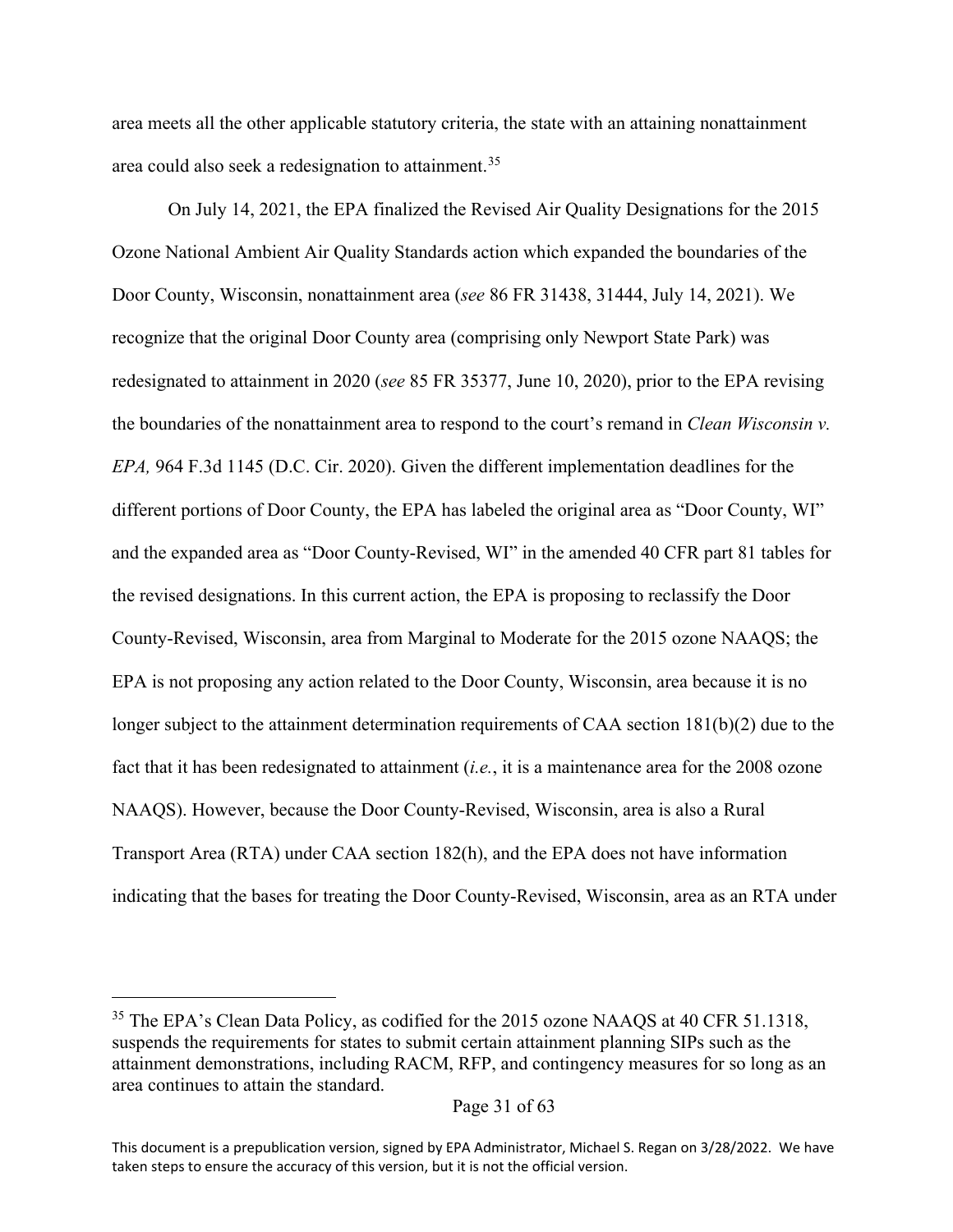CAA section 182(h) have changed, Wisconsin would not be required to submit Moderate area SIP revisions for the area, if this proposal is finalized.<sup>[36,](#page-31-0)[37](#page-31-1)</sup>

The EPA requests comment on our proposal to determine that these 24 nonattainment areas did not attain the 2015 ozone NAAQS by the Marginal area attainment date.

1. International transport and requirements for CAA section 179B

CAA section 179B(b) provides that where a state demonstrates to the Administrator's satisfaction that an ozone nonattainment area would have attained the NAAQS by the applicable attainment date but for emissions emanating from outside the United States, that area shall not be subject to the mandatory reclassification provision, CAA section 181(b)(2). The State of Texas submitted a CAA section 179B demonstration for the San Antonio nonattainment area on July 13, 2020. Additionally, the State of Utah submitted a CAA section 179B demonstration for the Northern Wasatch Front nonattainment area on May 28, 2021. As described in this subsection, the EPA is proposing to disapprove the demonstrations for San Antonio and Northern Wasatch

<span id="page-31-0"></span><sup>&</sup>lt;sup>36</sup> Section 182(h) of the CAA allows the EPA to determine that a designated nonattainment area can be treated as an RTA if: the area does not contain emission sources that make significant contribution to monitored ozone concentration in the area or other areas; and the area does not include and is not adjacent to a Metropolitan Statistical Area. The General Preamble further states that "Any RTA that fails to meet the Marginal area attainment deadlines is subject to bump-up to the appropriate higher nonattainment status. However, if the area still qualifies as an RTA, although the area will be subject to the attainment date for the higher classification, it remains subject only to the submittal and implementation requirements for Marginal areas. If it is found that the area no longer qualifies as an RTA, the area will be treated as the higher classified area for SIP requirements as well." (57 FR 13498, April 16, 1992).

<span id="page-31-1"></span> $37$  In a separate rulemaking, the EPA is proposing to redesignate the Door County-Revised, WI Marginal nonattainment area to attainment for the 2015 ozone NAAQS based upon complete, quality-assured, and certified ozone monitoring data from calendar years 2019, 2020, and 2021 (87 FR 12020, March 3, 2022). If this area is fully redesignated prior to EPA finalizing this proposal, EPA would not finalize its proposed action for the area.

This document is a prepublication version, signed by EPA Administrator, Michael S. Regan on 3/28/2022. We have taken steps to ensure the accuracy of this version, but it is not the official version.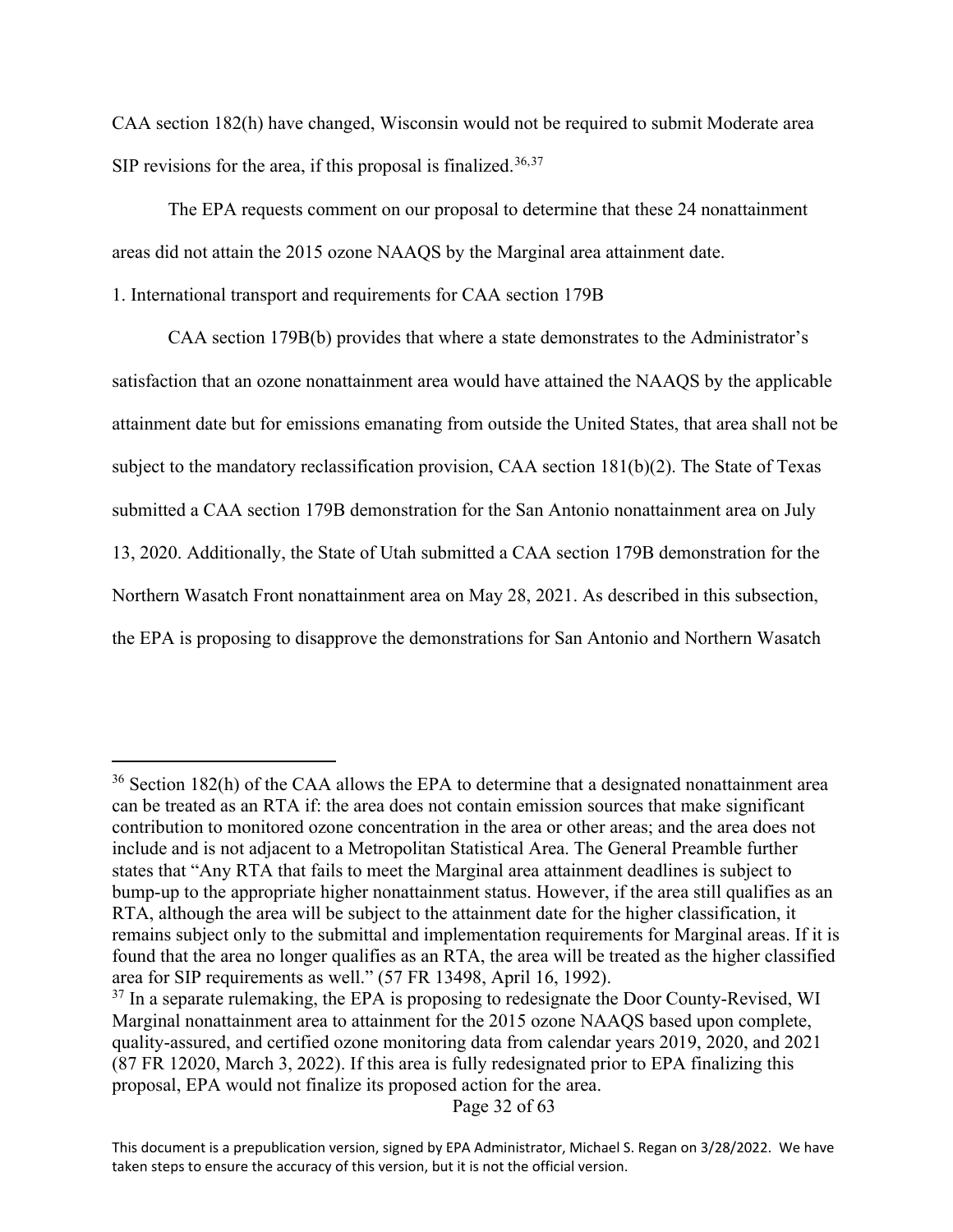Front, resulting in the proposed determinations that both areas failed to timely attain the 2015 ozone NAAQS discussed previously in this section.

a. Background for the proposed actions

Anthropogenic emission sources outside of the U.S. can affect to varying degrees the ability of some air agencies to attain and maintain the 2015 ozone NAAQS in areas within their jurisdiction. In a nonattainment area affected by international emissions, an air agency may elect under CAA section 179B<sup>[38](#page-32-0)</sup> to develop and submit to the EPA a demonstration intended to show that a nonattainment area would attain, or would have attained, the relevant NAAQS by the applicable statutory attainment date "but for" emissions emanating from outside the U.S. Under CAA section 179B, the EPA evaluates such demonstrations, and if it agrees with the air agency's demonstration, the EPA considers the impacts of international emissions in taking specific regulatory actions.

CAA section 179B provides the EPA with authority to consider impacts from international emissions in two contexts: (1) a "prospective" state demonstration submitted as part of an attainment plan, which the EPA considers when determining whether the SIP adequately demonstrates that a nonattainment area will attain the NAAQS by its future attainment date (see CAA section  $179B(a)$ ; or (2) a "retrospective" state demonstration, which the EPA considers after the attainment date in determining whether a nonattainment area attained the NAAQS by the attainment date (*see* CAA section 179B(b)–(d)).

<span id="page-32-0"></span><sup>&</sup>lt;sup>38</sup> All references to CAA section 179B are to 42 U.S.C. § 7509a. International border areas, as added Pub. L. No. 101-549, title VIII, § 818, 104 Stat. 2697 (November 15, 1990). See the docket for this rulemaking for the full statutory text.

This document is a prepublication version, signed by EPA Administrator, Michael S. Regan on 3/28/2022. We have taken steps to ensure the accuracy of this version, but it is not the official version.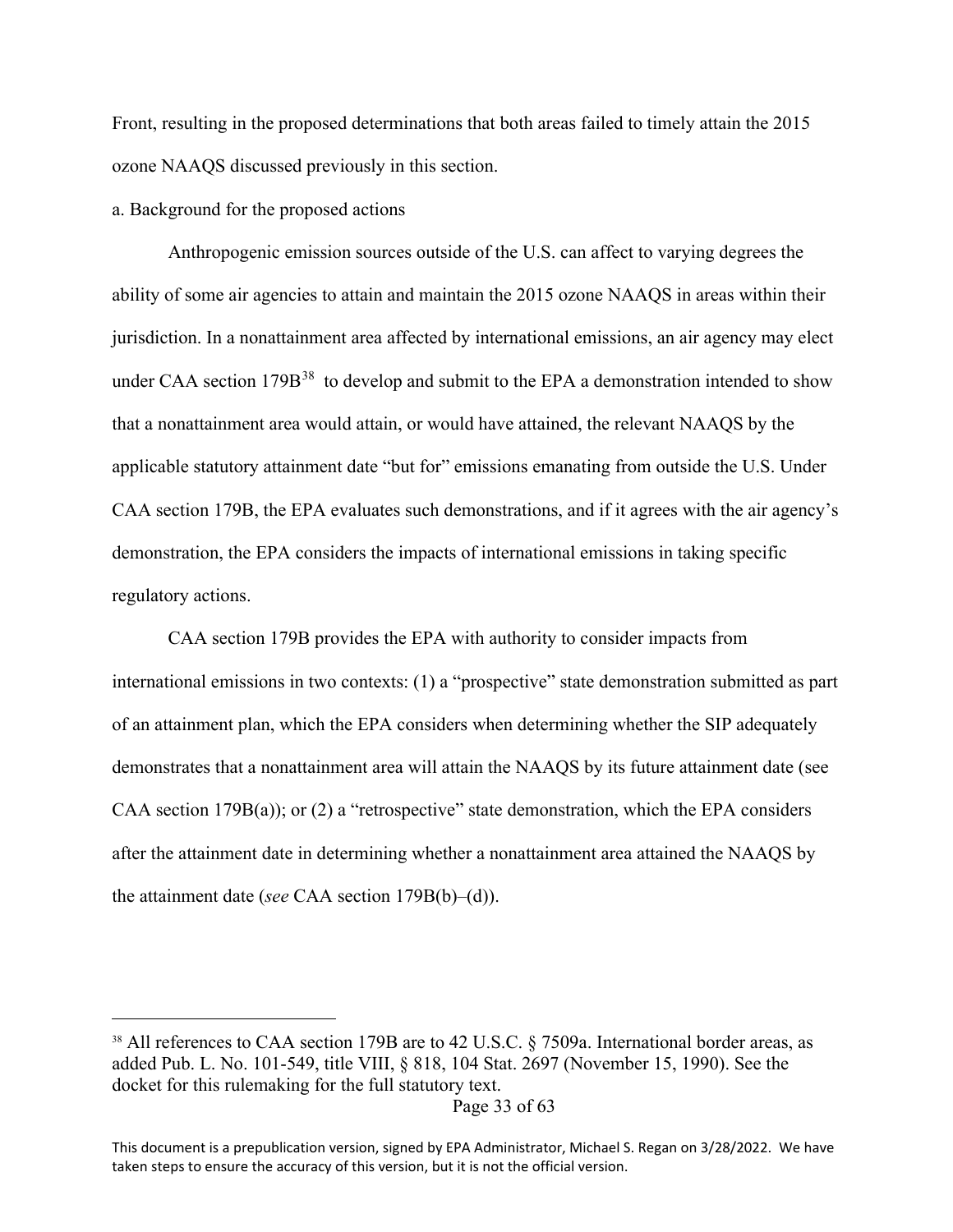First, CAA section 179B(a) provides that, "[N]otwithstanding any other provision of law, an implementation plan or plan revision required under this chapter shall be approved by the Administrator if (1) such plan or revision meets all the requirements applicable to it…other than a requirement that such plan or revision demonstrate attainment and maintenance of the relevant national ambient air quality standards by the attainment date specified under the applicable provision of this chapter, or in a regulation promulgated under such provision, and (2) the submitting state establishes to the satisfaction of the Administrator that the implementation plan of such state *would be adequate to attain and maintain the relevant national ambient air quality standards by the attainment date* … but for emissions emanating from outside of the United States," (emphasis added). The EPA refers to CAA section 179B(a) demonstrations as "prospective" demonstrations because they are intended to assess future air quality, taking into consideration the impact of international emissions. Thus, if EPA approves a prospective demonstration, the state is relieved from the requirement to submit to the EPA a demonstration showing that the nonattainment area will attain the NAAQS by the attainment date.<sup>[39](#page-33-0)</sup>

Second, CAA section 179B(b) provides that, for ozone nonattainment areas, "[n]otwithstanding any other provision of law, any State that establishes to the satisfaction of the Administrator that … such State *would have attained* the national ambient air quality standard … by the applicable attainment date but for emissions emanating from outside of the United States," (emphasis added) shall not be subject to reclassification to a higher classification category by

Page 34 of 63

<span id="page-33-0"></span><sup>39</sup> Section 182(a) of the CAA, which describes nonattainment area requirements for ozone Marginal areas, states that the requirements of section 182(a) "shall apply in lieu of any requirement that the State submit a demonstration that the applicable implementation plan provides for attainment of the ozone standard by the applicable attainment date in any Marginal Area." In other words, there is no prospective relief that can be granted by the EPA under section 179B(a) for ozone nonattainment areas classified as Marginal.

This document is a prepublication version, signed by EPA Administrator, Michael S. Regan on 3/28/2022. We have taken steps to ensure the accuracy of this version, but it is not the official version.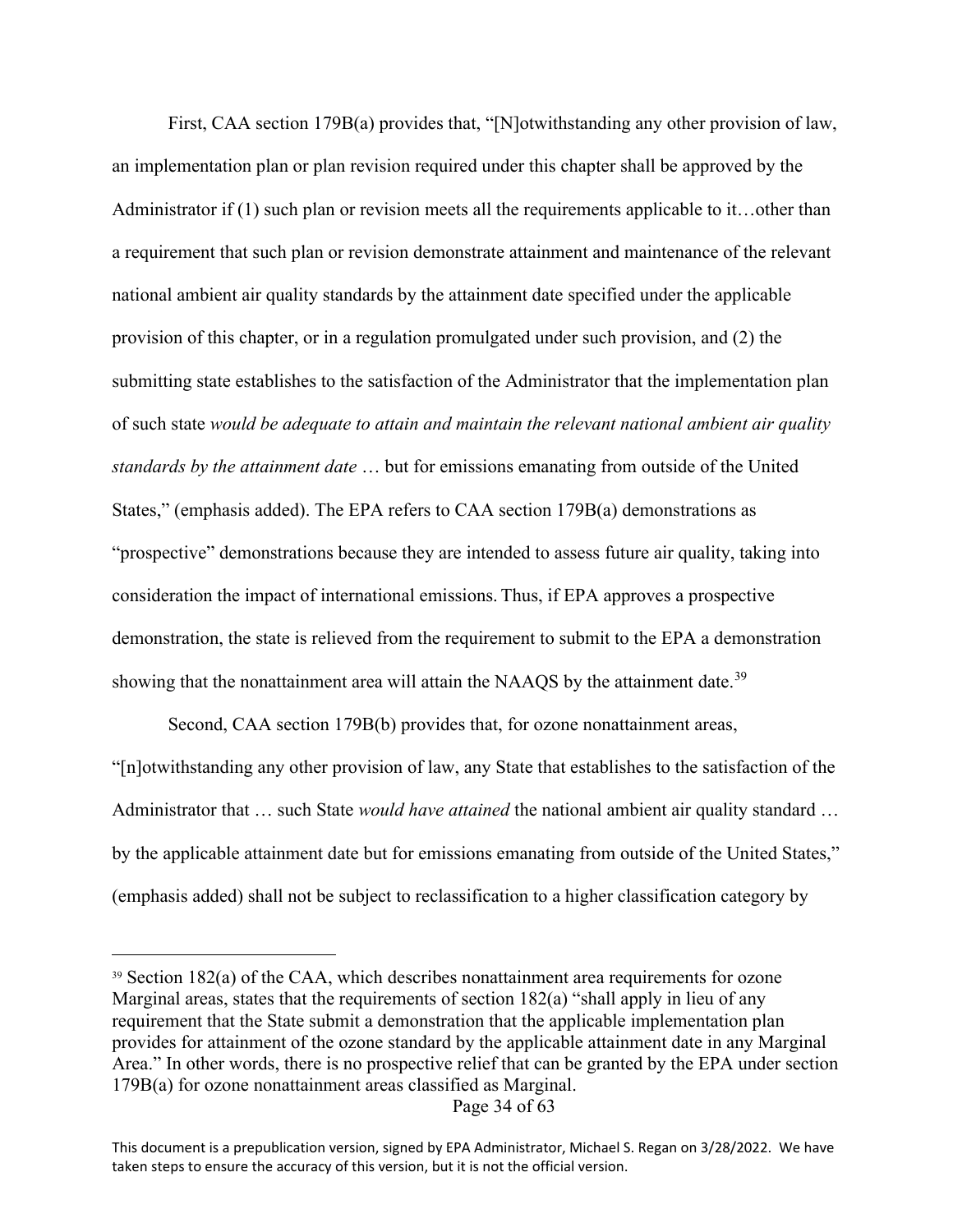operation of law, as otherwise required in CAA section  $181(b)(2)$ .<sup>[40](#page-34-0)</sup> The EPA refers to demonstrations developed under CAA section 179B(b) as "retrospective" demonstrations because they involve analyses of past air quality (*e.g.*, air quality data from the years to be evaluated for determining whether an area attained by the attainment date). Thus, an EPAapproved retrospective demonstration provides relief from reclassification that would have resulted from the EPA determining that the area failed to attain the NAAQS by the relevant attainment date.

Irrespective of developing and submitting a prospective or retrospective demonstration, states still have to meet all nonattainment area requirements applicable for the relevant NAAQS and area classification. The 2015 ozone NAAQS SIP Requirements Rule did not include regulatory requirements specific to CAA section 179B but did provide guidance on certain points. In the rule, the EPA confirmed that: (1) only areas classified Moderate and higher must show that they have implemented reasonably available control measures and reasonably available control technology (RACM/RACT); (2) CAA section 179B demonstrations are not geographically limited to nonattainment areas adjoining an international border; and, (3) a state demonstration prepared under CAA section 179B can consider emissions emanating from sources in North America (*i.e.*, Canada or Mexico) or sources on other continents (*see* 86 FR 62998, 63009, December 6, 2018). In that rule, the EPA encouraged air agencies to consult with the appropriate EPA regional office to determine technical requirements for the CAA section

```
Page 35 of 63
```
<span id="page-34-0"></span><sup>40</sup> The EPA's longstanding view is that CAA section 179B(b) contains an erroneous reference to section  $181(a)(2)$ , and that Congress actually intended to refer here to section  $181(b)(2)$ , which addresses reclassification requirements for ozone nonattainment areas. *See* "State Implementation Plans; General Preamble for the Implementation of Title I of the Clean Air Act Amendments of 1990," 57 FR 13,498, 13,569 n.41 (April 16, 1992).

This document is a prepublication version, signed by EPA Administrator, Michael S. Regan on 3/28/2022. We have taken steps to ensure the accuracy of this version, but it is not the official version.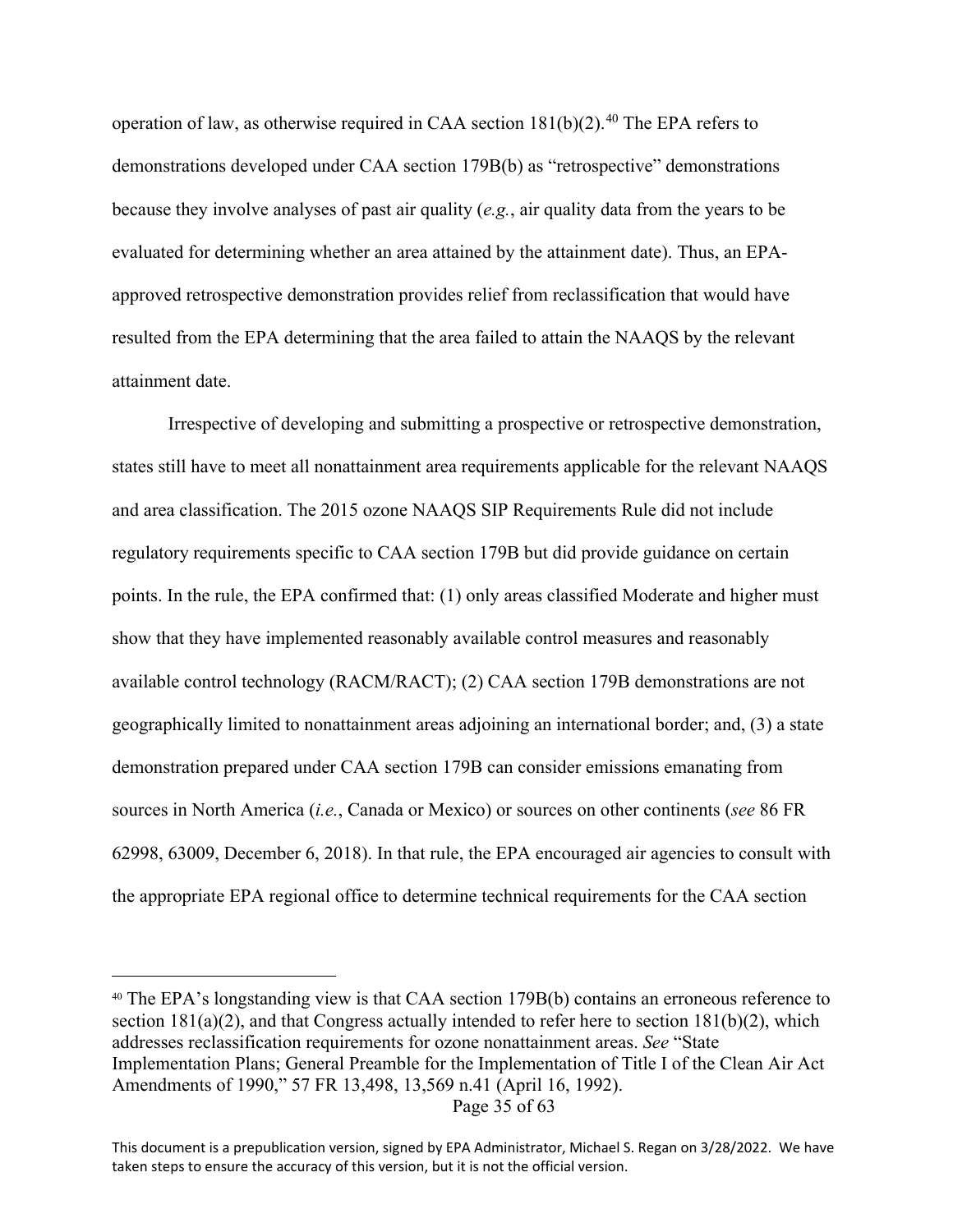179B demonstrations. In addition, the EPA noted its development of supplementary technical information and guidance to assist air agencies in preparing demonstrations that meet the requirements of CAA section 179B.

The EPA issued more detailed guidance regarding CAA section 179B on December 18, 2020, that includes recommendations to assist state, local, and tribal air agencies that intend to develop a CAA section 179B demonstration.<sup>[41](#page-35-0)</sup> The guidance describes and provides examples of the kinds of information and analyses that the EPA recommends air agencies consider for inclusion in a CAA section 179B demonstration.

In the guidance, the EPA confirmed that while approval of a CAA section 179B demonstration provides specific forms of regulatory relief for air agencies, the EPA's approval does not relieve air agencies from obligations to meet the remaining applicable planning or emission reduction requirements in the CAA. It also does not provide a basis either for excluding air monitoring data influenced by international transport from regulatory determinations related to attainment and nonattainment, or for redesignating an area to attainment. If an air agency is contemplating a CAA section 179B demonstration in either the CAA section 179B(a) "prospective" context or the CAA section 179B(b) "retrospective" context, the EPA encourages communication throughout the demonstration development and submission process, along the lines of these basic steps: (1) the air agency contacts its EPA Regional office to discuss CAA section 179B regulatory interests and conceptual model; (2) the air agency begins gathering

<span id="page-35-0"></span><sup>&</sup>lt;sup>41</sup> "Guidance on the Preparation of Clean Air Act Section 179B Demonstrations for Nonattainment Areas Affected by International Transport of Emissions" issued on December 18, 2020; available at *https://www.epa.gov/sites/default/files/2020-*

Page 36 of 63 *12/documents/final\_caa\_179b\_guidance\_december\_2020\_with\_disclaimer\_ogc.pdf*. The EPA also issued a notice of availability in the **Federal Register** on January 7, 2021 (86 FR 1107).

This document is a prepublication version, signed by EPA Administrator, Michael S. Regan on 3/28/2022. We have taken steps to ensure the accuracy of this version, but it is not the official version.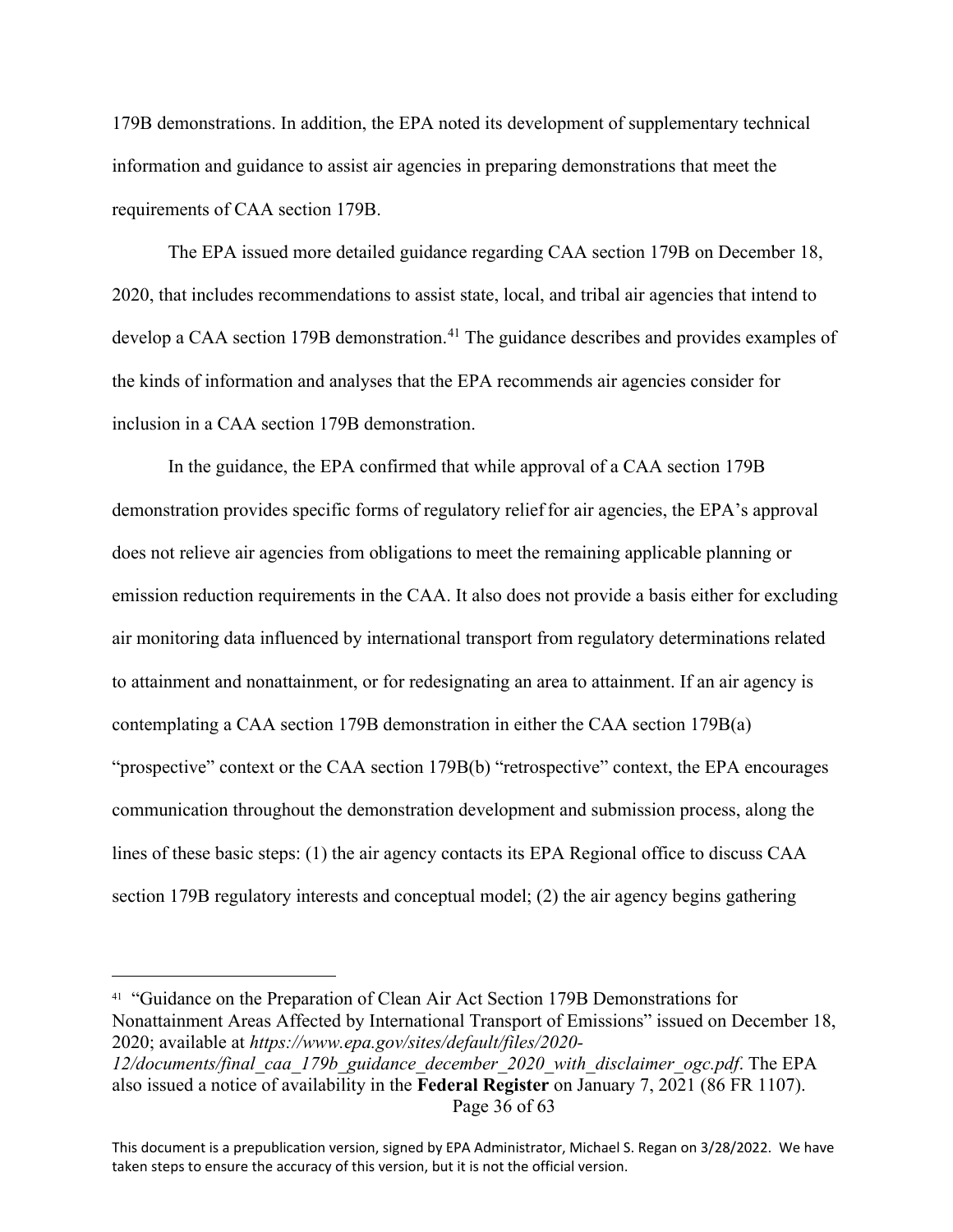information and developing analyses for a demonstration; (3) the air agency submits a draft CAA section 179B demonstration to its EPA Regional office for review and discussion; and (4) the air agency submits its final CAA section 179B demonstration to the EPA. After that process is complete, the EPA makes a determination as to the sufficiency of the demonstration after a public notice and comment process. EPA may act on a prospective demonstration when taking action on an area's attainment plan. For a retrospective demonstration, EPA may determine its adequacy when taking action to determine whether the area attained by the attainment date and is subject to reclassification.

The EPA's consideration of the CAA section 179B demonstrations submitted by states in connection with reclassification of ozone nonattainment areas, as is relevant to today's action, is governed by CAA section  $179B(b)$ .<sup>42</sup> Pursuant to that provision, the state must establish "to the satisfaction of the Administrator that, with respect to [the relevant] ozone nonattainment area in such State, such State would have attained the [2015 ozone NAAQS] by the applicable attainment date, but for emissions emanating from outside of the United States..." Because the wording in CAA section 179B(b) is in the past tense, it is reasonable for EPA to conclude that such demonstrations should be retrospective in nature. In other words, the demonstration should include analyses showing that the air quality data on specific days in the time period used to assess attainment were affected by international emissions to an extent that prevented the area from attaining the standard by the attainment date. By definition, states can only make such a demonstration after air quality data collected pursuant to federal reference or equivalent

<span id="page-36-0"></span><sup>&</sup>lt;sup>42</sup> The regulatory relief a state would receive from a satisfactory prospective CAA section 179B(a) demonstration is limited to approval of an attainment plan that does not demonstrate attainment and maintenance of the relevant NAAQS, but meets all other applicable requirements. CAA section 179B(a) is not germane to this proposal.

Page 37 of 63

This document is a prepublication version, signed by EPA Administrator, Michael S. Regan on 3/28/2022. We have taken steps to ensure the accuracy of this version, but it is not the official version.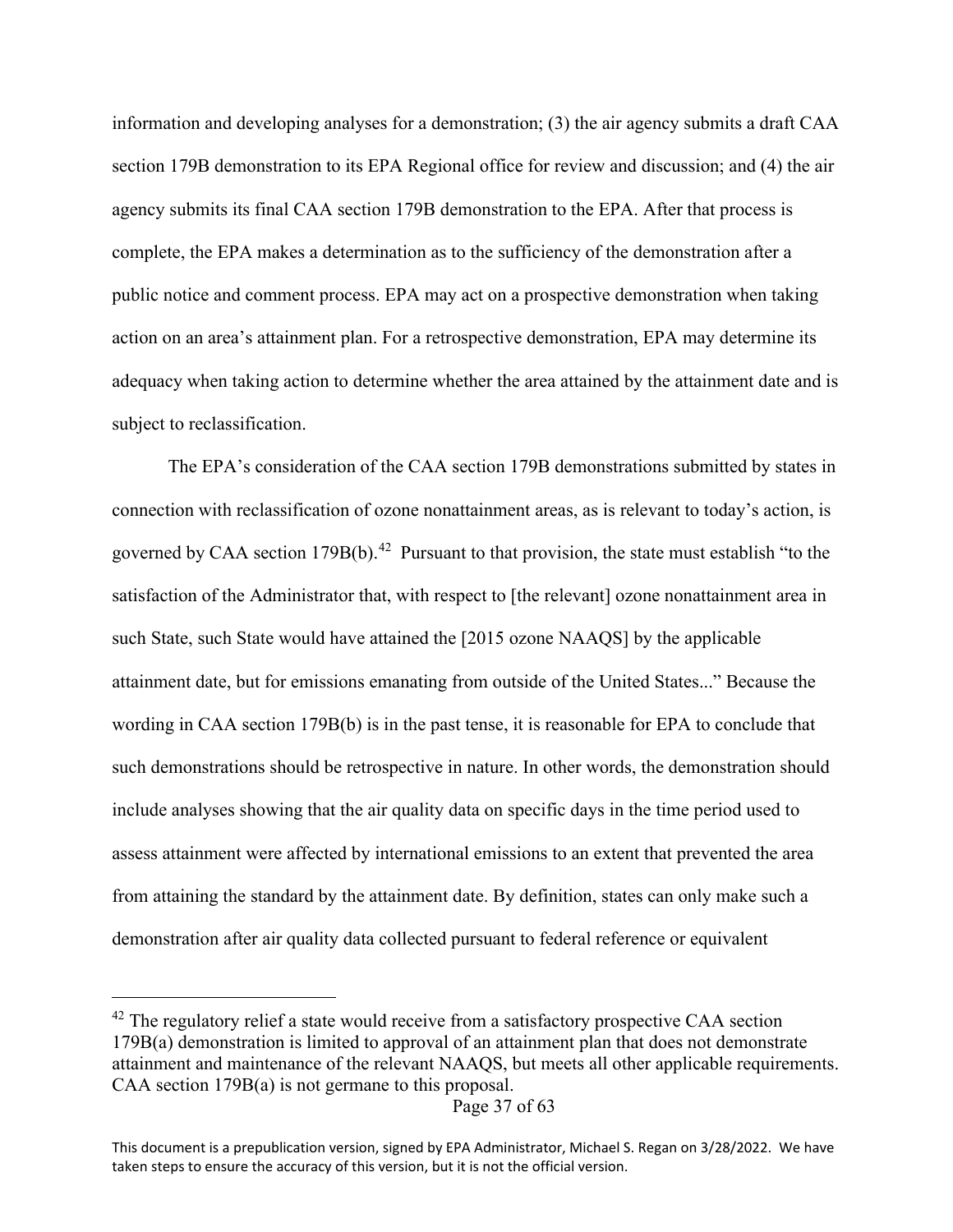monitoring methods are certified and indicate that the area failed to attain by the attainment date. Where the EPA approves a state's CAA section 179B(b) retrospective demonstration, the area retains its nonattainment designation and is still subject to all applicable requirements for the area's current classification, but is not subject to the applicable requirements for any higher classification.

The CAA does not specify what technical analyses would be sufficient to demonstrate "to the satisfaction of the Administrator" that a "State would have attained the [NAAQS for the pollutant in question] by the applicable attainment date, but for" international emissions. The EPA recognizes that the relationship between certain NAAQS exceedances and associated international transport is clearer in some cases than in others. The following characteristics would suggest the need for a more detailed demonstration with additional evidence: (1) affected monitors are not located near an international border; (2) specific international sources and/or their contributing emissions are not identified or are difficult to identify; (3) exceedances on internationally influenced days are in the range of typical exceedances attributable to local sources; and, (4) exceedances occurred in association with other processes and sources of pollutants, or on days where meteorological conditions were conducive to local pollutant formation (*e.g.*, for ozone, clear skies and elevated temperatures). Therefore, CAA section 179B demonstrations for non-border areas may involve additional technical rigor, analyses and resources compared to demonstrations for border areas.

Given the extensive number of technical factors and meteorological conditions that can affect international transport of air pollution, and the lack of specific guidance in the Act, the EPA has decided to evaluate CAA section 179B demonstrations based on the weight of evidence of all information and analyses provided by the air agency. The appropriate level of supporting

#### Page 38 of 63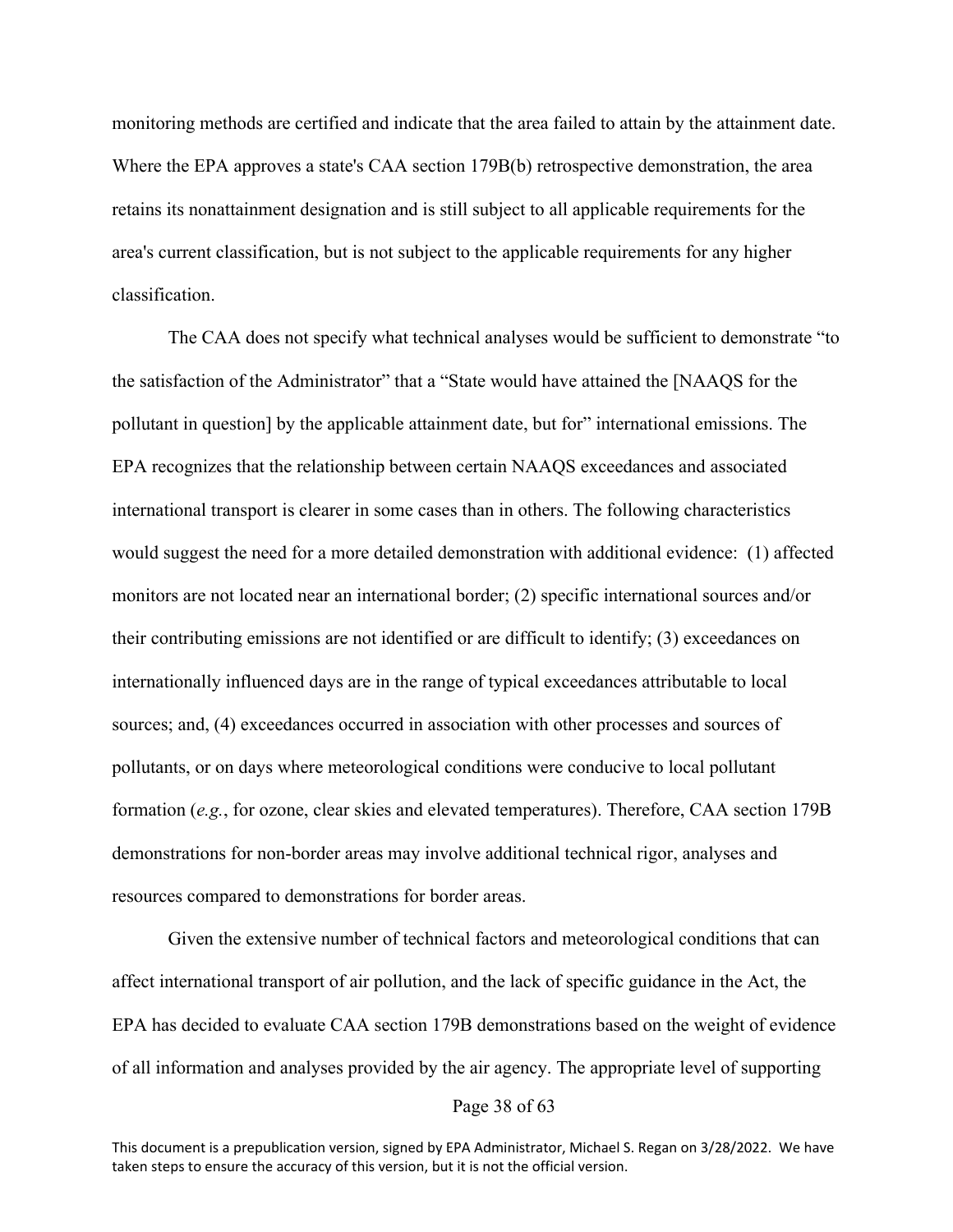documentation will vary on a case-by-case basis depending on the nature and severity of international influence, as well as the factors identified above. The EPA considers and qualitatively weighs all evidence based on its relevance to CAA section 179B and the nature of international contributions as described in the demonstration's conceptual model. Every demonstration should include fact-specific analyses tailored to the nonattainment area in question. When a CAA section 179B demonstration shows that international contributions are larger than domestic contributions, the weight of evidence will be more compelling than if the demonstration shows domestic contributions exceeding international contributions. In contrast, when a CAA section 179B demonstration shows that international emissions have a lower contribution to ozone concentrations than domestic emissions, and/or international transport is not significantly different on local exceedance days compared to non-exceedance days, then the weight of evidence will not be supportive of a conclusion that a nonattainment area would attain or would have attained the relevant NAAQS by the statutory attainment date "but for" emissions emanating from outside the U.S.

The EPA also considers in evaluating a CAA section 179B demonstration what measures an air agency has implemented to control local emissions. At a minimum, states are still subject to all applicable requirements based on the requirements of that area's classification. For EPA to concur with a state's CAA section 179B retrospective demonstration, the weight of evidence should show the area could not attain with on-the-books measures and potential reductions associated with required controls for that particular NAAQS and classification that are to be implemented by the attainment date. Because CAA section 179B does not relieve an air agency of its planning or control obligations, the air agency should show that it has implemented all required emissions controls at the local level as part of its demonstration.

## Page 39 of 63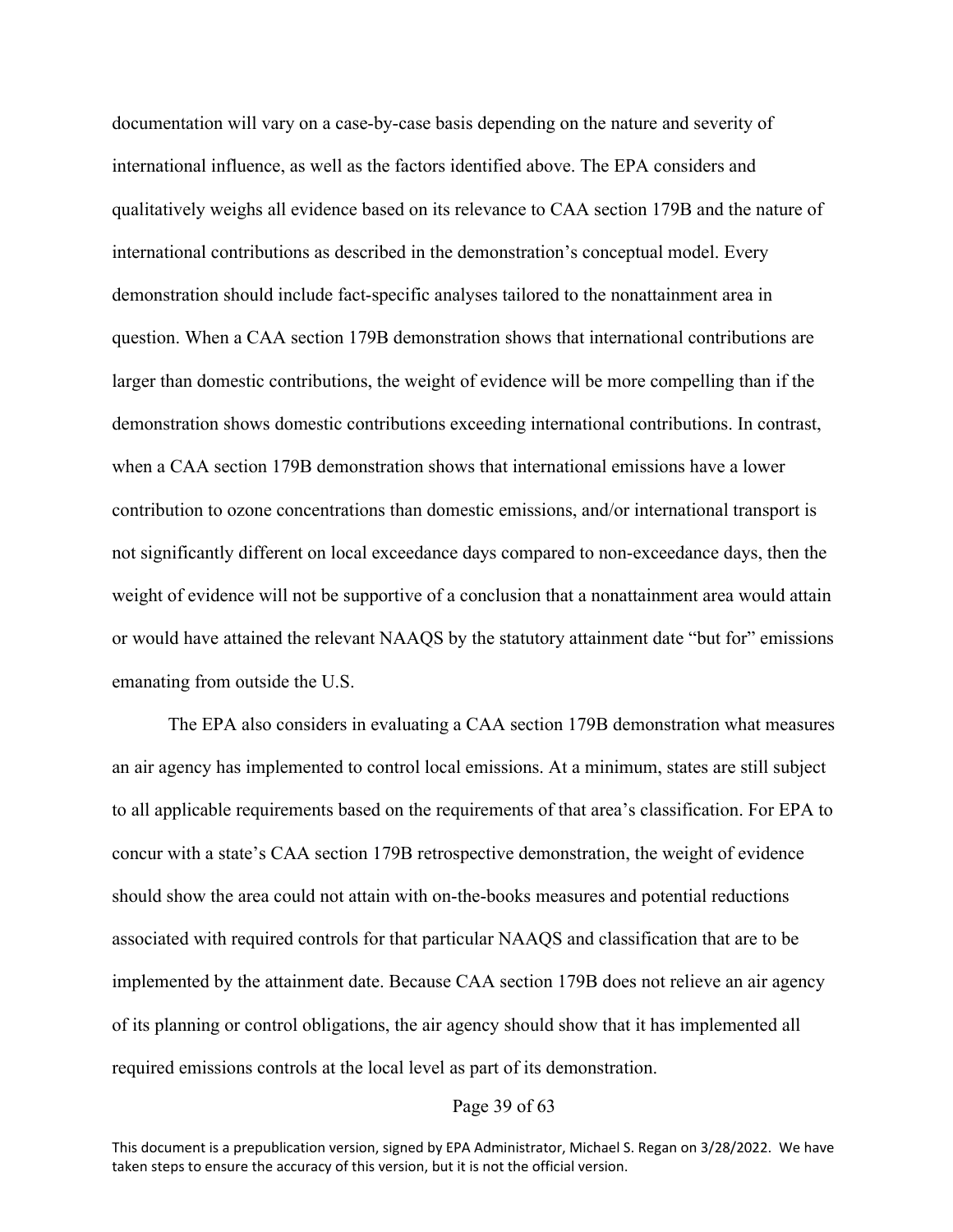b. Summary of the 2015 ozone NAAQS CAA section 179B demonstrations submitted to the EPA and proposed actions

As part of meeting its duty to determine whether the San Antonio and Northern Wasatch Front areas attained the 2015 ozone NAAQS by the Marginal attainment date, the EPA has evaluated the CAA section 179B demonstrations submitted by Texas and Utah for these areas. The states submitted the CAA section 179B demonstrations to support claims that the San Antonio and Northern Wasatch Front nonattainment areas would have attained the 2015 ozone NAAQS by the applicable attainment date, but for emissions emanating from outside of the United States. If the EPA were to approve these demonstrations, then the EPA would not reclassify these areas from Marginal to Moderate.

After a thorough review, the EPA is proposing to disapprove the CAA section 179B demonstrations for both areas. The San Antonio, Texas, nonattainment area is a non-border area for which the submitted technical analysis and weight of evidence of multiple factors (for example, whether international contributions are large in comparison to domestic contributions) does not establish that the area would have attained but for international transport impacts. Similarly, the submitted demonstration for the Northern Wasatch Front, Utah, nonattainment area – a non-border area – does not establish that the area would have attained but for international transport impacts. The full rationale supporting each proposed disapproval is included in the related technical support documents provided in the docket for this rulemaking.

The EPA solicits comment on each of these proposed CAA section 179B demonstration disapprovals. Once again, the EPA also requests comment on its proposal to determine that the San Antonio and Northern Wasatch Front areas – as well as the other 22 nonattainment areas

## Page 40 of 63

This document is a prepublication version, signed by EPA Administrator, Michael S. Regan on 3/28/2022. We have taken steps to ensure the accuracy of this version, but it is not the official version.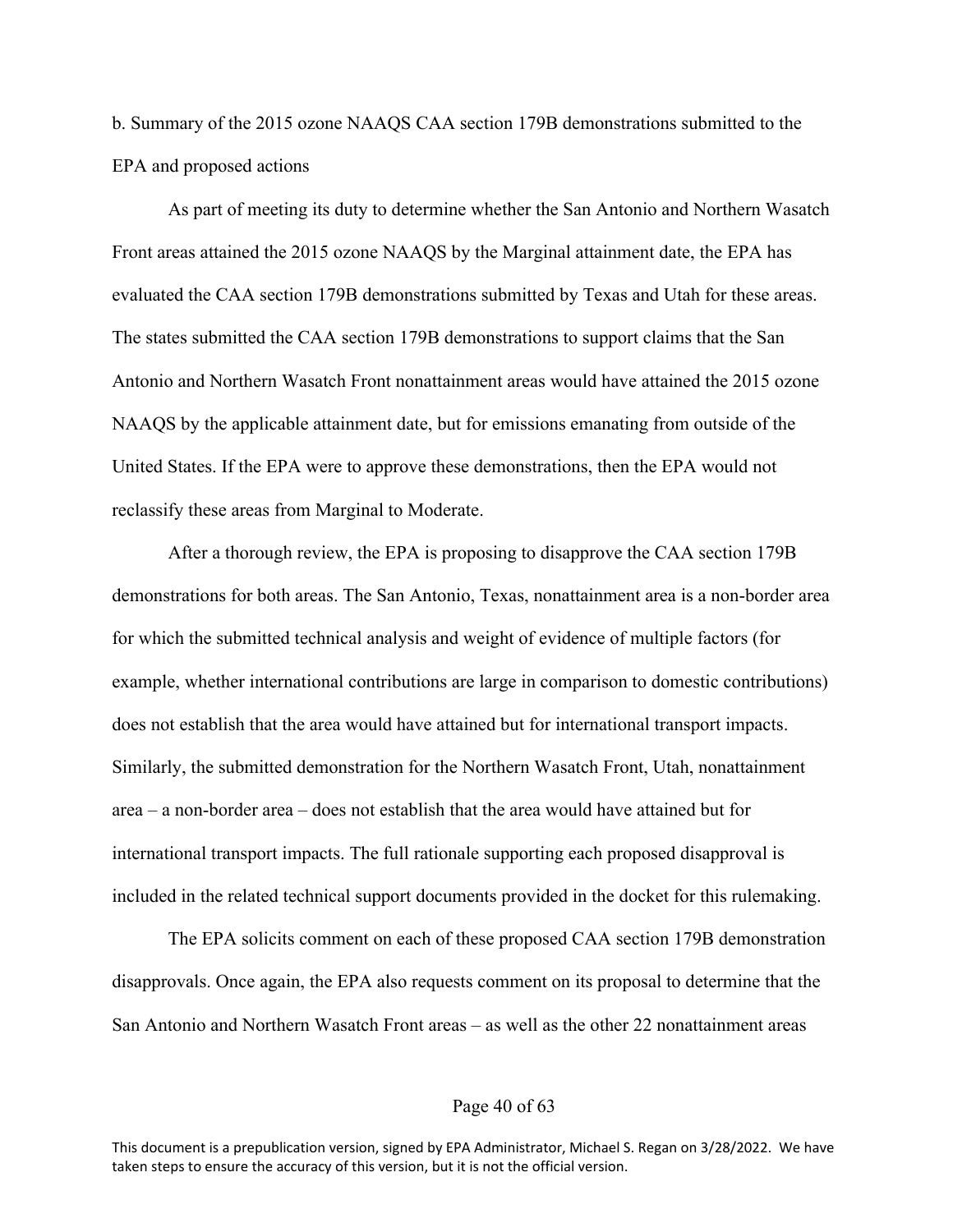referenced in Section II.C. of this notice – did not attain the 2015 ozone NAAQS by the Marginal area attainment date.

## *D. Moderate Area SIP Revisions*

Marginal nonattainment areas that the EPA has determined failed to attain the 2015 ozone NAAQS by the attainment date will be reclassified as Moderate by operation of law upon the effective date of the final reclassification rule. Each responsible state air agency must submit SIP revisions that satisfy the general air quality planning requirements under CAA section 172(c) and the ozone specific requirements for Moderate nonattainment areas under CAA section 182(b), as interpreted and described in EPA's implementing regulations for the 2015 ozone NAAQS (*see* 40 CFR 51.1300 *et seq*.). This section describes the required Moderate area submission elements, provides additional discussion of the vehicle inspection and maintenance program requirement, and proposes submission and implementation deadlines for Moderate area SIP revisions required by reclassification.

As discussed in Section II.C. of this notice, Wisconsin would not be required to submit Moderate area SIP revisions for the Door County-Revised, Wisconsin area if this proposal is finalized. As noted previously, for the Pechanga Band of Luiseño Mission Indians nonattainment area, the Pechanga Tribe would not be required to submit a Moderate area TIP revision. Tribes that are part of multi-jurisdictional nonattainment areas would also not be required to submit implementation plan revisions applicable to Moderate areas.

#### 1. Required Submission Elements

SIP requirements that apply to Moderate areas are cumulative of CAA requirements for the Marginal classification and include additional Moderate area requirements as interpreted and described in the final SIP Requirements Rule for the 2015 ozone NAAQS (*see* CAA sections

#### Page 41 of 63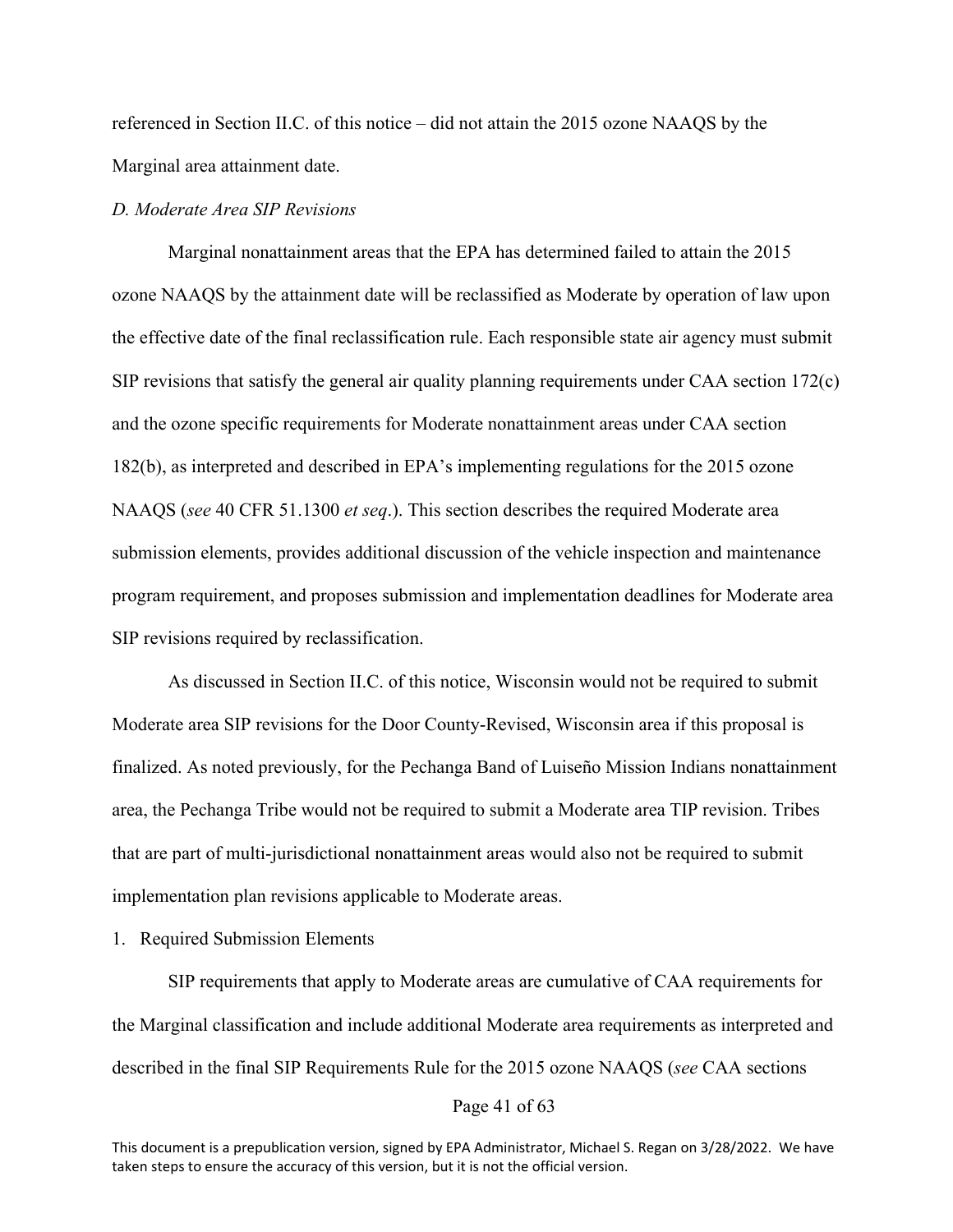$172(c)(1)$  and  $182(a)$  and (b), and 40 CFR 51.1300 *et seq.*). We are providing additional discussion in the following sections for these Moderate area requirements: (a) RACM and RACT and (b) Vehicle Inspection and Maintenance.

## a. RACM and RACT

States with jurisdiction over all or a portion of an ozone nonattainment area classified as Moderate or higher must provide an analysis of — and adopt all — RACM, including RACT, needed for purposes of meeting RFP and expeditiously attaining the ozone NAAQS in that area. The EPA interprets the RACM provision at CAA section 172(c) to require a demonstration that the state has adopted all technologically and economically feasible measures (including RACT) to meet RFP requirements and to demonstrate attainment as expeditiously as practicable, and thus that no additional measures that are reasonably available will advance the attainment date or contribute to RFP for the area (*see* 80 FR 12264, 12282, March 6, 2015; and 40 CFR 51.1312(c)). For areas reclassified as Moderate, such an analysis should include an evaluation of currently available RACT for sources that emit, or have the potential to emit, 100 tons per year or more of VOC or NOX, as well as an evaluation of RACT for all sources subject to a Control Techniques Guideline *(see* CAA sections 182(b)(2)(A-C) and 182(f)).

The EPA has long taken the position that the statutory requirement for states to assess and adopt RACT for sources in ozone nonattainment areas classified Moderate and higher generally exists independently from the attainment planning requirements for such areas.<sup>[43](#page-41-0)</sup> In

<span id="page-41-0"></span><sup>43</sup> *See* Memo from John Seitz, "Reasonable Further Progress, Attainment Demonstration, and Related Requirements for Ozone Nonattainment Areas Meeting the Ozone National Ambient Air Quality Standard" (1995), at 5 (explaining that Subpart 2 requirements linked to the attainment demonstration are suspended by a finding that a nonattainment area is attaining but that requirements such as RACT and I/M must be met whether or not an area has attained the

This document is a prepublication version, signed by EPA Administrator, Michael S. Regan on 3/28/2022. We have taken steps to ensure the accuracy of this version, but it is not the official version.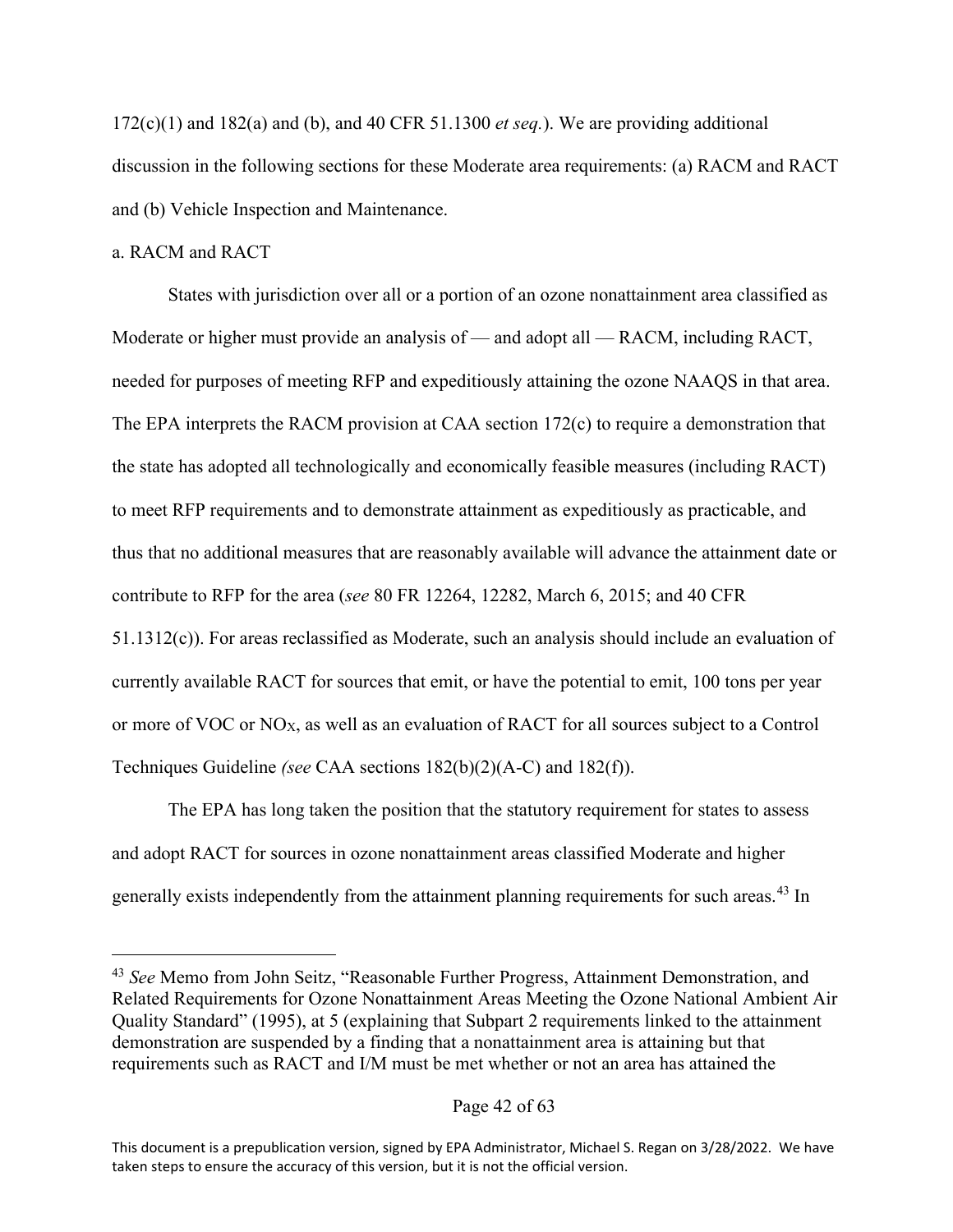addition to the independent RACT requirement, states have a statutory obligation to apply RACM and adopt such measures needed to meet RFP requirements and to demonstrate attainment as expeditiously as practicable when also considering emissions reductions associated with the implementation of RACT on sources in the area.<sup>[44](#page-42-0)</sup> Therefore, to the extent that a state adopts new or additional control measures as RACT to meet RFP requirements or to demonstrate attainment as expeditiously as practicable, those states must include such RACT revisions with the other SIP elements due as part of the attainment plan required under CAA sections 172(c) and 182(b).

## b. Vehicle Inspection and Maintenance (I/M)

*Background on I/M.* Motor vehicles are a major contributor of ozone precursor (VOC and NOX) emissions. I/M programs reduce these emissions by ensuring on-road motor vehicles are maintained to meet vehicle emission standards as certified, identify excessive emissions, and assure vehicle repairs.<sup>[45](#page-42-1)</sup>

<span id="page-42-0"></span>standard); *see also* 40 CFR 51.1318 (suspending attainment demonstrations, RACM, RFP, contingency measures, and other attainment planning SIPs with a finding of attainment). <sup>44</sup> Though not directly a part of a nonattainment area RACM analysis, the EPA has interpreted CAA section  $172(c)(6)$  to require that air agencies also consider the impacts of emissions from sources outside an ozone nonattainment area (but within a state's boundaries) and must require other control measures on these intrastate sources if doing so is necessary to provide for attainment of the applicable ozone NAAQS within the area by the applicable attainment date. For discussion of this "other control measures" provision *see also* the final rule to implement the 2015 ozone NAAQS (83 FR 63015, December 6, 2018), the Phase 2 proposed rulemaking (68 FR 32829, June 2, 2003) and final rule to implement the 8-hour ozone NAAQS (70 FR 71623, November 29, 2005), and the final rule to implement the PM2.5 NAAQS (81 FR 58035, August 24, 2016).

<span id="page-42-1"></span><sup>45</sup> *See* EPA's I/M website for a fact sheet and link to the I/M regulations at *https://www.epa.gov/state-and-local-transportation/vehicle-emissions-inspection-andmaintenance-im-regulations*.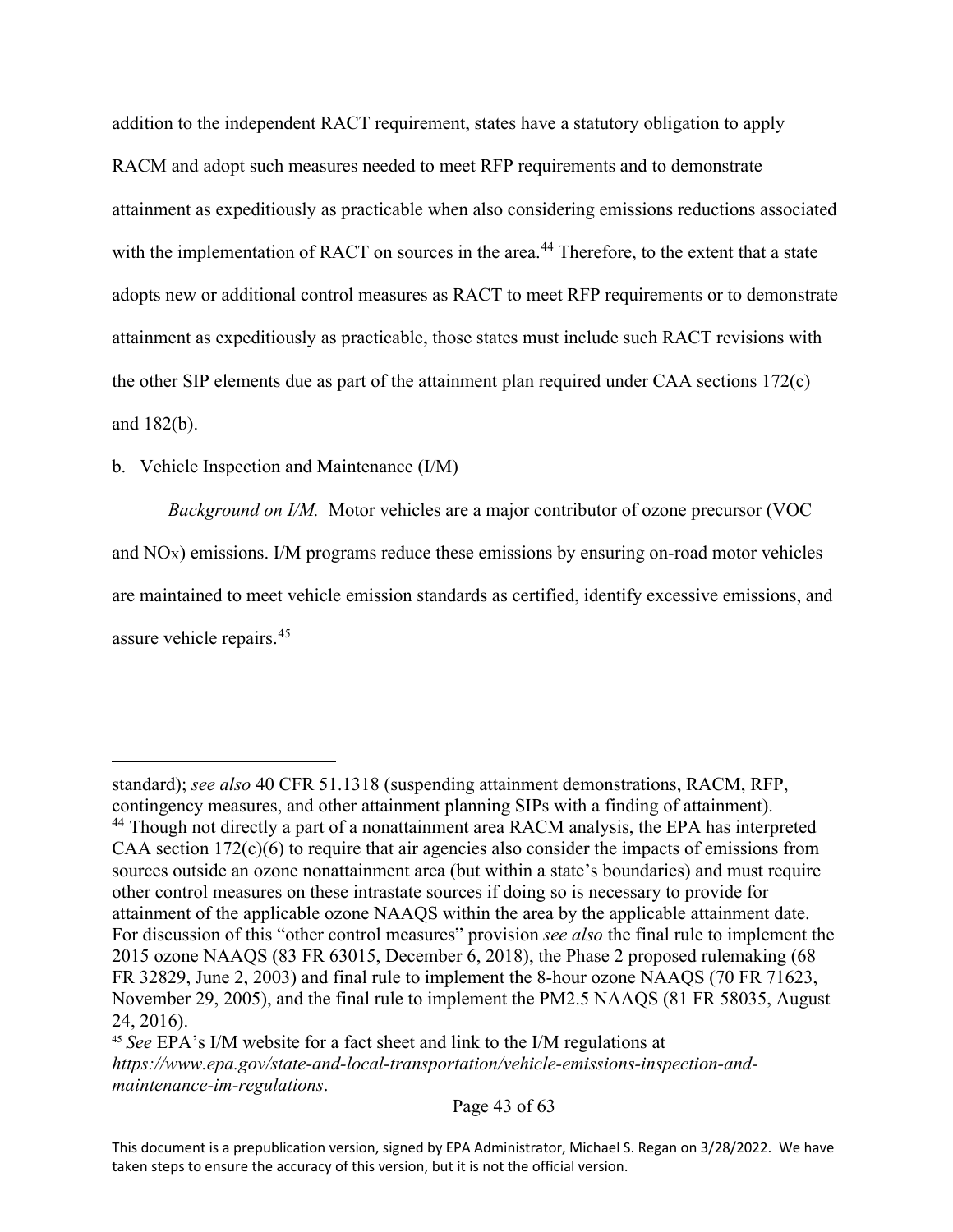As mentioned in the preceding section, a Basic I/M program is a required Moderate area SIP submission element for the 2015 ozone NAAQS. The applicable Basic I/M requirements for Moderate ozone nonattainment areas are described in CAA sections  $182(a)(2)(B)$  and  $182(b)(4)$ and further defined in the EPA's I/M regulations (40 CFR part 51, subpart S).<sup>[46](#page-43-0)</sup> Only Moderate ozone nonattainment areas in areas with a 1990 Census-defined population of 200,000 or more (urbanized areas) are required to implement Basic I/M programs (*see* 40 CFR 51.350(a)(4)).

*Areas subject to Basic I/M program requirements for the 2015 ozone NAAQS.* A Basic I/M program is required for all urbanized Moderate areas under the 2015 ozone NAAQS, including for areas with and without an existing I/M program that may have been implemented to meet the CAA requirements for a previous ozone NAAQS. Most of the Marginal nonattainment areas being proposed in this action for reclassification to Moderate under the 2015 ozone NAAQS are already operating I/M programs for a variety of reasons, including being designated nonattainment and classified as Moderate or above under a prior ozone standard and/or as part of a maintenance plan for a prior NAAQS. Consistent with the I/M regulations, states with existing I/M programs would need to conduct and submit a performance standard modeling analysis as well as make any necessary program revisions as part of their Moderate area SIP submissions to ensure that I/M programs are operating at or above the Basic I/M performance standard level for the 2015 ozone NAAQS.<sup>[47](#page-43-1)</sup> States may determine through the

Page 44 of 63

<span id="page-43-0"></span><sup>&</sup>lt;sup>46</sup> The EPA is not proposing changes to its I/M regulations in this notice; however, additional clarification in this preamble is provided to assist states with nonattainment areas subject to Basic I/M in understanding specific I/M program requirements due to being reclassified as Moderate.

<span id="page-43-1"></span> $47$  40 CFR 51.372(a)(2). An I/M performance standard is a collection of program design elements which defines a benchmark program to which a state's proposed program is compared in terms of its potential to reduce emissions of the ozone precursors, VOC, and NOX.

This document is a prepublication version, signed by EPA Administrator, Michael S. Regan on 3/28/2022. We have taken steps to ensure the accuracy of this version, but it is not the official version.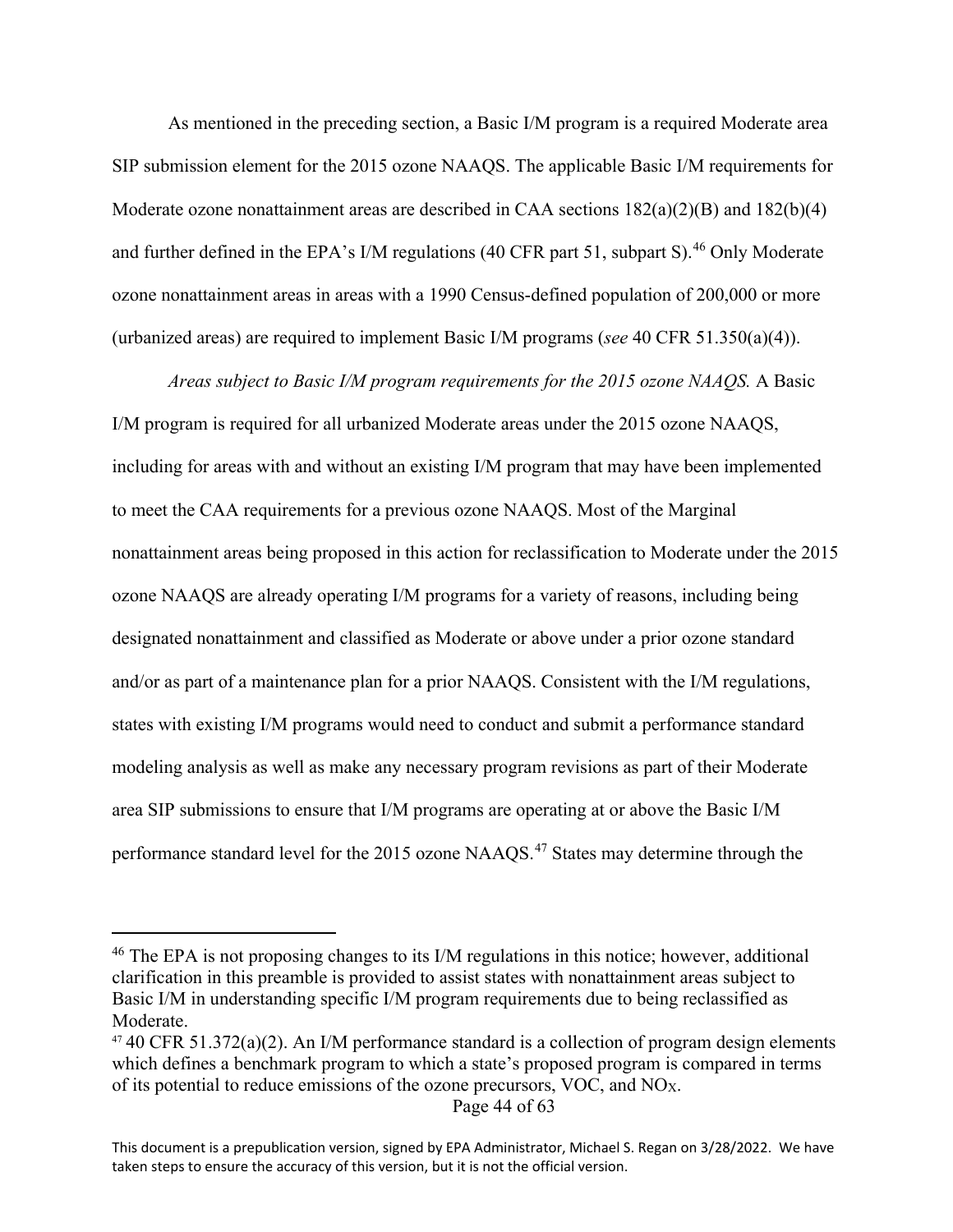performance standard modeling analysis that an existing SIP-approved program would meet the performance standard for purposes of the 2015 ozone NAAQS without modification. In this case, the state could submit a SIP revision with the associated performance modeling and a written statement certifying their determination in lieu of submitting new revised regulations.<sup>[48](#page-44-0)</sup> With the passage of time and changes in fleet mix, it is appropriate for States to confirm existing programs' compliance with the performance standard.

In addition, the EPA recognizes that there are four Marginal nonattainment areas being proposed in this action for reclassification to Moderate under the 2015 ozone NAAQS that do not currently operate an I/M program but meet the population criteria for Basic I/M programs: Cincinnati, Ohio-Kentucky; Detroit, Michigan; Louisville, Kentucky-Indiana; and San Antonio, Texas. If we finalize our action as proposed, these newly reclassified Moderate nonattainment areas would need to submit a SIP revision. Such a revision would address the Basic I/M program requirements to be fully implemented as expeditiously as practicable but no later than the implementation deadline determined by the final action reclassifying these areas as discussed in Section II.D.2.c. of this notice.

The EPA has already established the SIP elements for meeting Basic I/M program requirements. These elements will need to be detailed in a state's I/M SIP submission; the I/M regulations at 40 CFR 51.372 address I/M SIP submissions with paragraphs (a)(1)-(8) outlining the required elements. The first required element is a schedule for the I/M program implementation and interim milestones leading to mandatory testing. This list of milestones to be

<span id="page-44-0"></span>Page 45 of 63 <sup>48</sup> See *Implementation of the 2015 National Ambient Air Quality Standards for Ozone: Nonattainment Area Classifications and State Implementation Plan Requirements*, 83 FR 63001- 63002. Performance standard modeling is also required for Enhanced I/M programs for the 2015 ozone NAAQS in Serious and above ozone nonattainment areas for that NAAQS.

This document is a prepublication version, signed by EPA Administrator, Michael S. Regan on 3/28/2022. We have taken steps to ensure the accuracy of this version, but it is not the official version.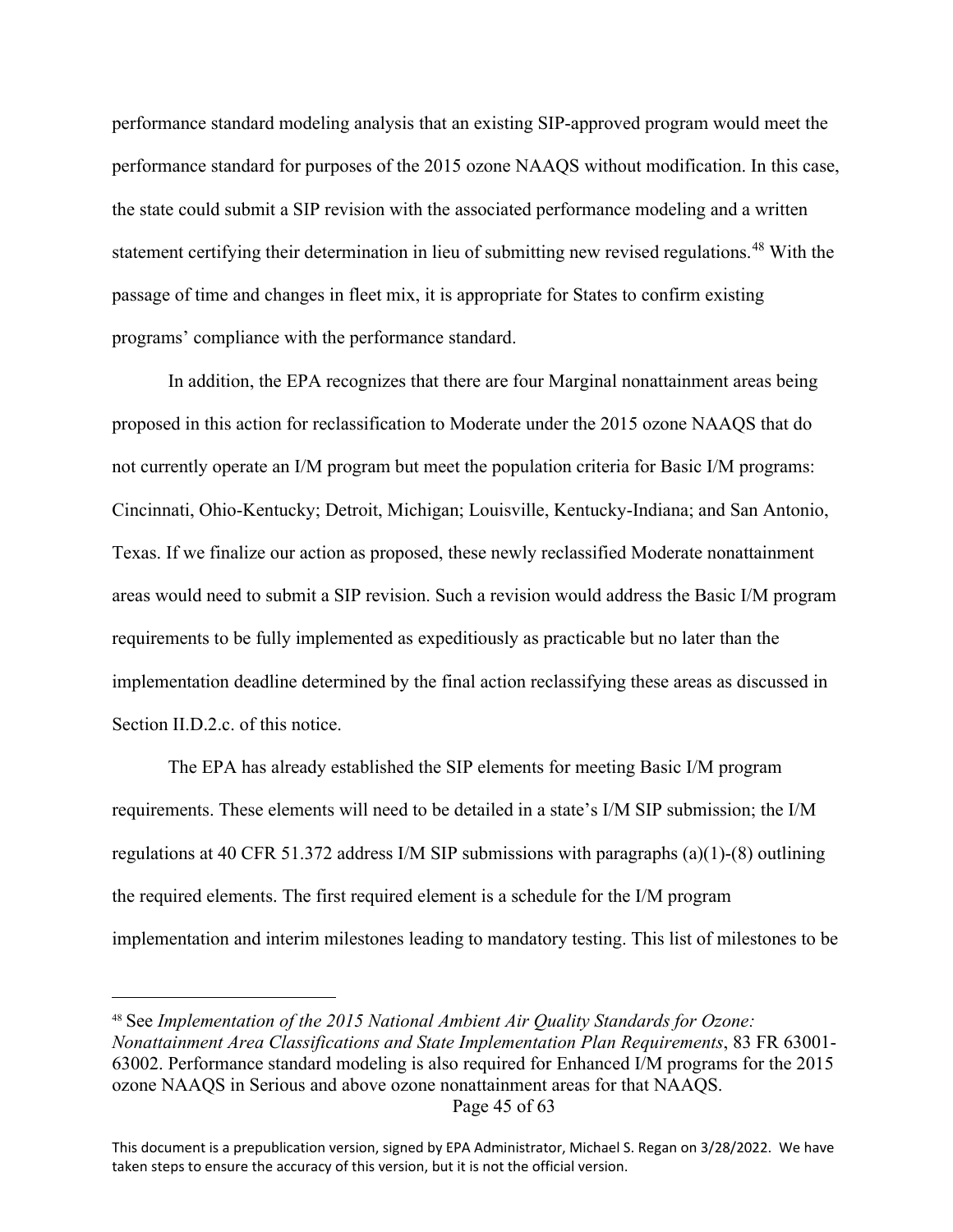scheduled in the SIP includes such things as passage of enabling statutory or other legal authority; proposal of draft regulations and promulgation of final regulations; issuance of final specifications and procedures; issuance of final Request for Proposals (if applicable); licensing or certifications of stations and inspectors; the date mandatory testing will begin for each model year to be covered by the program; etc. (*see* 40 CFR 51.372(a)(1)).

The other seven elements that the I/M SIP will need to address include a performance standard modeling analysis of the proposed I/M program; the geographic applicability of the I/M program; a detailed discussion of each of the required design elements;<sup>[49](#page-45-0)</sup> legal authority requiring or allowing implementation of the I/M program and providing either broad or specific authority to perform all required elements of the program; legal authority for I/M program operation until such time as it is no longer necessary; implementing regulations, interagency agreements, and memoranda of understanding; and evidence of adequate funding and resources to implement all aspects of the program (*see* 40 CFR 51.372(a)(2)-(8)). Not all of these I/M program SIP elements need to be established in full prior to the due date of the I/M SIP submission (*see* Section II.D.2.a. of this notice), but rather, the I/M SIP needs to establish deadlines for certain I/M program elements leading to full implementation of the I/M program as expeditiously as practicable but in no case later than the implementation deadline determined by the final action to this proposal, as discussed in Section II.D.2.c. of this notice.

<span id="page-45-0"></span><sup>&</sup>lt;sup>49</sup> I/M program design elements are program features that have a direct impact on the ability of the program to reduce levels of the ozone precursors, VOC, and  $NO<sub>X</sub>$ . These design elements include test frequency (annual or biennial), waiver/compliance rate, vehicle type coverage, model year (MY) coverage, network type (centralized or decentralized), and test type (*e.g.*, idle, onboard diagnostics (OBD)).

This document is a prepublication version, signed by EPA Administrator, Michael S. Regan on 3/28/2022. We have taken steps to ensure the accuracy of this version, but it is not the official version.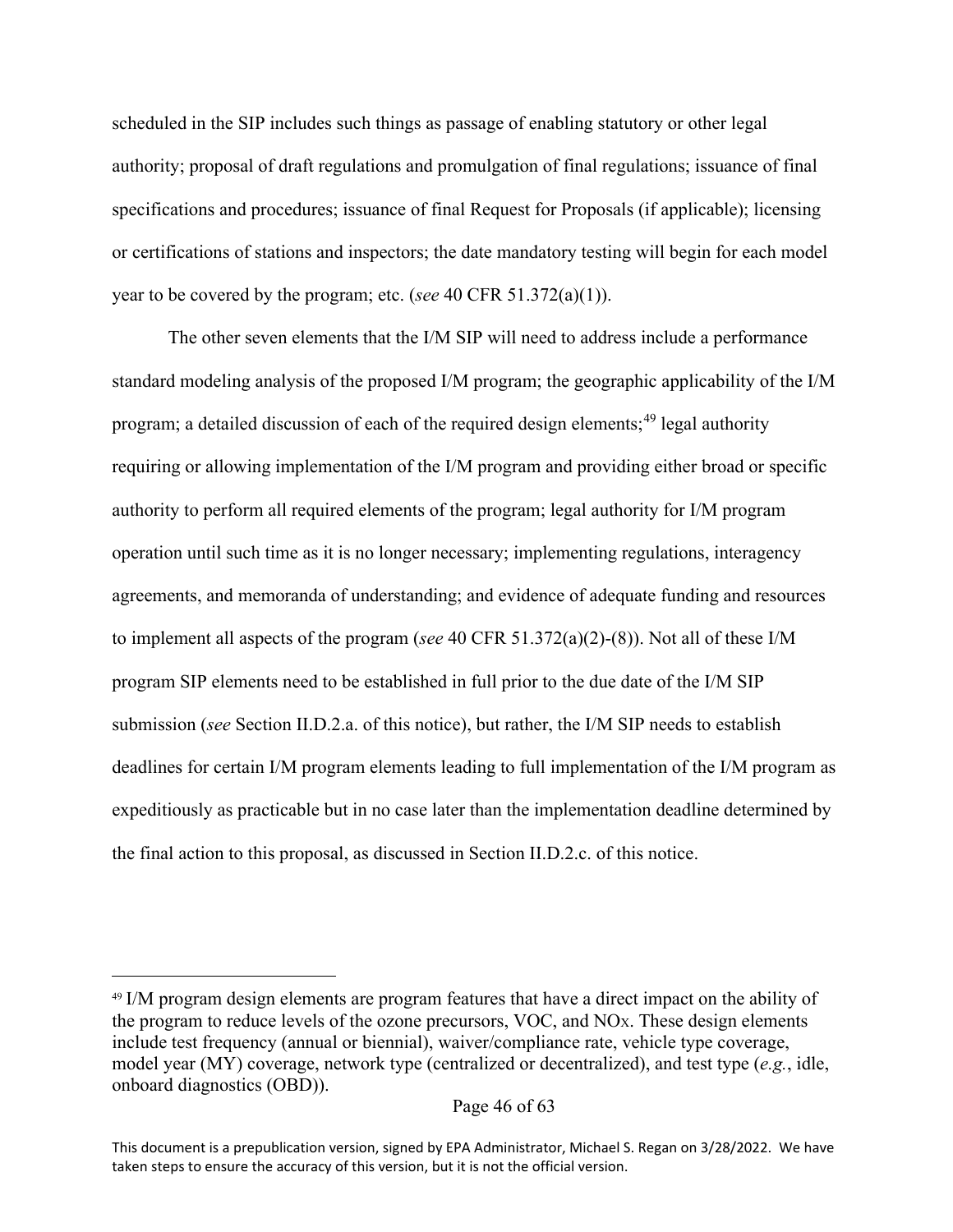*I/M and Environmental Justice.* While vehicle emissions-per-mile have decreased due to advances in vehicle emission control technology, those controls can degrade over time which can lead to excess pollution in ozone nonattainment areas. I/M programs ensure that vehicles are operating according to EPA's vehicle emissions standards and adequately protecting public health. However, any Basic I/M program for the 2015 ozone NAAQS may present potential economic hardship and other concerns for low-income individuals of newly reclassified Moderate ozone nonattainment areas. Specifically, these residents might own older, highemitting vehicles and be less able to pay for car repairs needed as the result of a failed I/M test. To address this disparity in other I/M programs, some states such as Arizona, California,<sup>[50](#page-46-0)</sup> and Utah<sup>[51](#page-46-1)</sup> fund vehicle repair or replacement assistance. For example, the Arizona Voluntary Vehicle Repair Program provides owners of eligible vehicles with financial assistance toward the cost of repairs after a failed emissions test. Since 2018, more than 2,700 vehicles have been repaired through this program, saving Arizona motorists more than \$1.3 million and eliminating more than 560 tons of emissions.<sup>[52](#page-46-2)</sup> The EPA believes the implementation of Basic I/M programs in communities with low-income individuals is an important issue. We encourage states that are not already providing such assistance programs to work with interested parties in their nonattainment areas to address such concerns.

<span id="page-46-1"></span><span id="page-46-0"></span><sup>50</sup> The California Bureau of Automotive Repair's Consumer Assistance Program offers eligible consumers repair assistance and vehicle retirement options to help improve air quality. For more information, *see https://www.bar.ca.gov/consumer/Consumer\_Assistance\_Program/*. 51 Utah's Vehicle Repair and Replacement Assistance Program provides funding assistance to individuals whose vehicles are failing vehicle emission standards to either replace their failing vehicle with a newer, cleaner one or to repair it. For more information *see https://deq.utah.gov/air-quality/incentive-programs-aq/vehicle-repair-and-replacementassistance-program*.

<span id="page-46-2"></span>Page 47 of 63 <sup>52</sup> For more information, *see https://www.azdeq.gov/node/4525*.

This document is a prepublication version, signed by EPA Administrator, Michael S. Regan on 3/28/2022. We have taken steps to ensure the accuracy of this version, but it is not the official version.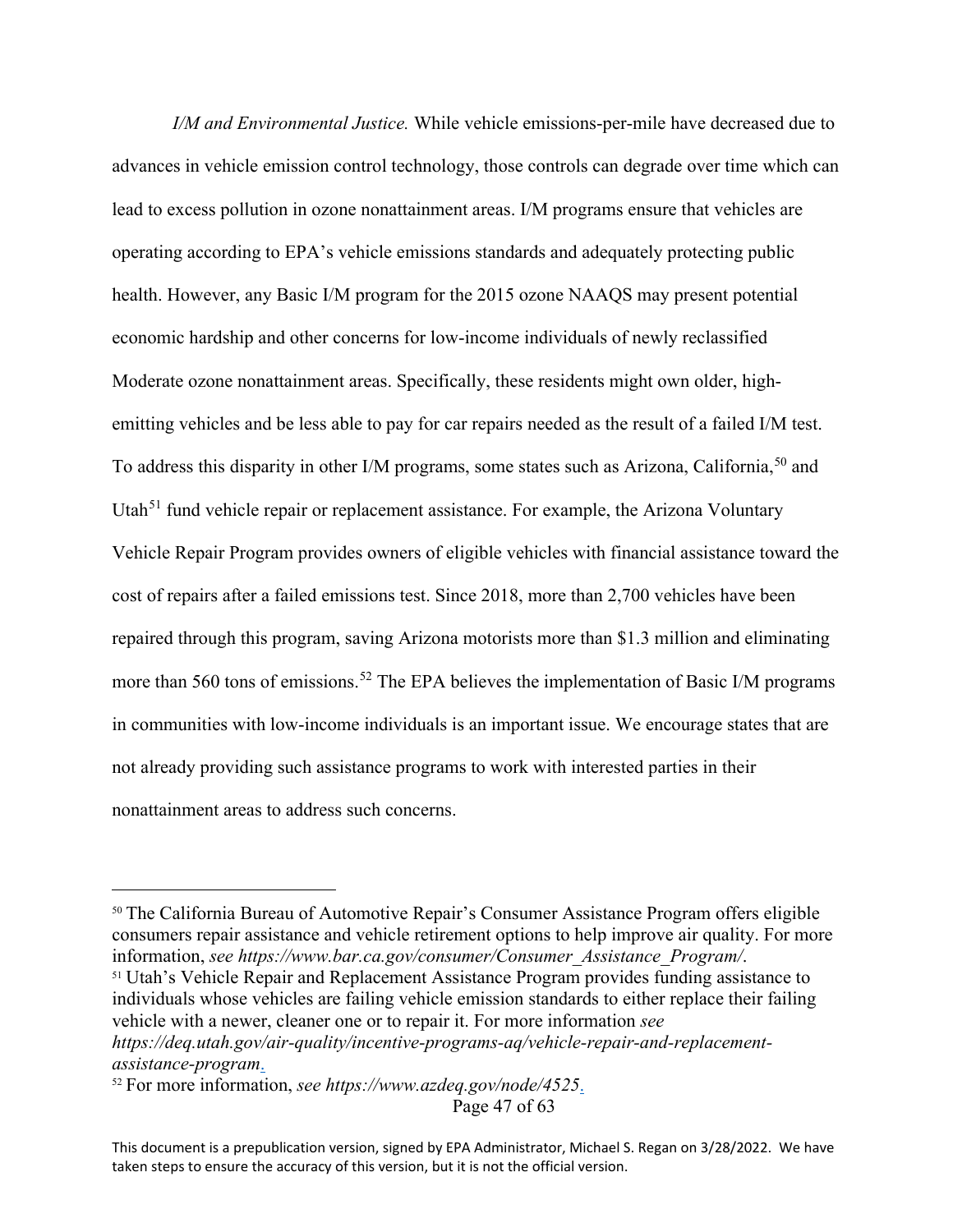*Basic I/M Program Design Element Considerations and Meeting the Performance Standard.* There are several program design elements described in EPA's existing I/M regulations that should be considered for Basic I/M programs.

To determine whether a given set of program design elements meets the applicable I/M performance standard, it is necessary to conduct performance standard modeling.<sup>[53](#page-47-0)</sup> The performance standard for Basic I/M programs in areas designated nonattainment for the 2015 ozone NAAQS includes, among other things, annual inspections of light-duty vehicles in a centralized test program by conducting idle testing of 1968-2000 Model Year (MY) subject vehicles and on-board diagnostics (OBD) checks on 2001 and newer subject vehicles (*see* 40 CFR 51.352(e)). The EPA believes that this Basic I/M performance standard can be met by a state program that exempts 1995 MY and older vehicles from tailpipe testing by performing the OBD test on 1996 and newer OBD-equipped light-duty vehicles. In this case, the relatively small benefit of tailpipe idle testing is surpassed by the addition of 1996-2000 MY light-duty vehicles to the OBD testing coverage. Additional flexibilities in designing the I/M program (such as allowing newer MY exemptions, and/or permitting the testing of vehicles biennially as opposed to annually) might be realized by increasing the level of certain design elements beyond that of this Basic I/M performance standard such as the inclusion of OBD testing of light-duty trucks or increasing the Gross Vehicle Weight Range of the subject fleet.<sup>[54](#page-47-1)</sup> The degree to which this Basic I/M performance standard allows for additional forms of flexibility will depend largely upon the

<span id="page-47-0"></span><sup>53</sup> *See* 40 CFR 51.372(a)(2) and 51.352.

<span id="page-47-1"></span>Page 48 of 63 <sup>54</sup> Areas that intend to use I/M emission reductions for attainment or RFP SIPs, can also consider adding the testing of light-duty trucks (or other Enhanced I/M program elements) to their I/M testing regimen to increase the emission reduction benefits of I/M, especially considering the increased fraction of light-duty trucks in the local vehicle fleet over the last two decades.

This document is a prepublication version, signed by EPA Administrator, Michael S. Regan on 3/28/2022. We have taken steps to ensure the accuracy of this version, but it is not the official version.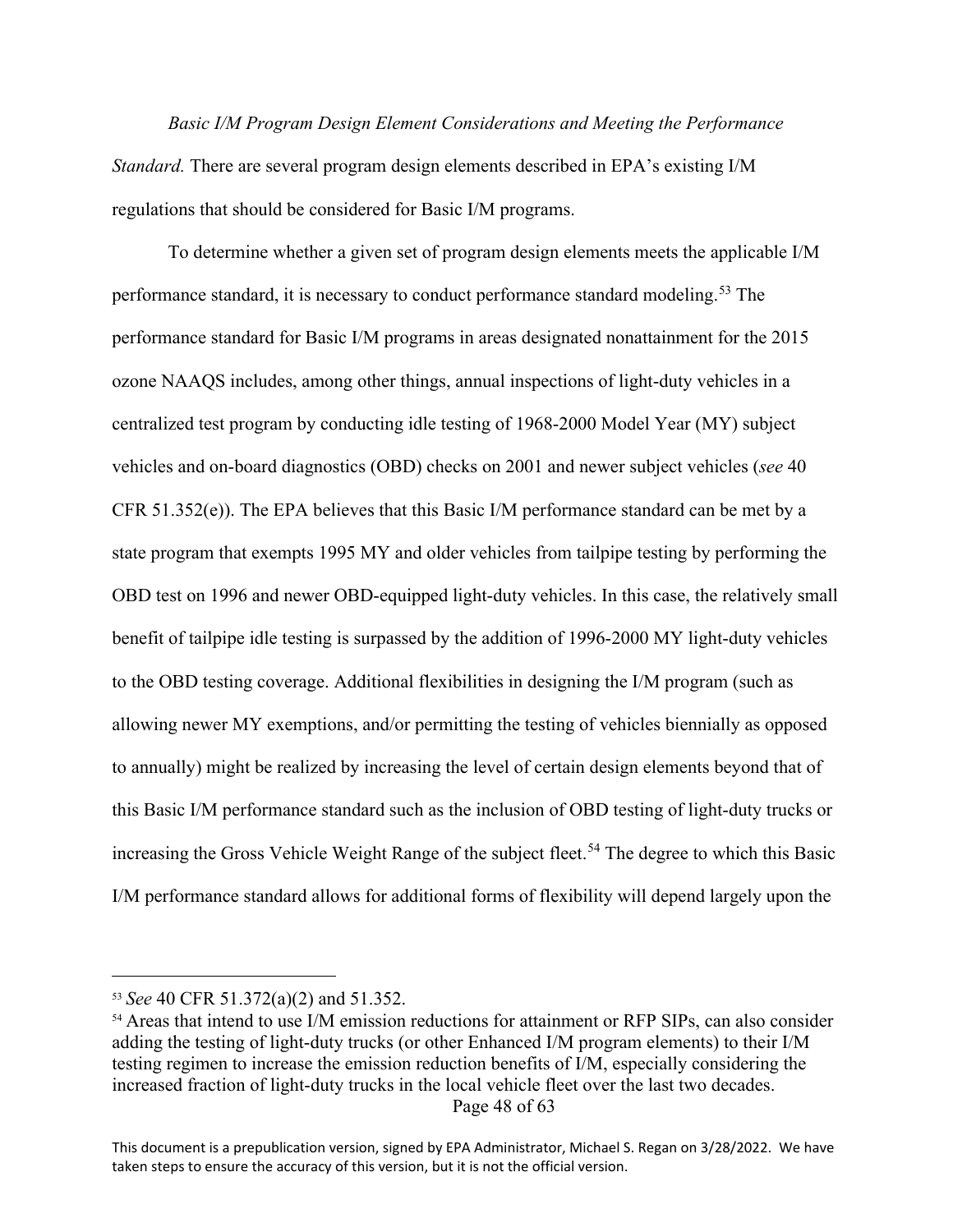local conditions within the I/M program area, such as the local fleet characteristics like age distribution and vehicle market share, and local meteorological characteristics. The EPA intends to provide technical assistance for Basic I/M programs under the 2015 ozone NAAQS separate from this rulemaking.

#### 2. *Submission and Implementation Deadlines*

#### a. Submission deadline for SIP revisions

On August 3, 2018 (September 24, 2018, for the San Antonio, Texas, area), when final nonattainment designations became effective for the 2015 ozone NAAQS, states responsible for areas initially classified as Moderate were required to prepare and submit SIP revisions by deadlines relative to that effective date. For those areas, the submission deadlines ranged from 2 to 3 years after the effective date of designation, depending on the SIP element required (*e.g.*, 2 years for the RACT SIP, 3 years for the attainment plan with RACM and attainment demonstration, and 3 years for a Basic I/M program SIP if required). Areas initially classified as Moderate are also required to implement RACM and RACT as expeditiously as practicable but no later than January 1 of the 5th year after the effective date of designations, *i.e.*, January 1, 2023, with 2023 being the Moderate area attainment year.

CAA section 182(i) provides that areas reclassified under CAA section  $181(b)(2)$  shall generally meet the requirements associated with their new classifications "according to the schedules prescribed in connection with such requirements, except that the Administrator may adjust any applicable deadlines (other than attainment dates) to the extent such adjustment is necessary or appropriate to assure consistency among the required submissions." The SIP

#### Page 49 of 63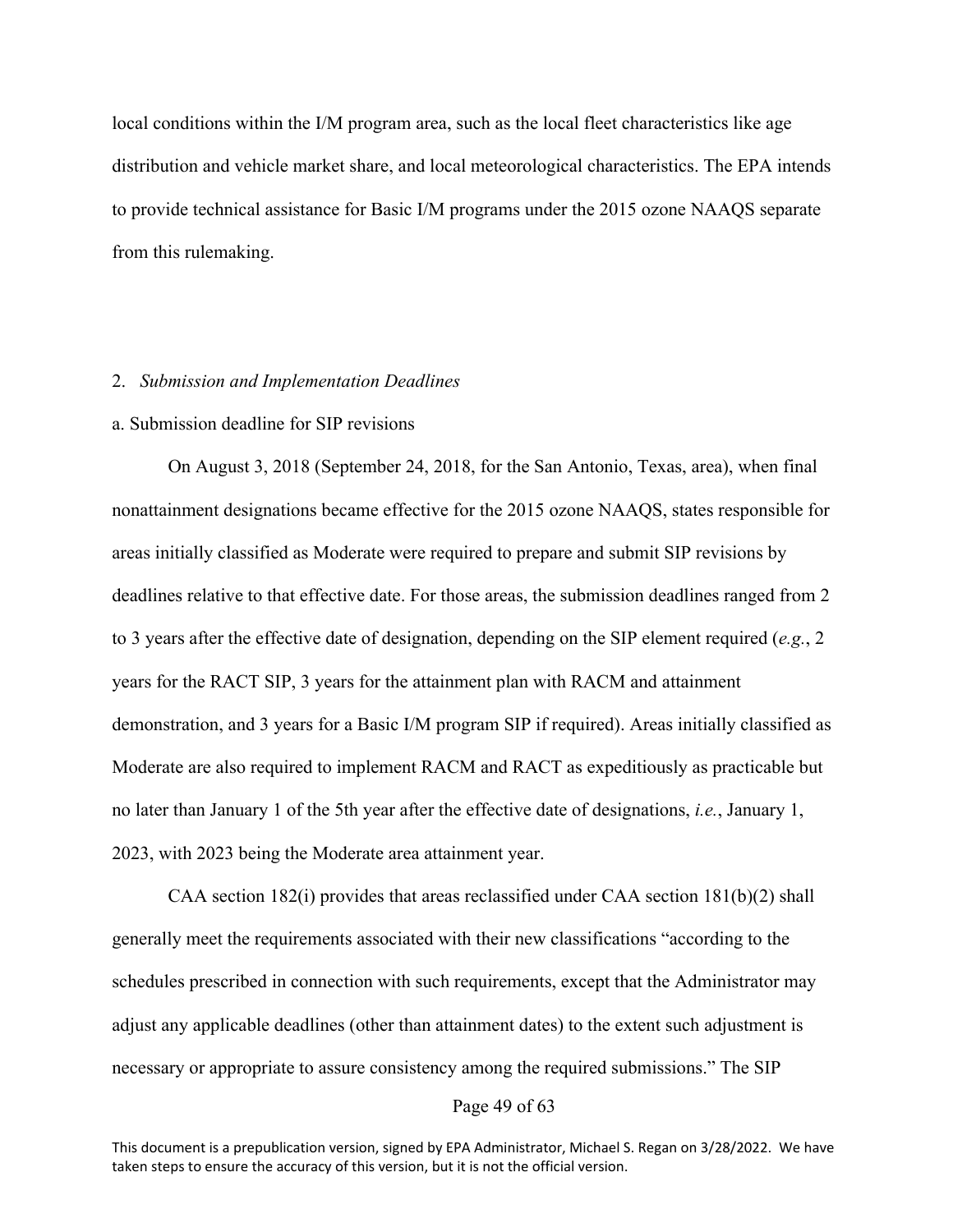submission deadlines for areas initially designated as Moderate have passed, therefore the EPA is proposing to use its discretion under CAA section 182(i) to adjust SIP submission deadlines that would otherwise apply. We recognize that the time between the anticipated effective date of reclassification and the Moderate area attainment date in 2024 (and, critically, the attainment year of 2023) is far less than the 6 years that initially designated Moderate areas have between designation and the attainment date. Given this compressed timeline, we are proposing, as discussed in more detail later, to set the SIP submission deadlines for all the various requirements for the newly reclassified Moderate areas as January 1, 2023. While not all of the "schedules prescribed in connection with" the various Subpart 2 requirements are the same (e.g., the statute provides 3 years to submit SIPs for some requirements and 2 years for others), we think coordinating the submissions with the same deadline is necessary and appropriate in this situation given the compressed timeline and the need to achieve consistency among those submissions.

With respect to the SIP requirements for Moderate areas, the "schedules prescribed in connection" with those requirements are 2 years from the effective date of designation for RACT and 3 years from the effective date of designation for an attainment plan (*see* CAA sections 182(b)(1), 181(b)(2) and 182(i)). The 2-year and 3-year deadlines that applied to areas initially designated Moderate have already passed (August 3, 2021, or September 24, 2021, for San Antonio), and we do not find it appropriate to provide deadlines of 2 and 3 years from the effective date of a final action on this determination, either, as those deadlines would fall after the Moderate area attainment date of August 3, 2024. Given that attainment for these newly reclassified Moderate areas will be determined based on air quality monitoring data from the DV period of 2021-2023 (*i.e.*, 2023 is the attainment year, or the last calendar year of data prior to

## Page 50 of 63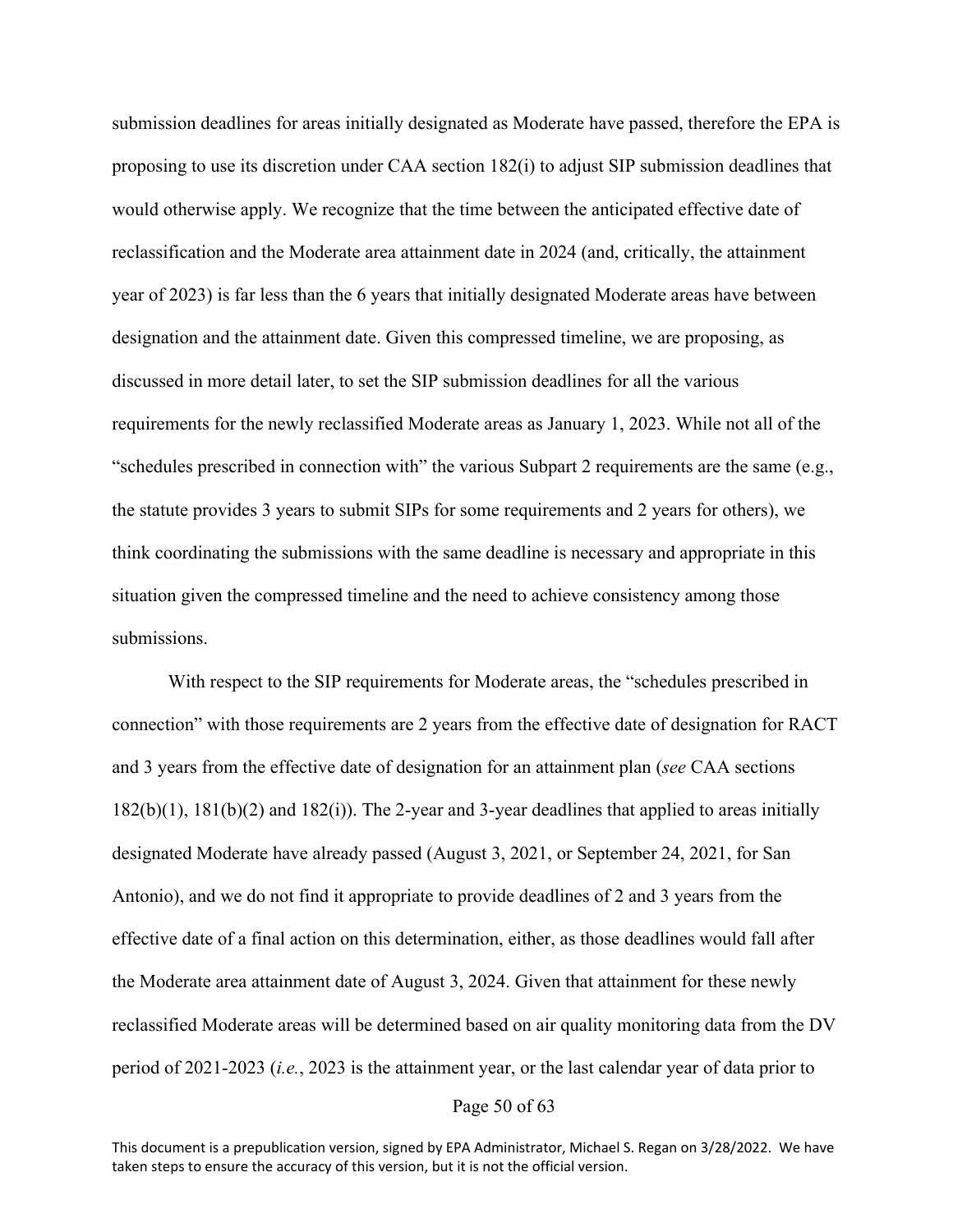the attainment date), in order for any of the Moderate area controls to influence attainment by the Moderate area attainment date, they would need to be implemented by the beginning of the 2023 ozone season at the latest. We further recognize that the San Antonio, Texas, nonattainment area was designated later than the other areas being reclassified to Moderate, however, we are proposing that the SIP submission deadline for requirements associated with the Moderate area classification be due for all newly reclassified areas on January 1, 2023, in order to ensure consistency among submissions.

With respect to the SIP submission deadlines for RACT, the EPA's implementing regulations for the 2015 ozone NAAQS established a RACT SIP submission deadline for areas classified Moderate or higher of either 24 months from the reclassification effective date or a deadline established by the Administrator in the reclassification action using their discretion under CAA section 182(i) (*see* 40 CFR 51.1312(a)(2)(ii)). In the case of the potential newly reclassified Moderate areas addressed in this proposal, a RACT SIP submission deadline of 24 months after an anticipated 2022 effective date would fall in 2024, potentially near or after the applicable Moderate area attainment date of August 3, 2024 (September 24, 2024, for the San Antonio area). We believe it would be reasonable to instead align the SIP submission deadline for RACT with the proposed January 1, 2023, submission deadline for other Moderate area requirements, given the compressed timeline and the need to achieve consistency among those submissions as discussed previously. The EPA adopted this approach previously for Marginal areas reclassified to Moderate for failure to timely attain the 2008 ozone NAAQS, to achieve

## Page 51 of 63

This document is a prepublication version, signed by EPA Administrator, Michael S. Regan on 3/28/2022. We have taken steps to ensure the accuracy of this version, but it is not the official version.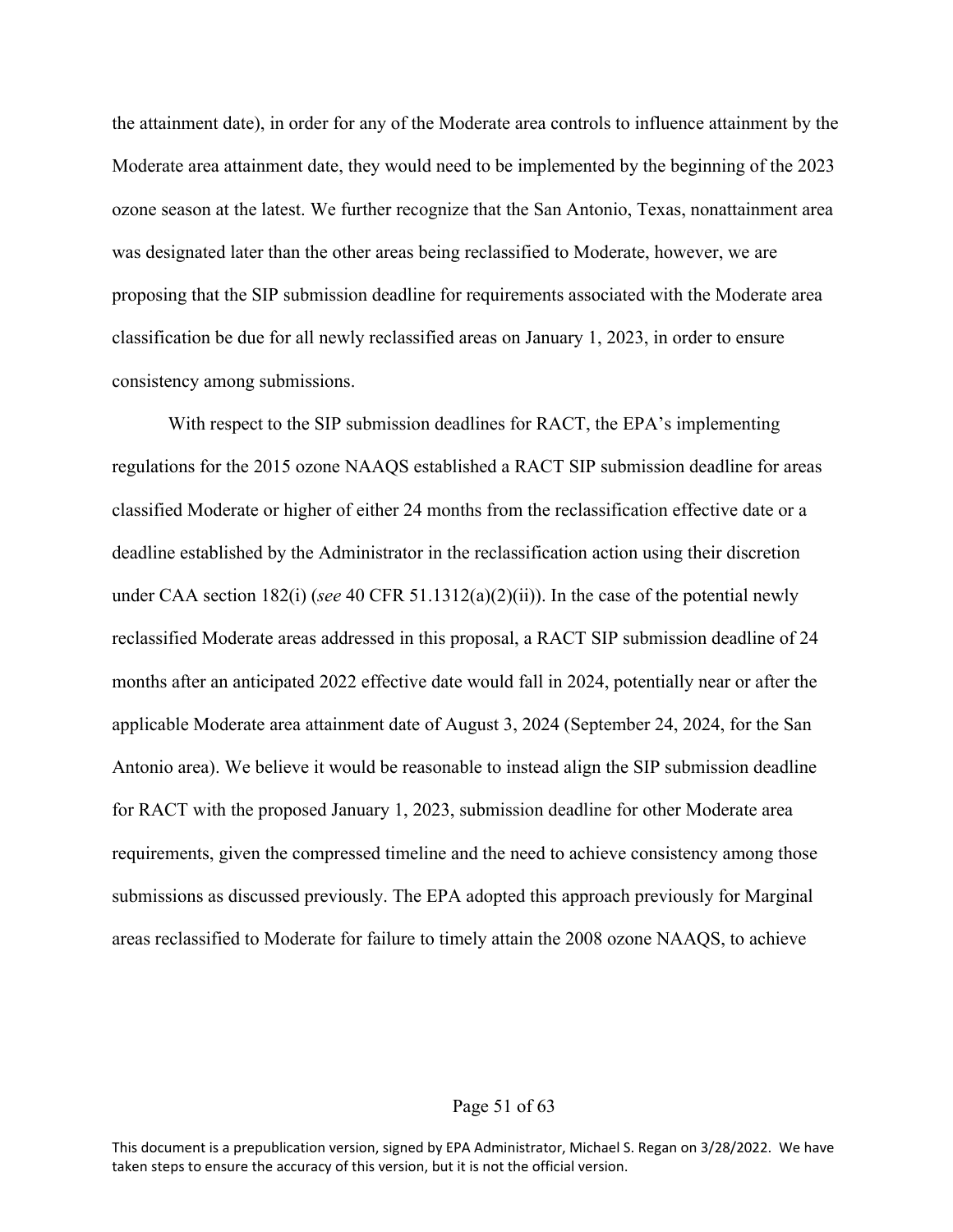consistency among required SIP submissions for areas facing a similar compressed timeframe between the effective date of reclassifications and the Moderate area attainment date.<sup>[55](#page-51-0)</sup>

Similarly, with respect to the SIP submission deadlines for I/M, we are proposing a January 1, 2023, deadline. This is consistent with the I/M regulations which provide that an I/M SIP shall be submitted no later than the deadline for submitting the area's attainment SIP.<sup>[56](#page-51-1)</sup> b. RACM and RACT Implementation Deadline

With respect to implementation deadlines, the EPA's implementing regulations for the 2015 ozone NAAQS require that, for areas initially classified as Moderate or higher, a state shall provide for implementation of RACT as expeditiously as practicable but no later than January 1 of the 5th year after the effective date of designation (*see* 40 CFR 51.1312(a)(3)(i)), which corresponds with the beginning of the attainment year for initially classified Moderate areas (January 1, 2023). The modeling and attainment demonstration requirements for 2015 ozone NAAQS areas classified Moderate or higher require that a state must provide for implementation of all control measures needed for attainment no later than the beginning of the attainment year ozone season, notwithstanding any alternative deadline established per 40 CFR 51.1312 (*see* 40 CFR 51.1308(d)). The EPA's implementing regulations for the 2015 ozone NAAQS require that the state shall provide for implementation of RACT as expeditiously as practicable, but no later than the start of the attainment year ozone season associated with the area's new attainment deadline, or January 1 of the third year after the associated SIP submission deadline, whichever

<span id="page-51-1"></span><span id="page-51-0"></span><sup>55</sup> "Final Rule – Determinations of Attainment by the Attainment Date, Extensions of the Attainment Date, and Reclassification of Several Areas for the 2008 Ozone National Ambient Air Quality Standards" (81 FR 26697, 26705, May 4, 2016). <sup>56</sup> 40 CFR 51.372(b)(2).

This document is a prepublication version, signed by EPA Administrator, Michael S. Regan on 3/28/2022. We have taken steps to ensure the accuracy of this version, but it is not the official version.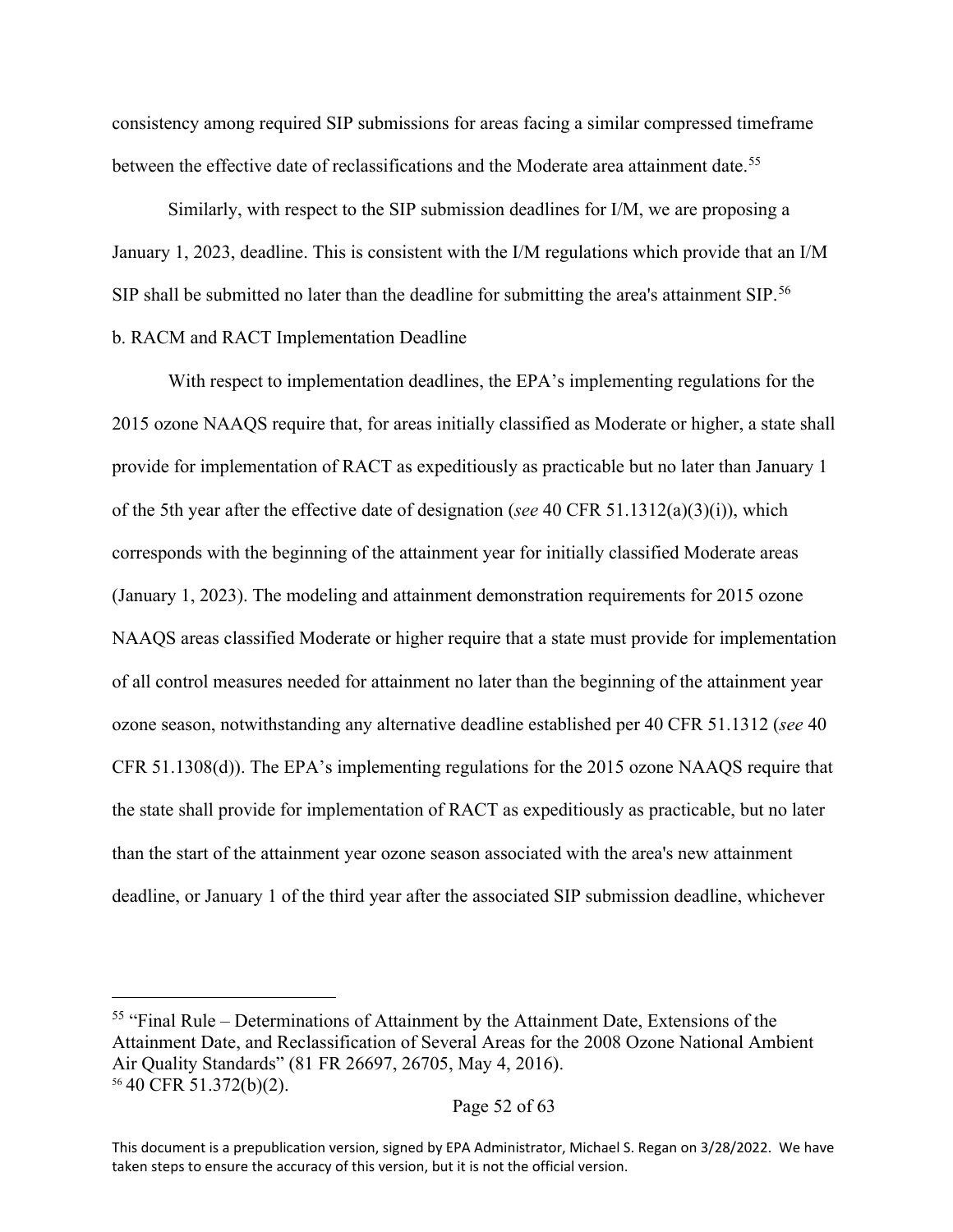is earlier; or the deadline established by the Administrator in the final action issuing the area reclassification (*see* 40 CFR 51.1312(a)(3)(ii)).

In the case of the potential reclassified Moderate areas addressed in this proposal, the start of the ozone season varies among states and is either January or March for potential reclassified Moderate areas addressed in this proposal (*see* 40 CFR part 58, appendix D, section 4.1, Table D–3).The EPA rejected an approach that would establish variable RACM/RACT implementation deadlines corresponding to an area's defined ozone season starting month because of the inconsistencies that such an approach would perpetuate. Instead, the EPA is proposing a consistent single RACM/RACT implementation deadline for all newly reclassified Moderate areas corresponding with the beginning of the applicable attainment year, *i.e.*, January 1, 2023. This proposed deadline is the same as the single RACT implementation deadline for all areas initially classified Moderate per 40 CFR 51.1312(a)(3) and would require implementation of any identified RACM/RACT as early as possible in the attainment year to influence an area's air quality and 2021-2023 attainment DV. The proposed RACT implementation deadline would also align with the proposed SIP submission deadline of January 1, 2023, and ensure that SIPs requiring control measures needed for attainment, including RACM, would be submitted no later than when those controls are required to be implemented. A single deadline for the Moderate area SIP submissions and RACT implementation would also treat states consistently, in keeping with CAA section 182(i).

The EPA requests comment on requiring that RACM/RACT be implemented as expeditiously as practicable but no later than the beginning of the applicable attainment year, *i.e.*, January 1, 2023.

c. I/M Implementation Deadline

## Page 53 of 63

This document is a prepublication version, signed by EPA Administrator, Michael S. Regan on 3/28/2022. We have taken steps to ensure the accuracy of this version, but it is not the official version.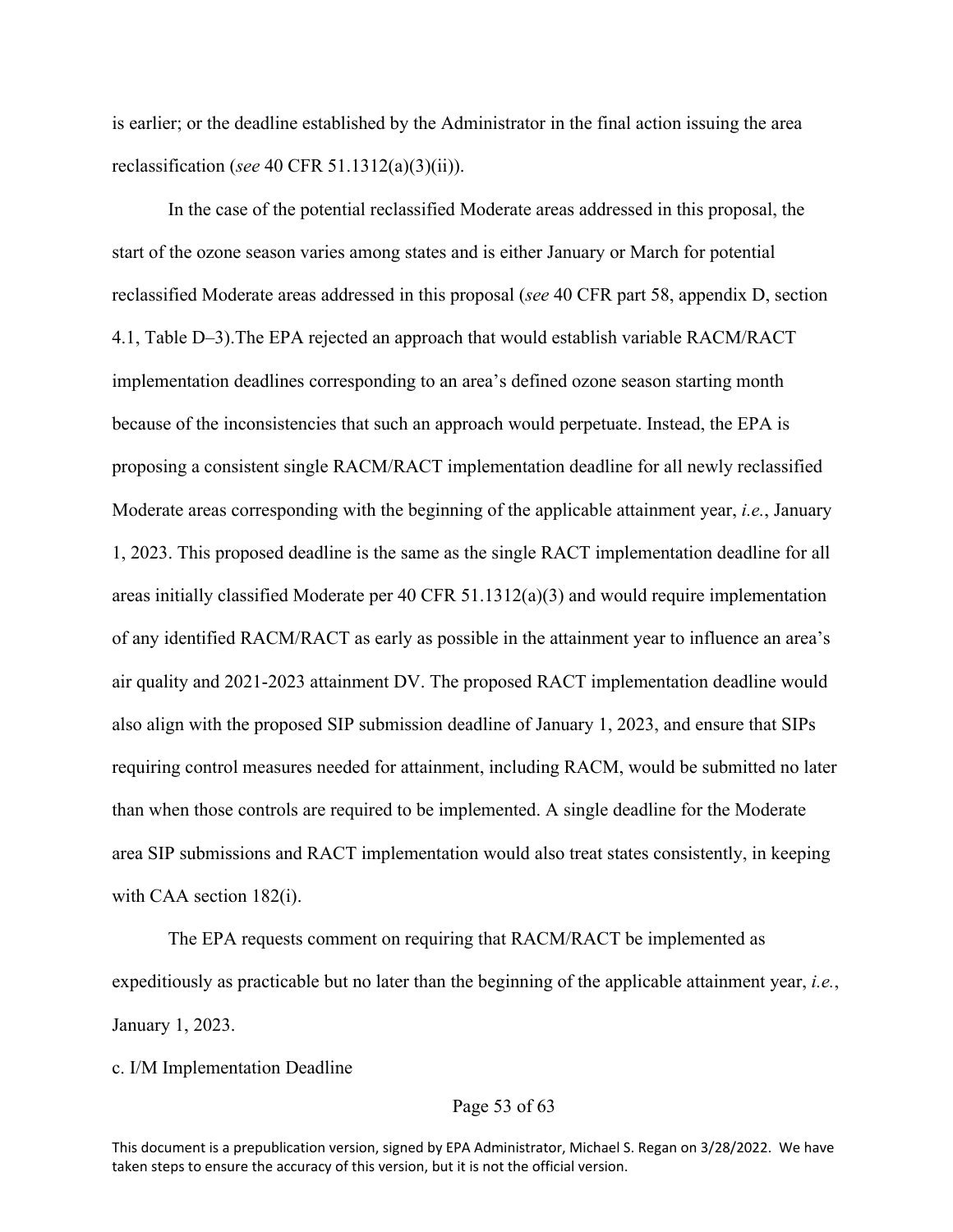With respect to the implementation deadline for Basic I/M programs, states wishing to use emission reductions from their newly required Basic I/M program for the 2015 ozone NAAQS would need to have such programs fully established and start testing as expeditiously as practicable but no later than the beginning of the applicable attainment year, *i.e.*, January 1, 2023. However, given the unique nature of I/M programs, there are many challenges, tasks, and milestones that must be met in establishing and implementing an I/M program. The EPA realizes that implementing a brand new or revised I/M program on an accelerated timeline may be difficult to achieve in practice, especially for states with no I/M programs elsewhere within their jurisdiction, so, for the states that do not intend to rely upon emission reductions from their Basic I/M program in attainment or RFP SIPs, we are proposing to allow Basic I/M programs to be fully implemented no later than 4 years after the effective date of reclassification, explained as follows.

Under CAA section 182(i), reclassified areas are generally required to meet the requirements associated with their new classification "according to the schedules prescribed in connection with such requirements." The I/M regulations provide just such a prescribed schedule in stating that newly required I/M programs are to be implemented as expeditiously as practicable. The I/M regulations also allow areas newly required to implement Basic I/M up to "4 years after the effective date of designation and classification" to fully implement the I/M program.[57](#page-53-0) With the effective date of this notice expected to be in 2022, the implementation

Page 54 of 63

<span id="page-53-0"></span> $57$  The I/M program implementation deadline at 40 CFR 51.373(b) states: "For areas newly required to implement Basic I/M as a result of designation under the 8-hour ozone standard, the required program shall be fully implemented no later than 4 years after the effective date of designation and classification under the 8-hour ozone standard." A start date for I/M programs of 4 years after the effective date of designation and classification under the 8-hour ozone standard is also cited in the Basic I/M performance standard at 40 CFR 51.352(c) and (e)(2).

This document is a prepublication version, signed by EPA Administrator, Michael S. Regan on 3/28/2022. We have taken steps to ensure the accuracy of this version, but it is not the official version.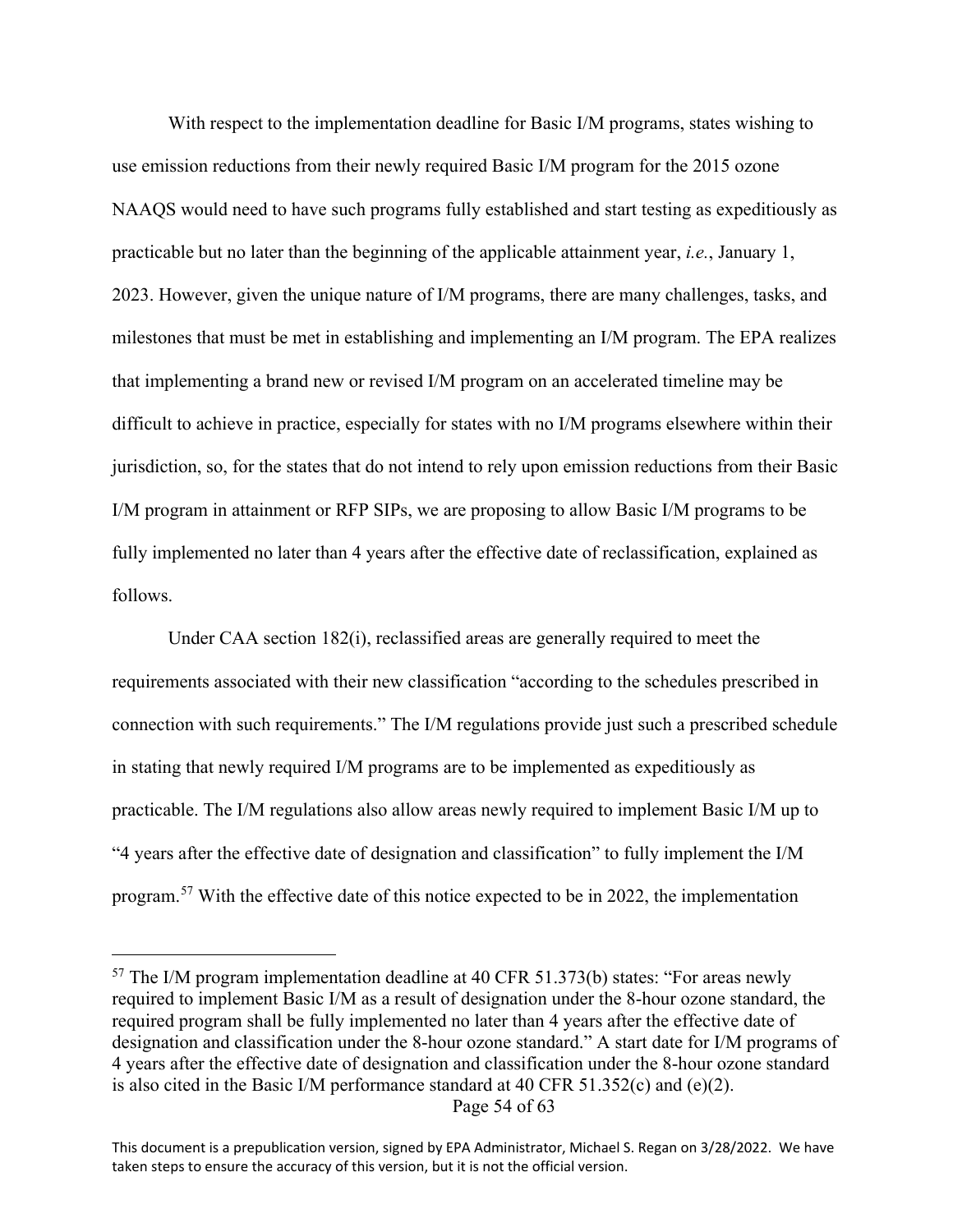deadline for Basic I/M programs for the 2015 ozone NAAQS under the proposal would be in 2026. This proposed implementation deadline is beyond the Moderate area attainment date of August 3, 2024 (or September 24, 2024, for the San Antonio area). However, by proposing such a deadline for newly reclassified Moderate areas required to implement a Basic I/M program (but not needing I/M emission reductions for attainment or RFP SIP purposes), the EPA maintains that these newly required Basic I/M programs could reasonably be implemented after the attainment year ozone season (*i.e.*, after 2023) relevant to the Moderate area attainment date if reductions from an I/M program are not necessary for an area to achieve timely attainment of the 2015 ozone NAAQS. The EPA has long taken the position that, like VOC RACT, the statutory requirement for states to implement I/M in ozone nonattainment areas classified Moderate and higher generally exists independently from the attainment planning requirements for such areas (see RACT discussion above in Section II.D.1.a. of this notice).<sup>[58](#page-54-0)</sup> Considering the numerous challenges and milestones necessary in implementing a Basic I/M program, this proposed implementation deadline of up to 4 years is reasonable.

Alternately, EPA is also seeking comment on allowing any newly reclassified areas required to implement a Basic I/M program (but not needing I/M for attainment or RFP SIP purposes) to fully implement the Basic I/M program by no later than the Moderate area attainment date of August 3, 2024 (September 24, 2024, for the San Antonio area). CAA section 182(i) also gives the EPA the discretion to adjust deadlines for reclassified areas "to the extent such adjustment is necessary or appropriate to assure consistency among the required

<span id="page-54-0"></span><sup>58</sup> John S. Seitz, Memo, "Reasonable Further Progress, Attainment Demonstration, and Related Requirements for Ozone Nonattainment Areas Meeting the Ozone National Ambient Air Quality Standard," May 10, 1995, at 4.

This document is a prepublication version, signed by EPA Administrator, Michael S. Regan on 3/28/2022. We have taken steps to ensure the accuracy of this version, but it is not the official version.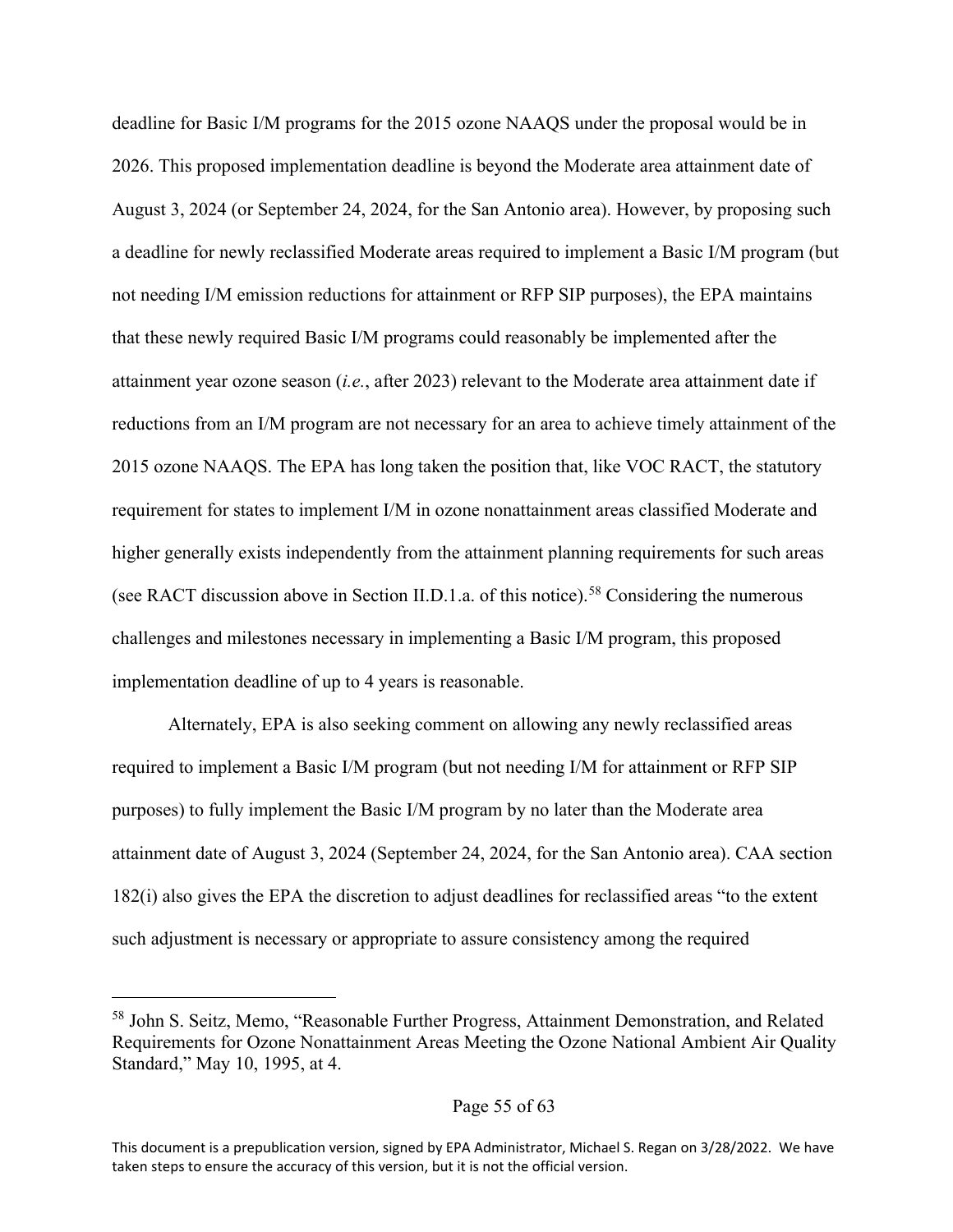submissions." As discussed previously, although Basic I/M is not explicitly tied to an area's ability to achieve timely attainment, this alternate implementation deadline would more closely align with that of the other required Moderate area elements.

The EPA believes the proposed 4-year implementation deadline offers the states that will be required to implement Basic I/M due to reclassifications, if those reclassifications are finalized as proposed, the flexibility to fully implement the I/M programs on a timeline that addresses the challenges, especially for states starting new Basic I/M programs. The EPA also requests comments on aligning the I/M implementation deadline with that of the other required Moderate area elements.

## **III. Environmental Justice Considerations**

As discussed in Section II.B of this notice, the EPA proposes to grant a request for a 1 year attainment date extension for the Uinta Basin, Utah, nonattainment area and extend the August 3, 2021, Marginal area attainment date to August 3, 2022, based on our finding that the state meets the two criteria under CAA section  $181(a)(5)$  as interpreted by the EPA in 40 CFR 51.1307 and there are no particular facts or circumstances that would compel the EPA Administrator to consider information beyond the statutory criteria. To that end, the EPA conducted an EJSCREEN analysis for the area to evaluate whether communities in the Uinta Basin area may be exposed to disproportionate pollution burdens. The results of our screening analysis did not indicate disproportionate exposure or burdens with respect to the non-ozone environmental indicators assessed in EJSCREEN.

As discussed in Section II.D.1.b of this notice, a Basic vehicle I/M program is required for all urbanized Moderate areas under the 2015 ozone NAAQS, including for areas with and without an existing I/M program that may have been implemented to meet the CAA

## Page 56 of 63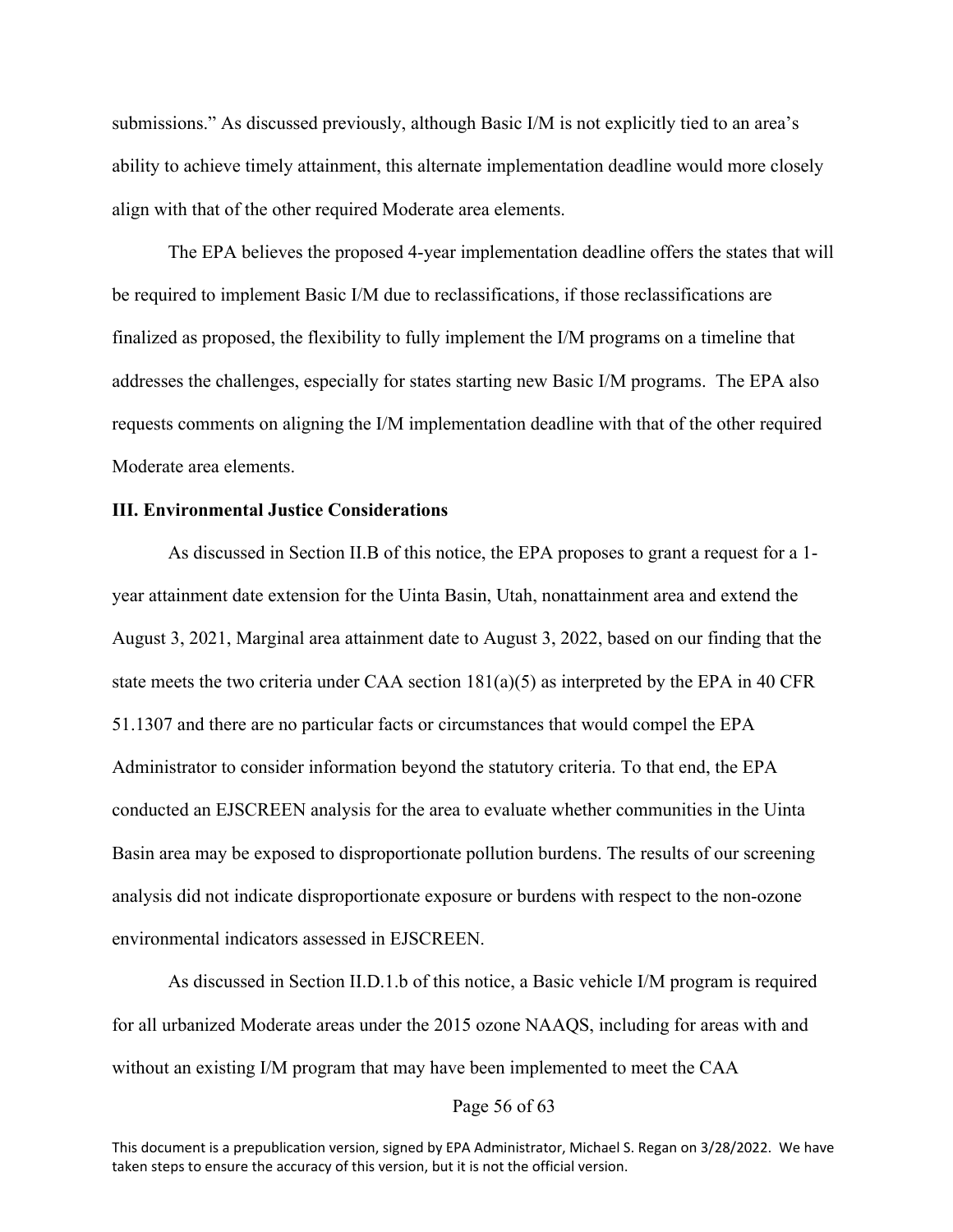requirements for a previous ozone NAAQS. I/M programs ensure that vehicles are operating according to EPA's vehicle emissions standards and adequately protecting public health. However, any Basic I/M program for the 2015 ozone NAAQS may present potential economic hardship and other concerns for low-income individuals of newly reclassified Moderate ozone nonattainment areas, and we encourage states that are not already providing I/M assistance programs to work with interested parties in their nonattainment areas to address such concerns.

#### **IV. Statutory and Executive Order Reviews**

*A. Executive Order 12866: Regulatory Planning and Review and Executive Order 13563: Improving Regulation and Regulatory Review*

This action is not a significant regulatory action and was therefore not submitted to the Office of Management and Budget (OMB) for review.

#### *B. Paperwork Reduction Act (PRA)*

This rule does not impose any new information collection burden under the PRA not already approved by the Office of Management and Budget. This action proposes to: (1) find that certain Marginal ozone nonattainment areas listed in Table 1 failed to attain the 2015 NAAQS by the applicable attainment date; (2) identify those areas subject to reclassification as Moderate ozone nonattainment areas by operation of law upon the effective date of the reclassification notice; and (3) adjust any applicable implementation deadlines. Thus, the proposed action does

## Page 57 of 63

This document is a prepublication version, signed by EPA Administrator, Michael S. Regan on 3/28/2022. We have taken steps to ensure the accuracy of this version, but it is not the official version.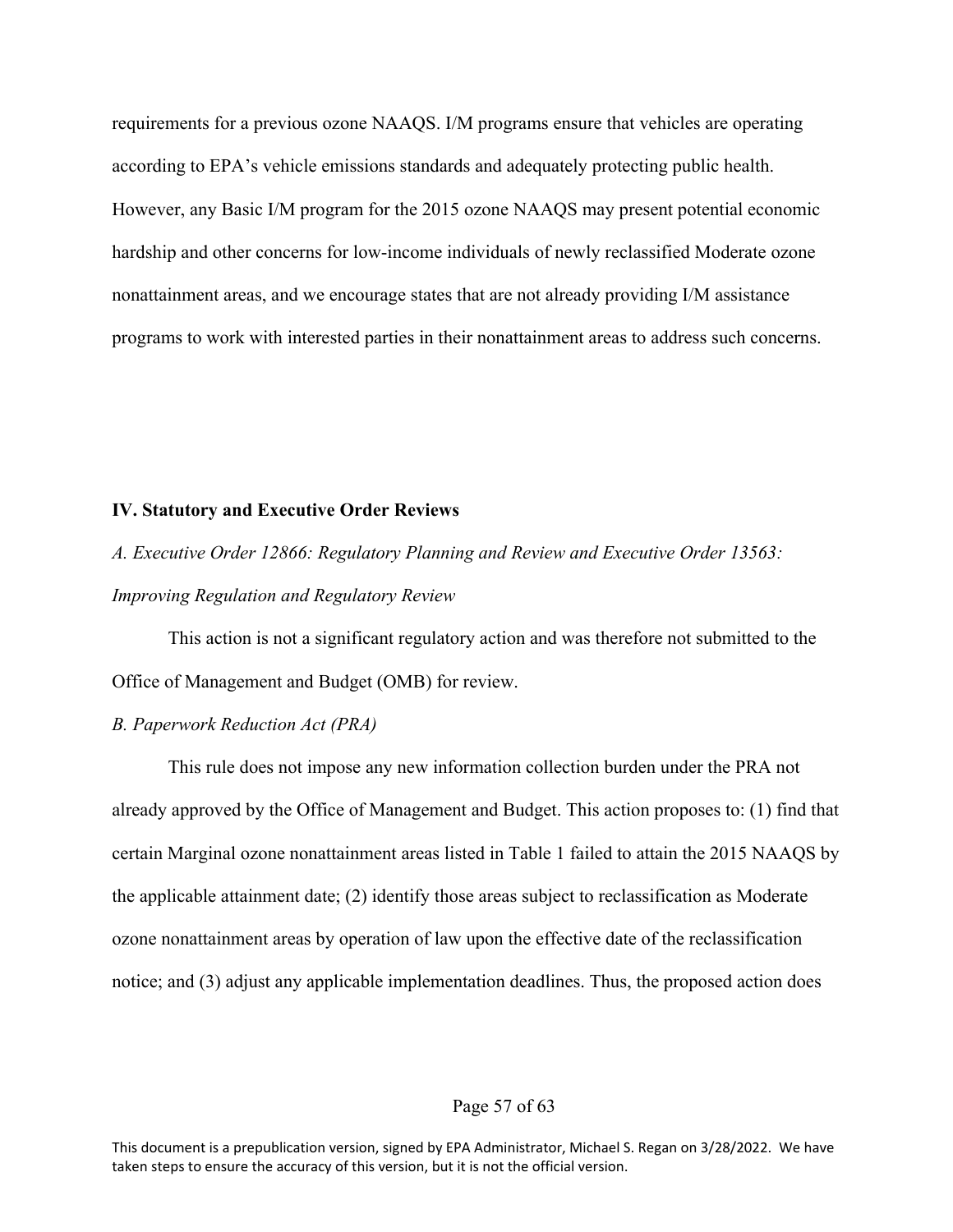not establish any new information collection burden that has not already been identified and approved in the EPA's information collection request.<sup>[59](#page-57-0)</sup>

## *C. Regulatory Flexibility Act (RFA)*

I certify that this action will not have a significant economic impact on a substantial number of small entities under the RFA. This action will not impose any requirements on small entities. The proposed determinations of attainment and failure to attain the 2008 ozone NAAQS (and resulting reclassifications), and the proposed determination to deny or grant a 1-year attainment date extension do not in and of themselves create any new requirements beyond what is mandated by the CAA. Instead, this rulemaking only makes factual determinations, and does not directly regulate any entities.

## *D. Unfunded Mandates Reform Act (UMRA)*

This action does not contain any unfunded mandate as described in UMRA, 2 U.S.C.

1531-1538, and does not significantly or uniquely affect small governments. This action imposes no enforceable duty on any state, local or tribal governments or the private sector.

# *E. Executive Order 13132: Federalism*

This action does not have federalism implications. It will not have substantial direct effects on the states, on the relationship between the national government and the states, or on the distribution of power and responsibilities among the various levels of government. The

<span id="page-57-0"></span><sup>&</sup>lt;sup>59</sup> On April 30, 2018, the OMB approved EPA's request for renewal of the previously approved information collection request (ICR). The renewed request expired on April 30, 2021, 3 years after the approval date (*see* OMB Control Number 2060-0695 and ICR Reference Number 201801-2060-003 for EPA ICR No. 2347.03). On April 30, 2021, the OMB published the final 30-day Notice (86 FR 22959) for the ICR renewal titled "Implementation of the 8-Hour National Ambient Air Quality Standards for Ozone (Renewal)" (*see* OMB Control Number 2060-0695 and ICR Reference No: 202104-2060-004 for EPA ICR Number 2347.04). The ICR renewal is pending OMB final approval.

This document is a prepublication version, signed by EPA Administrator, Michael S. Regan on 3/28/2022. We have taken steps to ensure the accuracy of this version, but it is not the official version.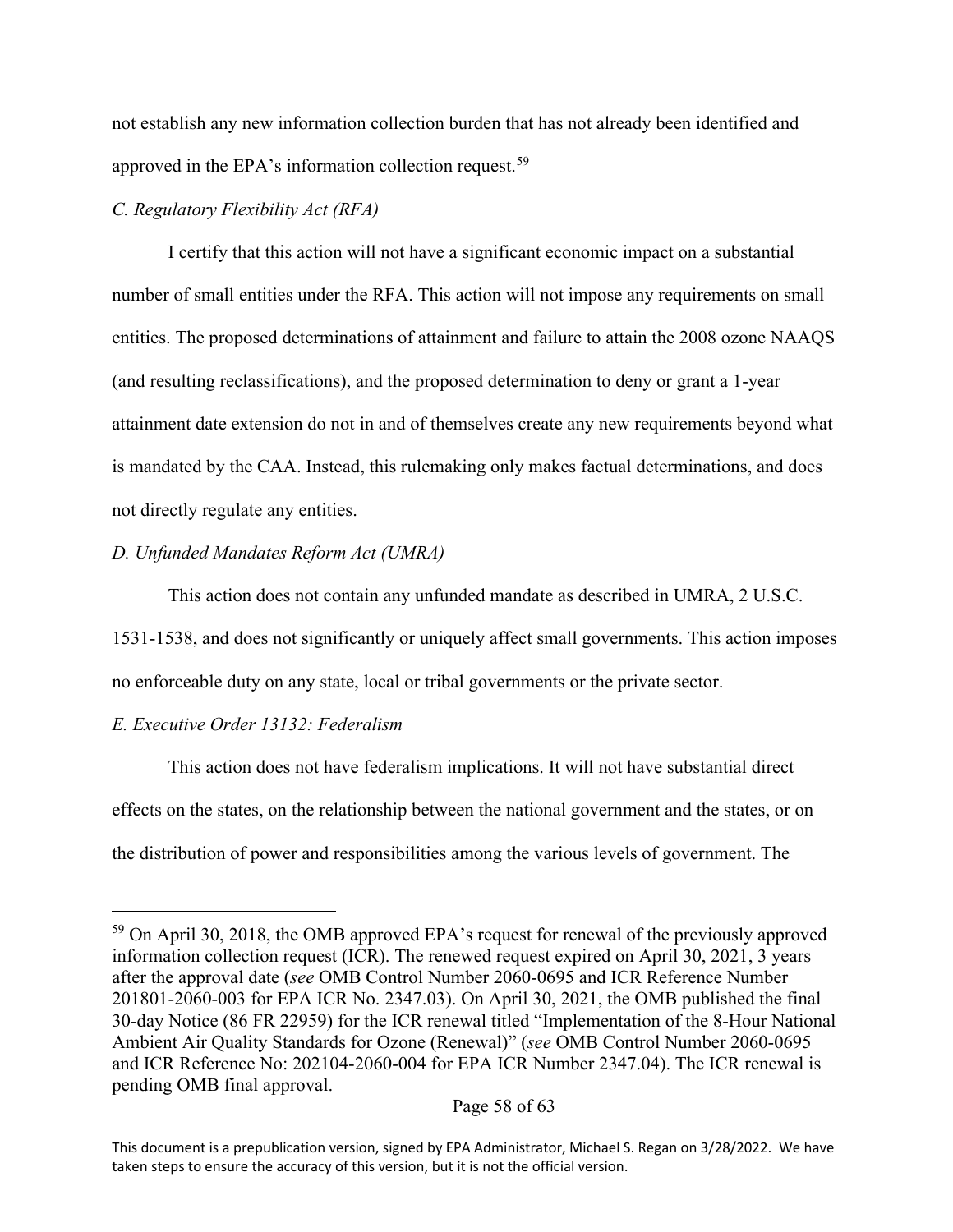division of responsibility between the federal government and the states for purposes of implementing the NAAQS is established under the CAA.

#### *F. Executive Order 13175: Consultation and Coordination with Indian Tribal Governments*

This action has tribal implications. However, it will neither impose substantial direct compliance costs on federally recognized tribal governments, nor preempt tribal law.

The EPA has identified tribal areas within the nonattainment areas covered by this proposed rule, that would be potentially affected by this rule. Specifically, eight of the nonattainment areas addressed in this proposal have tribes located within their boundaries: Amador, California (Jackson Rancheria of Me-Wuk Indians), Berrien County, Michigan (Pokagon Band of Potawatomi Indians), Greater Connecticut, Connecticut (Mashantucket Pequot Tribal Nation and Mohegan Indian Tribe), Northern Wasatch Front, Utah (Skull Valley Band of Goshute Indians), Phoenix-Mesa, Arizona (Fort McDowell Yavapai Nation, Gila River Indian Community of the Gila River Indian Reservation, Salt River Pima-Maricopa Indian Community of the Salt River Reservation, and Tohono O'odham Nation), San Francisco, California (Lytton Rancheria ), Uinta Basin, Utah (Ute Indian Tribe of the Uintah & Ouray Reservation), and Yuma, Arizona (Cocopah Tribe and Quechan Tribe of the Fort Yuma Indian Reservation). One of the nonattainment areas addressed in this document is a separate tribal nonattainment area (Pechanga Band of Luiseño Mission Indians of the Pechanga Reservation, California).

The EPA has concluded that the proposed rule may have tribal implications for these tribes for the purposes of Executive Order 13175 but would not impose substantial direct costs upon the tribes, nor would it preempt tribal law. As noted previously, a tribe that is part of an area that is reclassified from Marginal to Moderate nonattainment is not required to submit a TIP revision to address new Moderate area requirements. However, if the EPA finalizes the

## Page 59 of 63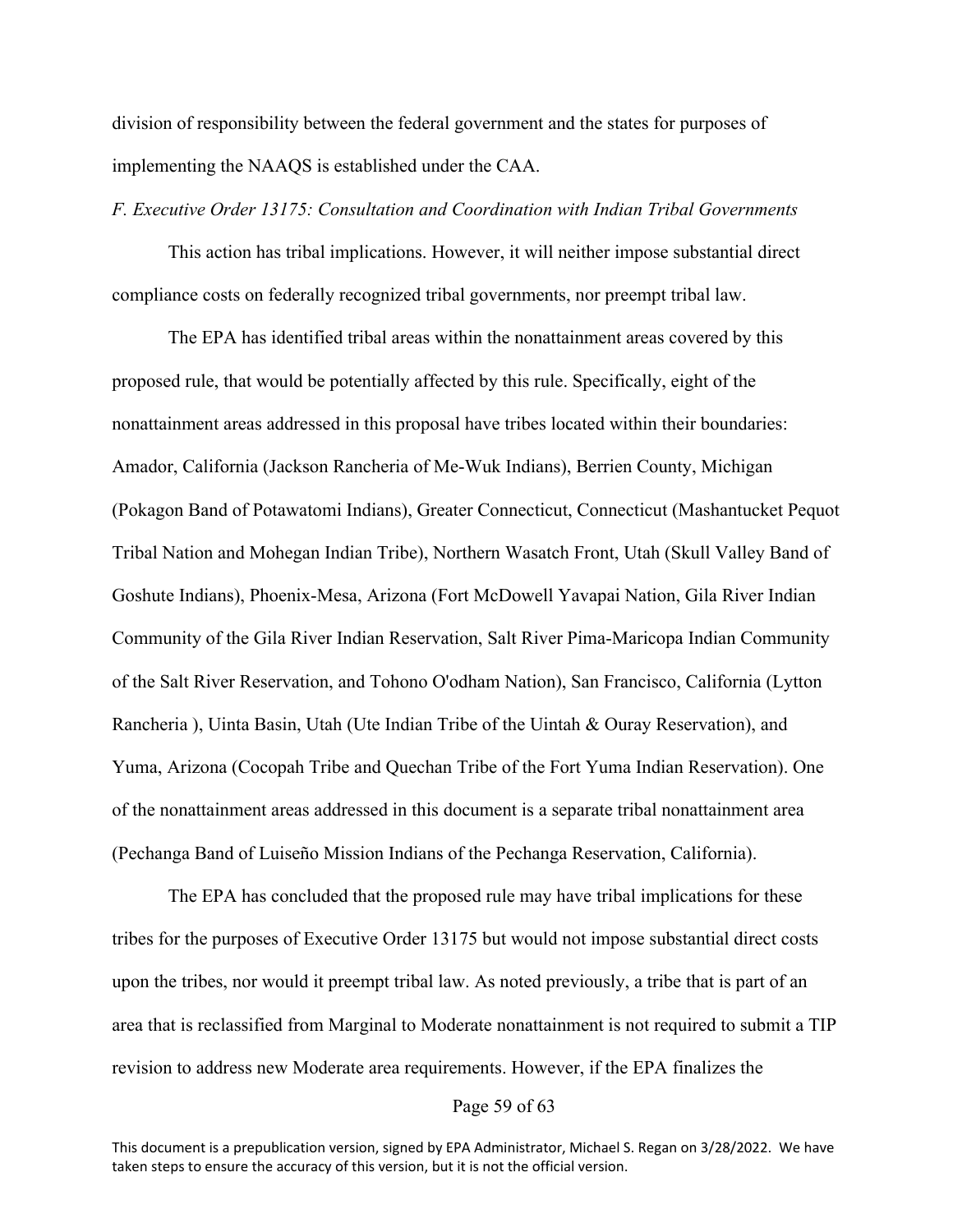determinations of failure to attain proposed in this action, the NNSR major source threshold and offset requirements would change for stationary sources seeking preconstruction permits in any nonattainment areas newly reclassified as Severe (Section II.D.1 of this notice), including on tribal lands within these nonattainment areas. Areas that are already classified Moderate for a previous ozone NAAQS are already subject to these higher offset ratios and lower thresholds, so a reclassification to Moderate for the 2015 ozone NAAQS would have no effect on NNSR permitting requirements for tribal lands in those areas.

The EPA has communicated or intends to communicate with the potentially affected tribes located within the boundaries of the nonattainment areas addressed in this proposal, including offering government-to-government consultation, as appropriate.

*G. Executive Order 13045: Protection of Children from Environmental Health and Safety Risks*

The EPA interprets Executive Order 13045 as applying only to those regulatory actions that concern environmental health or safety risks that the EPA has reason to believe may disproportionately affect children, per the definition of "covered regulatory action" in section 2-202 of the Executive Order. This action is not subject to Executive Order 13045 because it does not establish an environmental standard intended to mitigate health or safety risks.

*H. Executive Order 13211: Actions That Significantly Affect Energy Supply, Distribution, or Use*

This action is not subject to Executive Order 13211, because it is not a significant regulatory action under Executive Order 12866.

*I. National Technology Transfer Advancement Act (NTTAA)*

This rulemaking does not involve technical standards.

*J. Executive Order 12898: Federal Actions To Address Environmental Justice in Minority Populations and Low-Income Populations*

## Page 60 of 63

This document is a prepublication version, signed by EPA Administrator, Michael S. Regan on 3/28/2022. We have taken steps to ensure the accuracy of this version, but it is not the official version.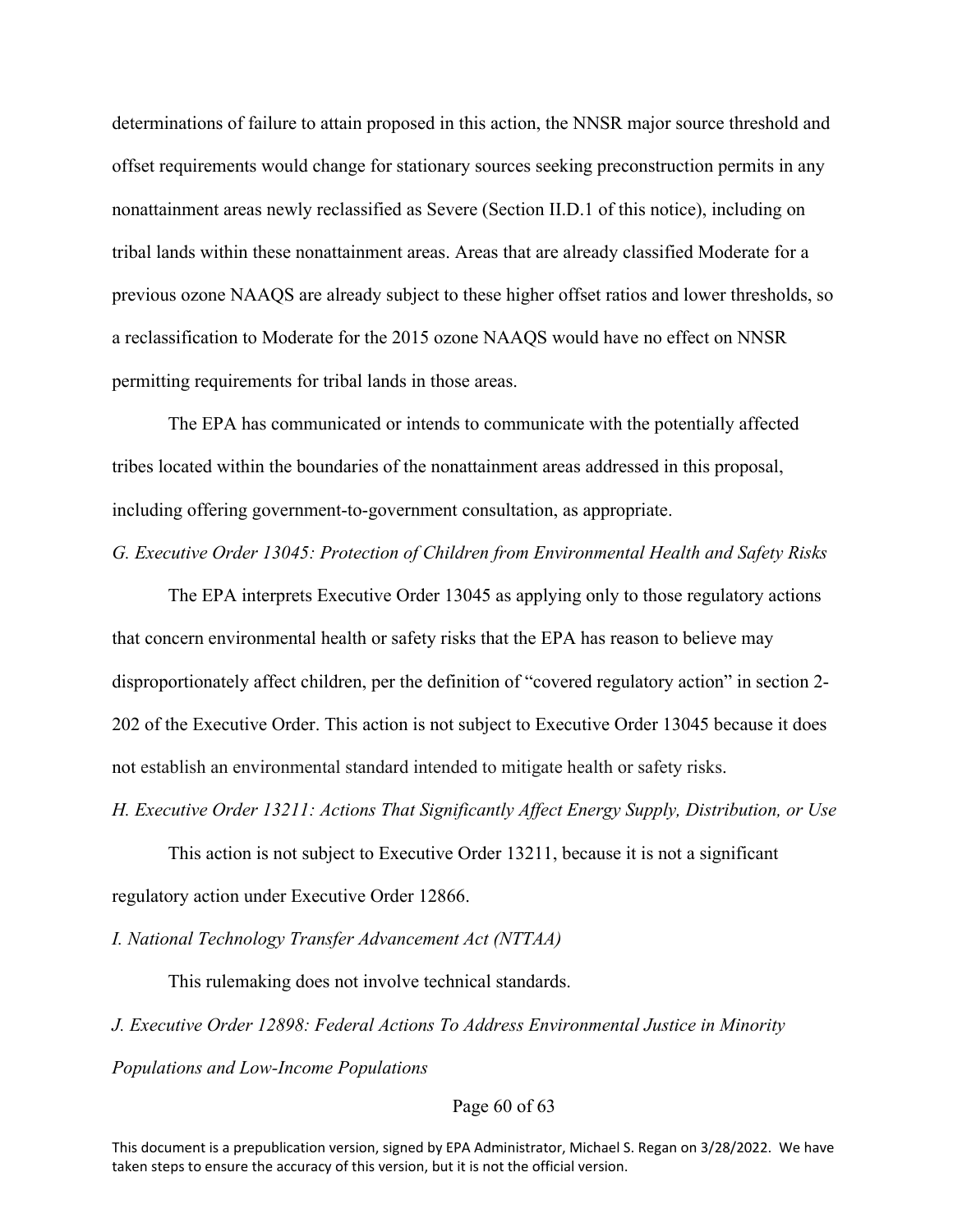The EPA believes that this action does not have disproportionately high and adverse human health or environmental effects on minority populations, low-income poulations and/or indigenous peoples, as specified in Executive Order 12898 (59 FR 7629, February 16, 1994). The documentation for this determination is presented in Section II.B of this action, "Extension of Marginal Area Attainment Date," and summarized in Section III of this action, "Environmental Justice Considerations," and the relevant documents have been placed in the public docket for this action.

With respect to the determinations of whether areas have attained the NAAQS by the attainment date, the EPA has no discretionary authority to address EJ in these determinations. The CAA directs that within 6 months following the applicable attainment date, the Administrator shall determine, based on the area's design value as of the attainment date, whether the area attained the standard by that date. CAA section  $181(b)(2)(A)$ . Except for any Severe or Extreme area, any area that the Administrator finds has not attained the standard by that date shall be reclassified by operation of law to either the next higher classification or the classification applicable to the area's design value. *Id.*

#### *K. Judicial Review*

Section 307(b)(1) of the CAA governs judicial review of final actions by the EPA. This section provides, in part, that petitions for review must be filed in the Court of Appeals for the District of Columbia Circuit: (i) When the agency action consists of "nationally applicable regulations promulgated, or final actions taken, by the Administrator," or (ii) when such action is locally or regionally applicable, if "such action is based on a determination of nationwide scope or effect and if in taking such action the Administrator finds and publishes that such action is

## Page 61 of 63

This document is a prepublication version, signed by EPA Administrator, Michael S. Regan on 3/28/2022. We have taken steps to ensure the accuracy of this version, but it is not the official version.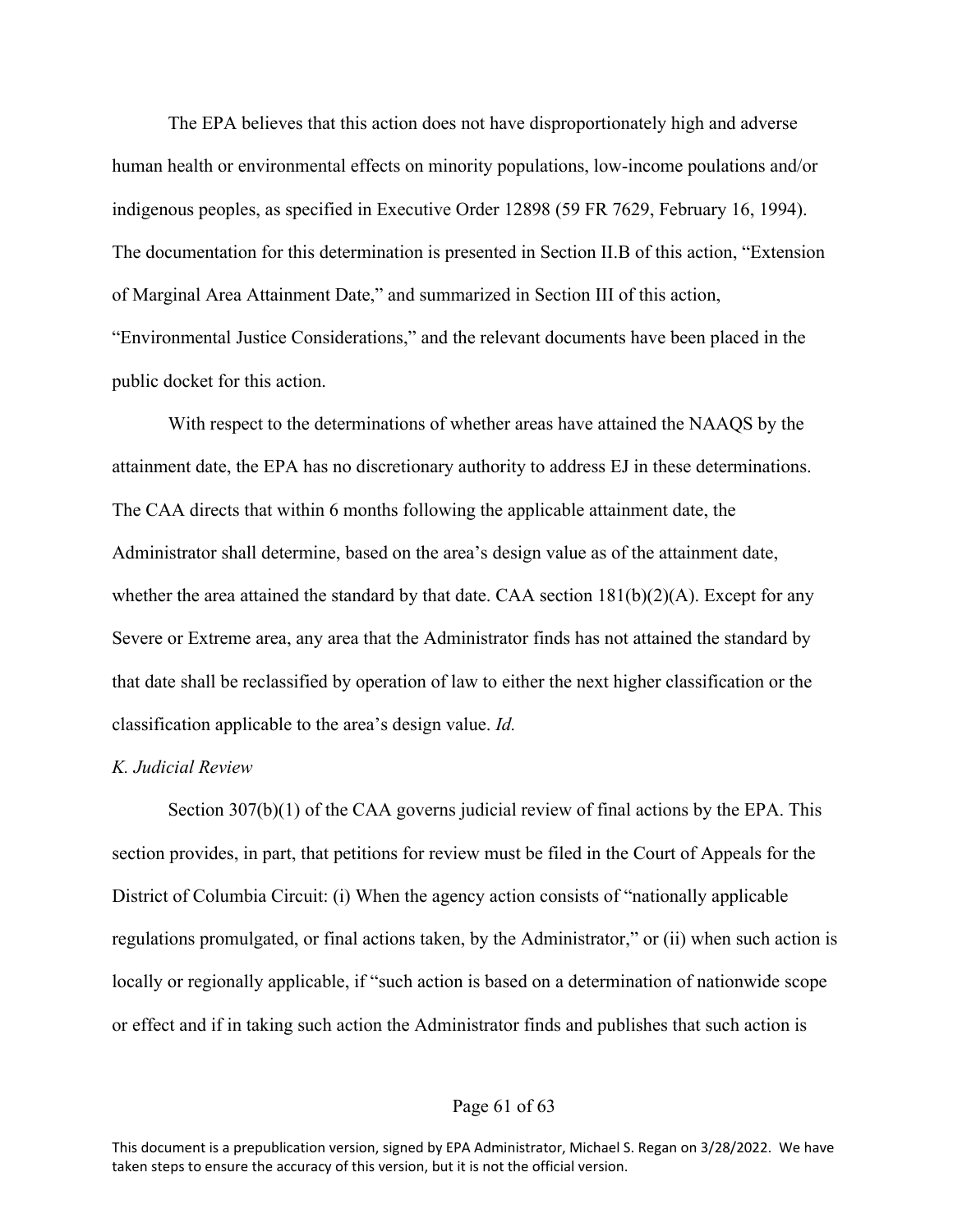based on such a determination." For locally or regionally applicable final actions, the CAA reserves to the EPA complete discretion whether to invoke the exception in (ii).<sup>[60](#page-61-0)</sup>

The EPA is proposing findings regarding attainment of the NAAQS in nonattainment areas within 18 states located in nine of the ten EPA regions pursuant to a uniform process and standard. The EPA is also proposing to establish SIP submission and implementation deadlines for all newly reclassified areas in the identified states using a common, nationwide method. The jurisdictions that would be affected by this action, if finalized, represent a wide geographic area, and fall within several different judicial circuits.

If the Administrator takes final action on this proposal, then, in consideration of the effects of the action across the country, the EPA views this action to be "nationally applicable" within the meaning of CAA section 307(b)(1). In the alternative, to the extent a court finds this proposal, if finalized, to be locally or regionally applicable, the Administrator intends to exercise the complete discretion afforded to him under the CAA to make and publish a finding that this action is based on a determination of "nationwide scope or effect" within the meaning of CAA section  $307(b)(1)$ .<sup>[61](#page-61-1)</sup>

<span id="page-61-1"></span><span id="page-61-0"></span> $60$  In deciding whether to invoke the exception by making and publishing a finding that this action, if finalized, is based on a determination of nationwide scope or effect, the Administrator intends to take into account a number of policy considerations, including his judgment balancing the benefit of obtaining the D.C. Circuit's authoritative centralized review versus allowing development of the issue in other contexts and the best use of agency resources.  $61$  In the report on the 1977 Amendments that revised CAA section 307(b)(1), Congress noted that the Administrator's determination that the ''nationwide scope or effect'' exception applies would be appropriate for any action that has a scope or effect beyond a single judicial circuit. *See* H.R. Rep. No. 95–294 at 323–24, reprinted in 1977 U.S.C.C.A.N. 1402–03.

This document is a prepublication version, signed by EPA Administrator, Michael S. Regan on 3/28/2022. We have taken steps to ensure the accuracy of this version, but it is not the official version.